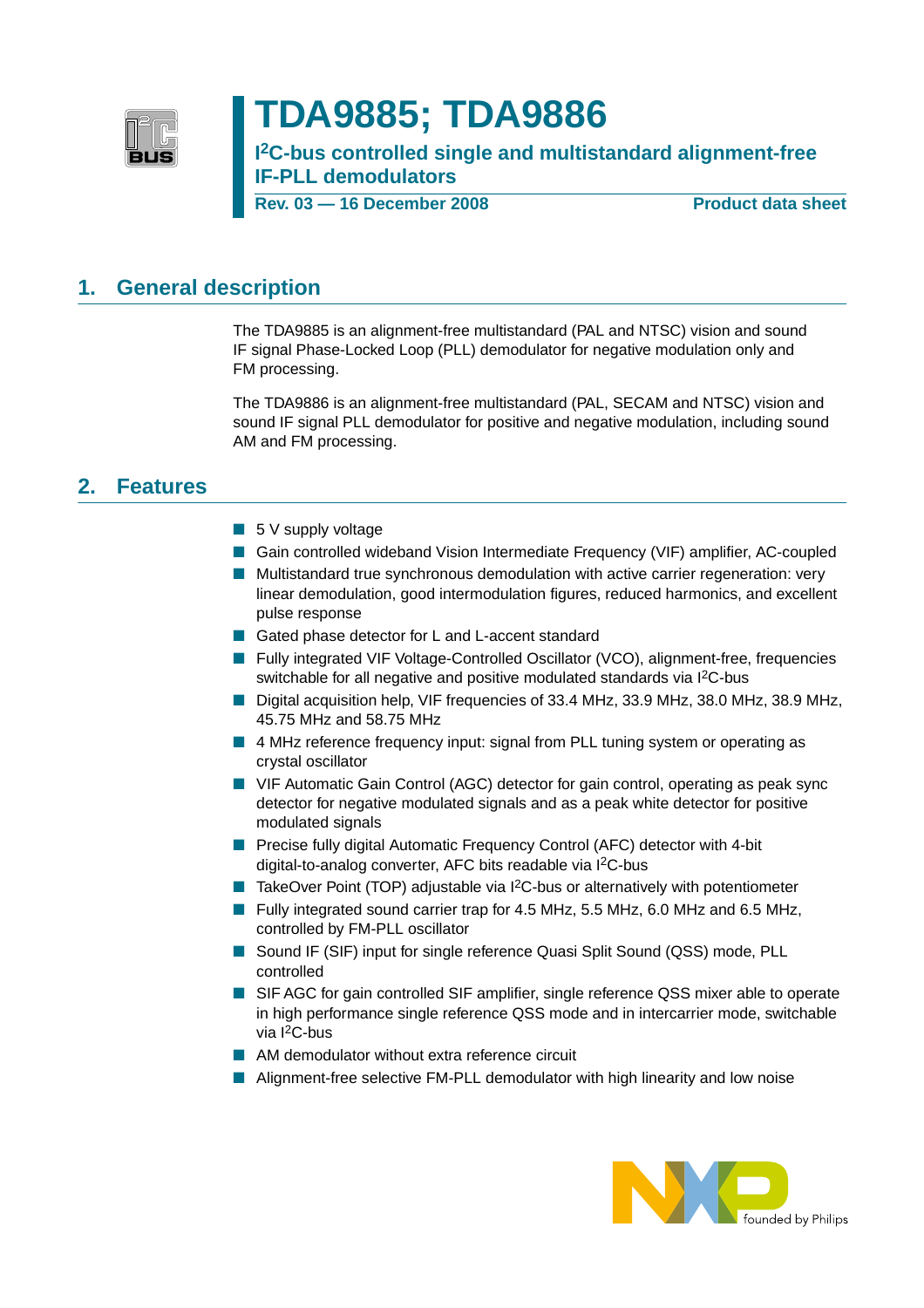- Four selectable <sup>2</sup>C-bus addresses
- I<sup>2</sup>C-bus control for all functions
- I<sup>2</sup>C-bus transceiver with pin programmable Module ADdress (MAD)

## <span id="page-1-0"></span>**3. Applications**

■ TV, VTR, PC, and STB applications

## <span id="page-1-1"></span>**4. Quick reference data**

| Table 1.                | Quick reference data                                                |                                                                                         |         |                          |                          |                          |            |
|-------------------------|---------------------------------------------------------------------|-----------------------------------------------------------------------------------------|---------|--------------------------|--------------------------|--------------------------|------------|
| <b>Symbol</b>           | <b>Parameter</b>                                                    | <b>Conditions</b>                                                                       |         | Min                      | <b>Typ</b>               | <b>Max</b>               | Unit       |
| V <sub>P</sub>          | supply voltage                                                      |                                                                                         |         | 114.5                    | 5.0                      | 5.5                      | $\vee$     |
| Ιp                      | supply current                                                      |                                                                                         |         | 52                       | 63                       | 70                       | mA         |
| τ <sub>P</sub>          | time constant ( $R \times C$ ) for<br>network at pin V <sub>P</sub> | for applications without I <sup>2</sup> C-bus                                           |         | 1.2                      | $\overline{\phantom{0}}$ | -                        | μs         |
| <b>Video part</b>       |                                                                     |                                                                                         |         |                          |                          |                          |            |
| $V_{i(VIF)(rms)}$       | VIF input voltage<br>sensitivity (RMS value)                        | -1 dB video at output                                                                   |         | $\overline{\phantom{0}}$ | 60                       | 100                      | μV         |
| $G_{VIF (cr)}$          | control range VIF gain                                              | see Figure 9                                                                            |         | 60                       | 66                       | $\overline{\phantom{a}}$ | dB         |
| $f_{VIF}$               | vision carrier operating                                            | see Table 13                                                                            |         |                          | 33.4                     | $\blacksquare$           | <b>MHz</b> |
|                         | frequencies                                                         |                                                                                         |         |                          | 33.9                     | $\overline{\phantom{a}}$ | <b>MHz</b> |
|                         |                                                                     |                                                                                         |         |                          | 38.0                     | $\blacksquare$           | <b>MHz</b> |
|                         |                                                                     |                                                                                         |         | $\overline{\phantom{0}}$ | 38.9                     | $\blacksquare$           | MHz        |
|                         |                                                                     |                                                                                         |         |                          | 45.75                    | $\overline{\phantom{a}}$ | <b>MHz</b> |
|                         |                                                                     |                                                                                         |         | $\blacksquare$           | 58.75                    | $\blacksquare$           | <b>MHz</b> |
| $\Delta f_{VIF}$        | VIF frequency window of<br>digital acquisition help                 | related to $f_{VIF}$ ; see Figure 12                                                    |         |                          | ±2.3                     | ÷,                       | <b>MHz</b> |
| $V_{o(v)(p-p)}$         | video output voltage                                                | see Figure 7                                                                            |         |                          |                          |                          |            |
|                         | (peak-to-peak value)                                                | normal mode (sound carrier trap active)<br>and sound carrier on                         |         | 1.7                      | 2.0                      | 2.3                      | $\vee$     |
|                         |                                                                     | trap bypass mode and sound carrier off                                                  | $[2]$   | 0.95                     | 1.10                     | 1.25                     | $\vee$     |
| $G_{dif}$               | differential gain                                                   | "ITU-T J.63 line 330"                                                                   | $[3]$   |                          |                          |                          |            |
|                         |                                                                     | <b>B/G</b> standard                                                                     |         | ÷,                       | $\blacksquare$           | 5                        | $\%$       |
|                         |                                                                     | L standard                                                                              |         |                          | ÷,                       | $\overline{7}$           | $\%$       |
| φdif                    | differential phase                                                  | "ITU-T J.63 line 330"                                                                   |         |                          | $\overline{c}$           | $\overline{4}$           | deg        |
| $B_{v(-1dB)}$           | -1 dB video bandwidth                                               | trap bypass mode and sound carrier off;<br>AC load: $C_L < 20$ pF, $R_L > 1$ k $\Omega$ | $[2]$ 5 |                          | 6                        | $\blacksquare$           | MHz        |
| $B_{\nu(-3dB)(trap)}$   | -3 dB video bandwidth                                               | $f_{trap} = 4.5 \text{ MHz}$                                                            |         | $[4]$ 3.95               | 4.05                     | $\blacksquare$           | <b>MHz</b> |
|                         | including sound carrier                                             | $f_{trap} = 5.5$ MHz                                                                    | $[4]$   | 4.90                     | 5.00                     | $\blacksquare$           | <b>MHz</b> |
|                         | trap                                                                | $f_{trap} = 6.0$ MHz                                                                    | $[4]$   | 5.40                     | 5.50                     | ÷,                       | <b>MHz</b> |
|                         |                                                                     | $f_{trap} = 6.5 \text{ MHz}$                                                            |         | $[4]$ 5.50               | 5.95                     | $\blacksquare$           | <b>MHz</b> |
| $\alpha$ <sub>SC1</sub> | attenuation at first sound                                          | $f = 4.5$ MHz                                                                           |         | 30                       | 36                       | $\overline{\phantom{a}}$ | dB         |
|                         | carrier                                                             | $f = 5.5$ MHz                                                                           |         | 30                       | 36                       |                          | dB         |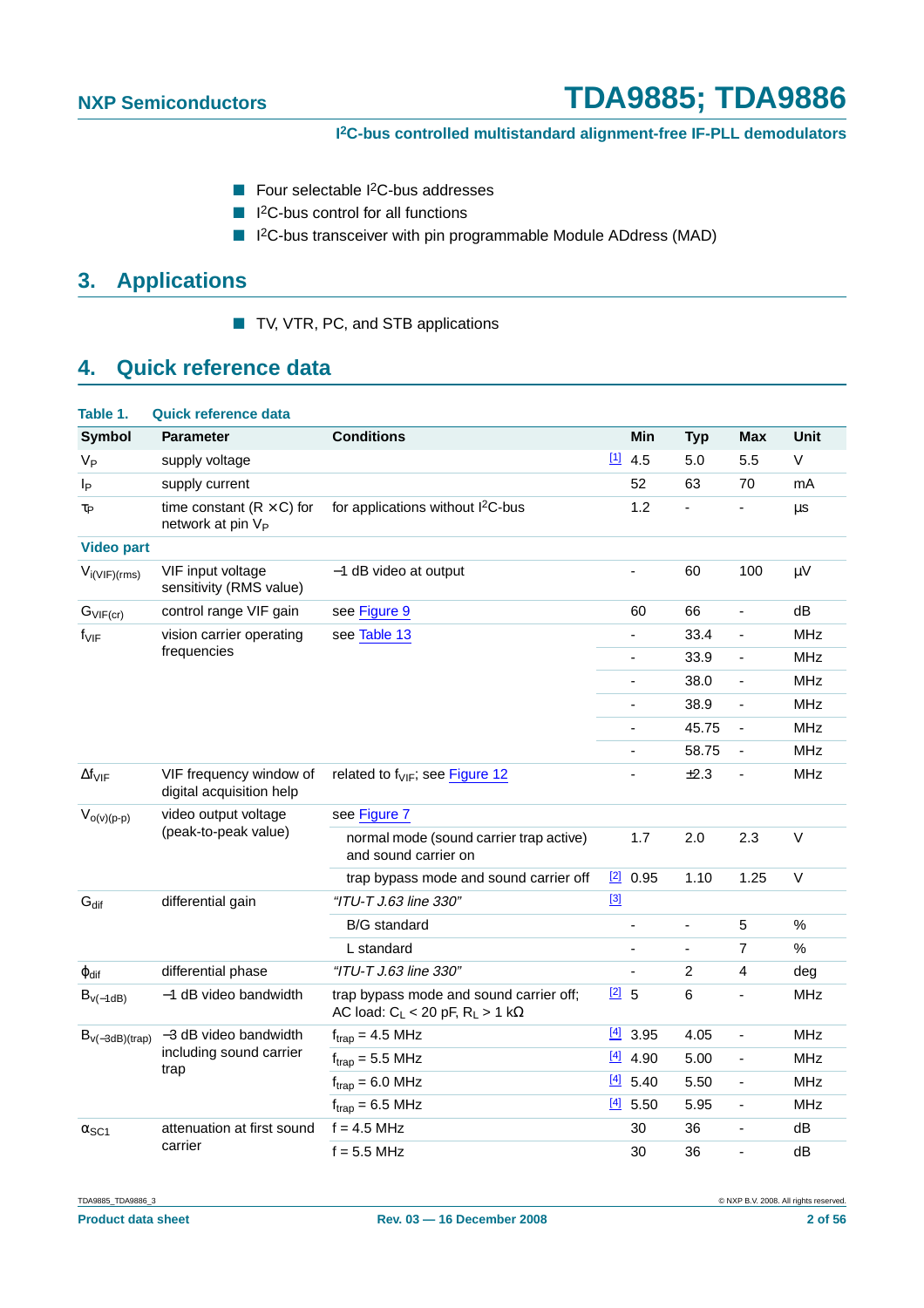#### **I 2C-bus controlled multistandard alignment-free IF-PLL demodulators**

| Table 1.                   | Quick reference data  continued              |                                                                                                             |             |                          |            |                              |             |
|----------------------------|----------------------------------------------|-------------------------------------------------------------------------------------------------------------|-------------|--------------------------|------------|------------------------------|-------------|
| Symbol                     | <b>Parameter</b>                             | <b>Conditions</b>                                                                                           |             | <b>Min</b>               | <b>Typ</b> | <b>Max</b>                   | <b>Unit</b> |
| $S/N_W$                    | weighted signal-to-noise<br>ratio            | unified weighting filter ("ITU-T J.61");<br>see Figure 13                                                   | [5]         | 56                       | 59         |                              | dB          |
| <b>PSRR<sub>CVBS</sub></b> | power supply ripple<br>rejection on pin CVBS | $f_{\text{ripole}}$ = 70 Hz; video signal; grey level;<br>positive and negative modulation;<br>see Figure 8 |             | 20                       | 25         |                              | dB          |
| AFC <sub>stps</sub>        | AFC control steepness                        | definition: $\Delta I_{\text{AFC}}$ / $\Delta f_{\text{VIF}}$                                               |             | 0.85                     | 1.05       | 1.25                         | µA/kHz      |
| <b>Audio part</b>          |                                              |                                                                                                             |             |                          |            |                              |             |
| $V_{O(AF)(rms)}$           | AF output voltage<br>(RMS value)             | 27 kHz FM deviation; 50 us de-emphasis                                                                      |             | 430                      | 540        | 650                          | mV          |
| <b>THD</b>                 | total harmonic distortion                    | 25 kHz FM deviation; 50 us de-emphasis                                                                      |             | $\overline{\phantom{a}}$ | 0.15       | 0.50                         | $\%$        |
|                            |                                              | 54 % AM modulation                                                                                          |             | $\blacksquare$           | 0.5        | 1.0                          | %           |
| $B_{AF(-3dB)}$             | -3 dB AF bandwidth                           | without de-emphasis; measured with<br>FM-PLL filter of Figure 26                                            |             | 80                       | 100        | $\qquad \qquad \blacksquare$ | kHz         |
| $S/N_{W(AF)}$              | weighted signal-to-noise                     | black picture; see Figure 21                                                                                |             | 50                       | 56         | -                            | dB          |
| ratio of audio signal      |                                              | in accordance with "ITU-R BS.468-4"                                                                         |             | 45                       | 50         | ÷,                           | dB          |
| $\alpha$ AM(sup)           | AM suppression of<br>FM demodulator          | referenced to 27 kHz FM deviation;<br>50 $\mu$ s de-emphasis; AM: $f = 1$ kHz;<br>$m = 54%$                 |             | 40                       | 46         | ÷,                           | dB          |
| <b>PSRR<sub>AM</sub></b>   | power supply ripple<br>rejection             | see Figure 8                                                                                                |             | 20                       | 26         | $\overline{a}$               | dB          |
| <b>PSRR<sub>FM</sub></b>   | power supply ripple<br>rejection             | $f_{\text{ripole}}$ = 70 Hz; see Figure 8                                                                   |             | 14                       | 20         |                              | dB          |
| $V_{o(intc)(rms)}$         | IF intercarrier output level                 | QSS mode; SC <sub>1</sub> ; SC <sub>2</sub> off                                                             |             | 90                       | 140        | 180                          | mV          |
|                            | (RMS value)                                  | L standard; without modulation                                                                              |             | 90                       | 140        | 180                          | mV          |
|                            |                                              | intercarrier mode; PC / $SC_1 = 20$ dB;<br>$SC2$ off                                                        | $[6]$ .     |                          | 75         | $\qquad \qquad \blacksquare$ | mV          |
|                            | <b>Reference frequency input; pin REF</b>    |                                                                                                             |             |                          |            |                              |             |
| $f_{ref}$                  | reference signal<br>frequency                |                                                                                                             | $\boxed{7}$ |                          | 4          | $\overline{\phantom{a}}$     | <b>MHz</b>  |
| $V_{ref(rms)}$             | reference signal voltage<br>(RMS value)      | operation as input terminal                                                                                 |             | 80                       |            | 400                          | mV          |

<span id="page-2-0"></span>[1] Values of video and sound parameters can be decreased at  $V_P = 4.5$  V.

<span id="page-2-1"></span>[2] The sound carrier trap can be bypassed by switching the I<sup>2</sup>C-bus. In this way the full composite video spectrum appears at pin CVBS. The amplitude is 1.1 V (p-p).

<span id="page-2-2"></span>[3] Condition: luminance range (5 steps) from 0 % to 100 %.

<span id="page-2-3"></span>[4] AC load; CL < 20 pF and RL >1kΩ. The sound carrier frequencies (depending on TV standard) are attenuated by the integrated sound carrier traps (see [Figure](#page-40-0) 15 to Figure 20;  $|H(s)|$  is the absolute value of transfer function).

- <span id="page-2-4"></span>[5] S/N is the ratio of black-to-white amplitude to the noise voltage (RMS value measured on pin CVBS and tested at video black level, 'quiet line'). Noise analyzer settings:  $B = 5$  MHz, 200 kHz high-pass and sound carrier trap on. In case of S/N<sub>W</sub> weighted in accordance with "ITU-T J.61". Measurements taken for B/G standard.
- <span id="page-2-5"></span>[6] The intercarrier output signal at pin SIOMAD can be calculated by the following formula taking into account the internal video signal with

1.1 V (p-p) as a reference: 
$$
V_{o(intc)(rms)} = 1.1 \times \frac{1}{2\sqrt{2}} \times 10^r
$$
 V and  $r = \frac{1}{20} \times \left(\frac{V_{i(SC)}}{V_{i(PC)}} (dB) + 6 dB \pm 3 dB\right)$ , where:  $\frac{1}{2\sqrt{2}}$  is the

correction term for RMS value,  $\frac{V_{i(SC)} }{V_{i(SC)}}$  (*dB*) is the sound-to-picture carrier ratio at pins VIF1 and VIF2 in dB, 6 dB is the correction term  $\frac{i(3C)}{V_{i(PC)}}$  (*dB*)

of internal circuitry and  $\pm 3$  dB is the tolerance of video output and intercarrier output  $V_{\text{o}(\text{inter})(\text{rms})}$ .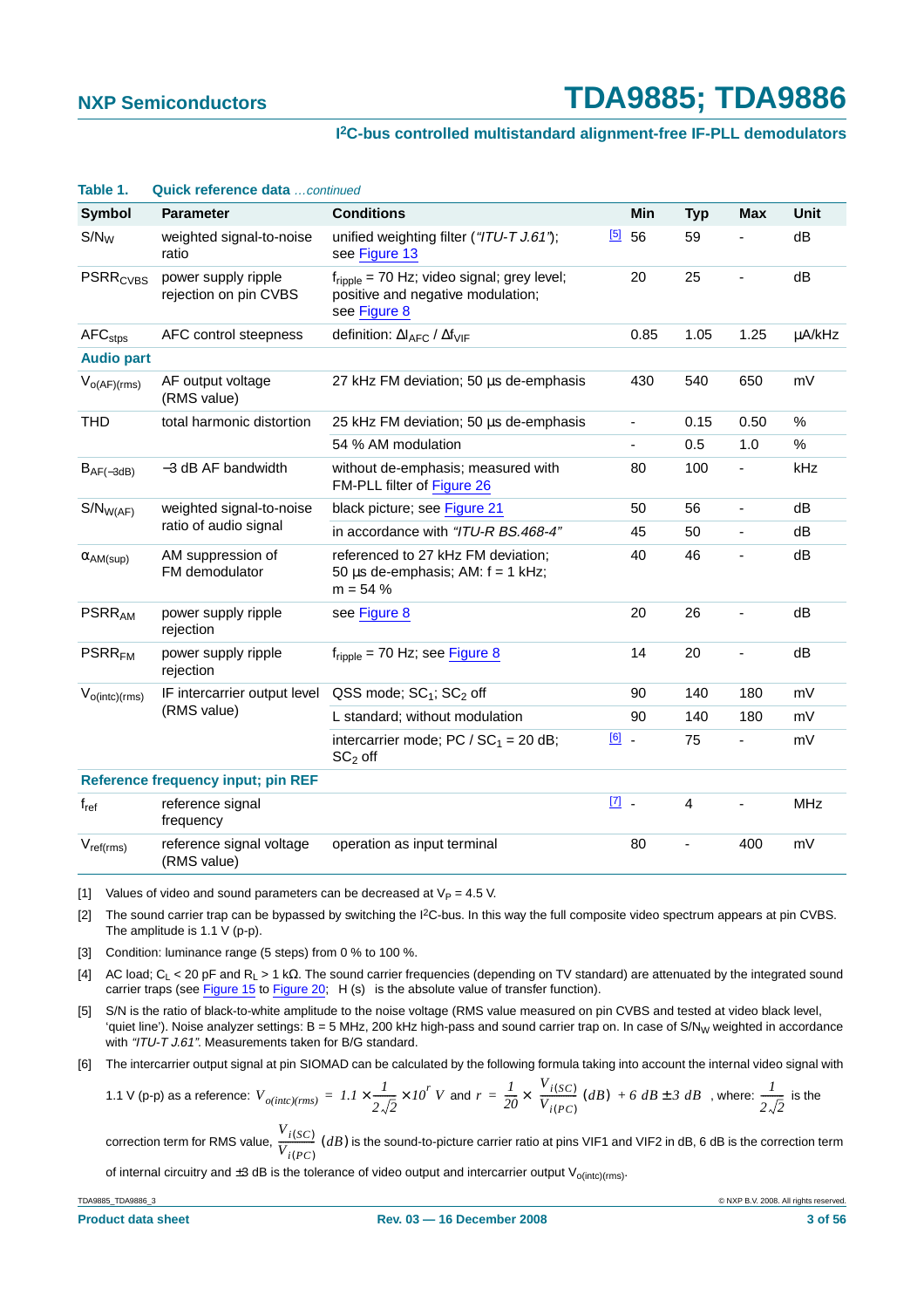#### **I 2C-bus controlled multistandard alignment-free IF-PLL demodulators**

<span id="page-3-0"></span>[7] Pin REF is able to operate as a 1-pin crystal oscillator input as well as an external reference signal input, e.g. from the tuning system.

## <span id="page-3-1"></span>**5. Ordering information**

| Table 2.     | <b>Ordering information</b> |                                                                                                                   |                      |  |  |  |  |  |  |  |
|--------------|-----------------------------|-------------------------------------------------------------------------------------------------------------------|----------------------|--|--|--|--|--|--|--|
| Type number  | Package                     |                                                                                                                   |                      |  |  |  |  |  |  |  |
|              | <b>Name</b>                 | <b>Description</b>                                                                                                | <b>Version</b>       |  |  |  |  |  |  |  |
| TDA9885T/V3  | SO24                        | plastic small outline package; 24 leads; body width 7.5 mm                                                        | SOT <sub>137-1</sub> |  |  |  |  |  |  |  |
| TDA9885TS/V3 | SSOP24                      | plastic shrink small outline package; 24 leads; body width 5.3 mm                                                 | SOT340-1             |  |  |  |  |  |  |  |
| TDA9885HN/V3 | HVQFN32                     | plastic thermal enhanced very thin quad flat package; no leads;<br>32 terminals; body $5 \times 5 \times 0.85$ mm | SOT617-3             |  |  |  |  |  |  |  |
| TDA9886T/V4  | SO <sub>24</sub>            | plastic small outline package; 24 leads; body width 7.5 mm                                                        | SOT <sub>137-1</sub> |  |  |  |  |  |  |  |
| TDA9886TS/V4 | SSOP24                      | plastic shrink small outline package; 24 leads; body width 5.3 mm                                                 | SOT340-1             |  |  |  |  |  |  |  |
| TDA9886HN/V4 | HVQFN32                     | plastic thermal enhanced very thin quad flat package; no leads;<br>32 terminals; body $5 \times 5 \times 0.85$ mm | SOT617-3             |  |  |  |  |  |  |  |
| TDA9885T/V5  | SO <sub>24</sub>            | plastic small outline package; 24 leads; body width 7.5 mm                                                        | SOT <sub>137-1</sub> |  |  |  |  |  |  |  |
| TDA9885TS/V5 | SSOP24                      | plastic shrink small outline package; 24 leads; body width 5.3 mm                                                 | SOT340-1             |  |  |  |  |  |  |  |
| TDA9885HN/V5 | HVQFN32                     | plastic thermal enhanced very thin quad flat package; no leads;<br>32 terminals; body $5 \times 5 \times 0.85$ mm | SOT617-3             |  |  |  |  |  |  |  |
| TDA9886T/V5  | SO <sub>24</sub>            | plastic small outline package; 24 leads; body width 7.5 mm                                                        | SOT <sub>137-1</sub> |  |  |  |  |  |  |  |
| TDA9886TS/V5 | SSOP24                      | plastic shrink small outline package; 24 leads; body width 5.3 mm                                                 | SOT340-1             |  |  |  |  |  |  |  |
| TDA9886HN/V5 | HVQFN32                     | plastic thermal enhanced very thin quad flat package; no leads;<br>32 terminals; body $5 \times 5 \times 0.85$ mm | SOT617-3             |  |  |  |  |  |  |  |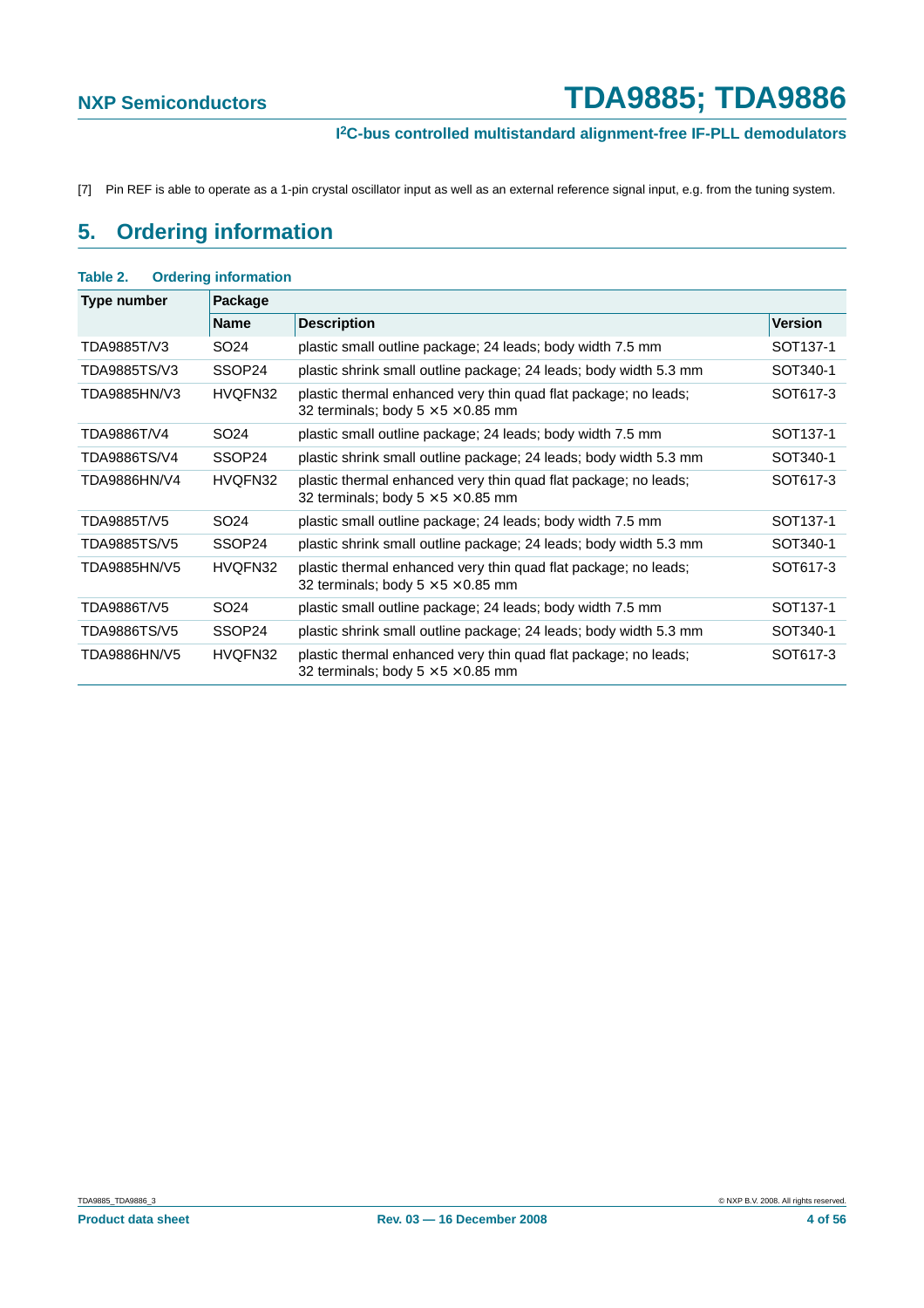<span id="page-4-1"></span>

**NXP NXP Semiconductors Semiconductors** 

**6. Block diagram**

**Block diagram** 

<u>၈</u>

<span id="page-4-0"></span>*I***<sup>2</sup>C-bus controlled multistandard alignment-free IF-PLL demodulators 2C-bus controlled multistandard alignment-free IF-PLL demodulators TDA9885; TDA9886** ▀ DA9885;  $\rightarrow$ **DA9886**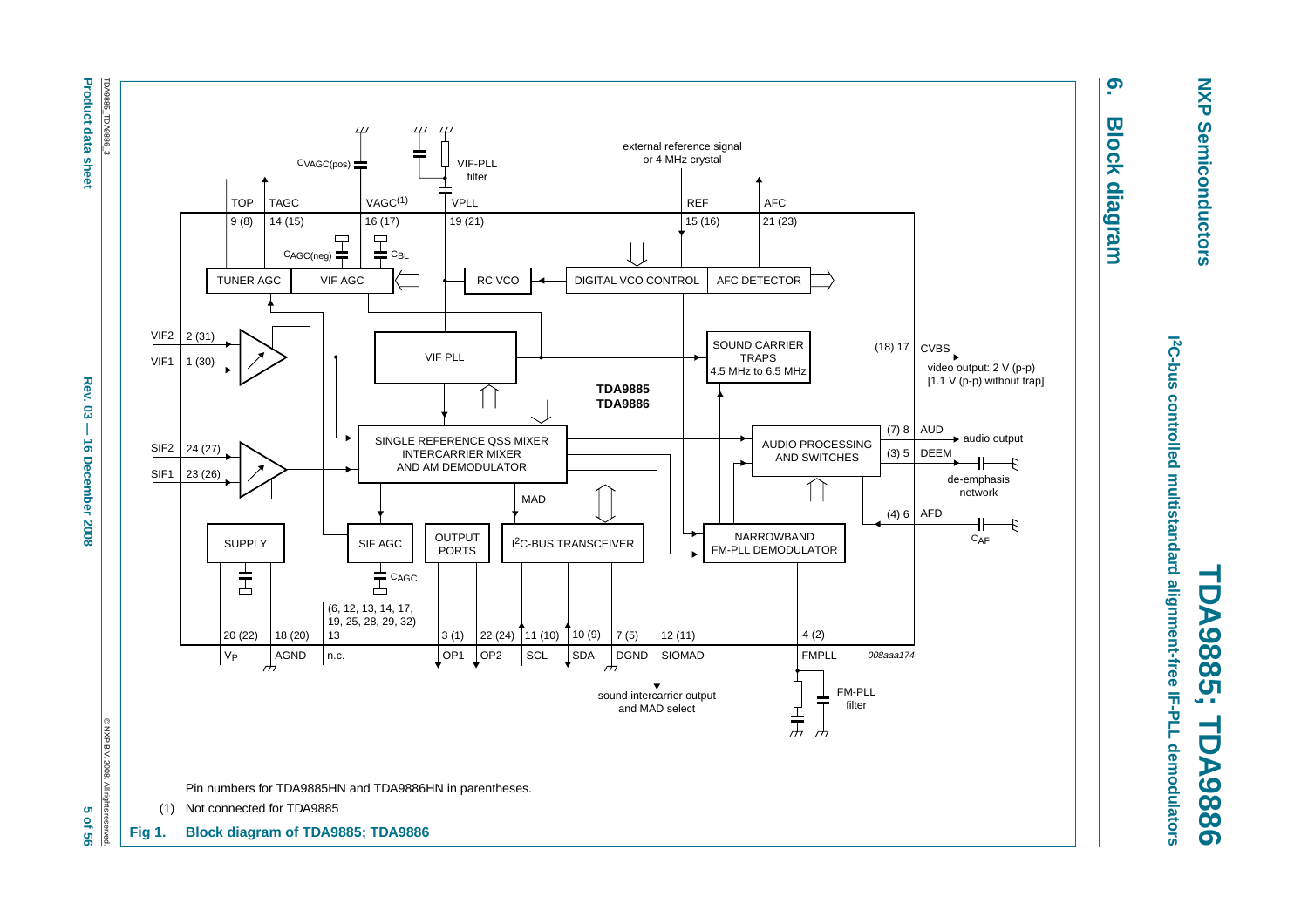**I 2C-bus controlled multistandard alignment-free IF-PLL demodulators**

## <span id="page-5-0"></span>**7. Pinning information**

<span id="page-5-1"></span>

#### **7.1 Pinning**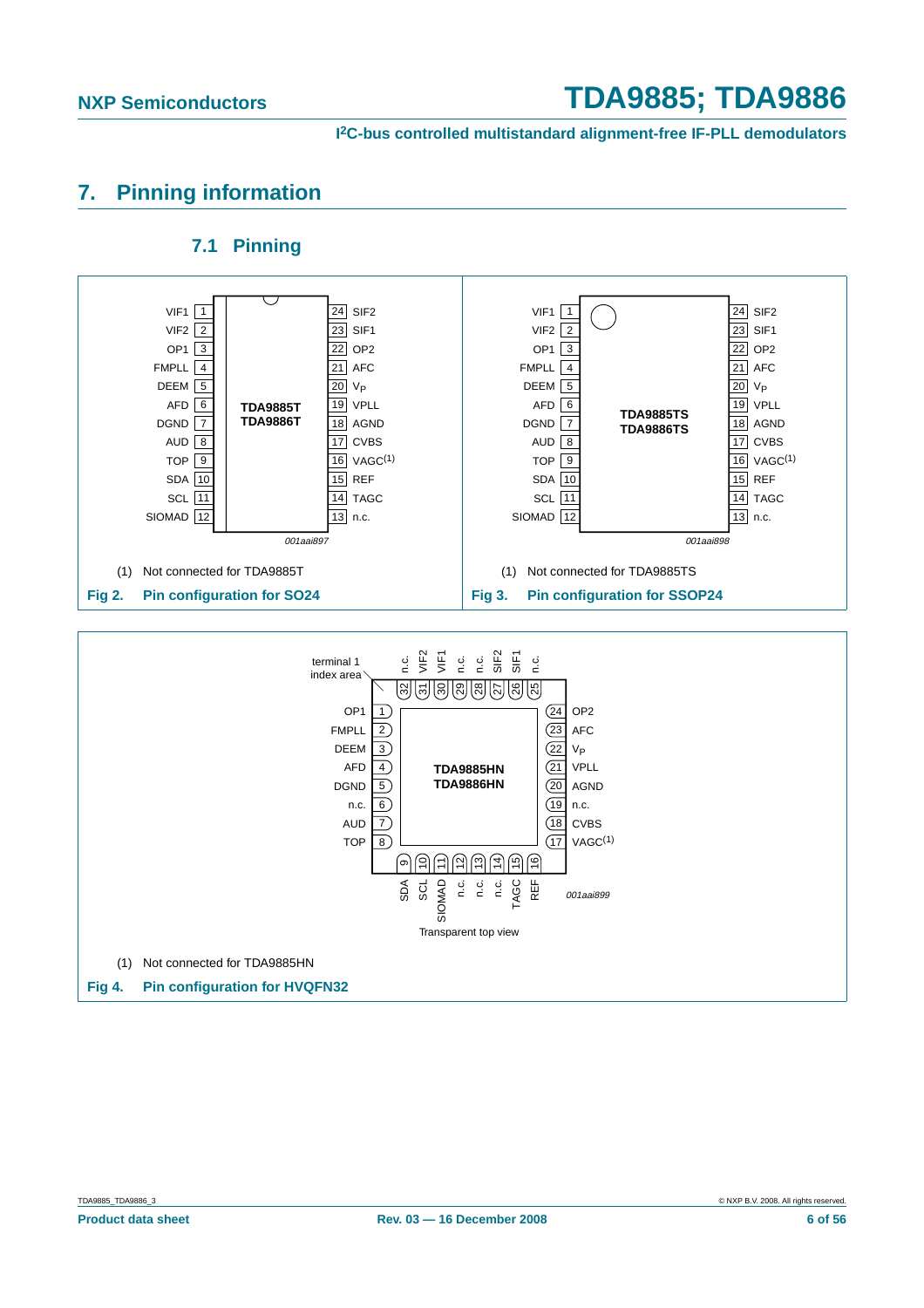## **7.2 Pin description**

<span id="page-6-0"></span>

| Table 3.         | <b>Pin description</b>              |                                     |                  |                  |                                                        |  |  |
|------------------|-------------------------------------|-------------------------------------|------------------|------------------|--------------------------------------------------------|--|--|
| <b>Symbol</b>    | Pin                                 |                                     |                  |                  | <b>Description</b>                                     |  |  |
|                  | <b>TDA9885T</b><br><b>TDA9885TS</b> | <b>TDA9886T</b><br><b>TDA9886TS</b> | <b>TDA9885HN</b> | <b>TDA9886HN</b> |                                                        |  |  |
| VIF1             | 1                                   | 1                                   | 30               | 30               | VIF differential input 1                               |  |  |
| VIF <sub>2</sub> | 2                                   | 2                                   | 31               | 31               | VIF differential input 2                               |  |  |
| n.c.             |                                     |                                     | 32               | 32               | not connected                                          |  |  |
| OP <sub>1</sub>  | 3                                   | 3                                   | 1                | 1                | output port 1; open-collector                          |  |  |
| <b>FMPLL</b>     | 4                                   | 4                                   | $\overline{c}$   | $\overline{c}$   | FM PLL for loop filter                                 |  |  |
| <b>DEEM</b>      | 5                                   | 5                                   | 3                | 3                | de-emphasis output for capacitor                       |  |  |
| <b>AFD</b>       | 6                                   | 6                                   | 4                | 4                | AF DC-decoupling capacitor                             |  |  |
| <b>DGND</b>      | 7                                   | 7                                   | 5                | 5                | digital ground                                         |  |  |
| n.c.             |                                     |                                     | 6                | 6                | not connected                                          |  |  |
| <b>AUD</b>       | 8                                   | 8                                   | $\overline{7}$   | $\overline{7}$   | audio output                                           |  |  |
| <b>TOP</b>       | 9                                   | 9                                   | 8                | 8                | tuner AGC TOP for resistor adjustment                  |  |  |
| <b>SDA</b>       | 10                                  | 10                                  | 9                | 9                | I <sup>2</sup> C-bus data input and output             |  |  |
| SCL              | 11                                  | 11                                  | 10               | 10               | I <sup>2</sup> C-bus clock input                       |  |  |
| <b>SIOMAD</b>    | 12                                  | 12                                  | 11               | 11               | sound intercarrier output and MAD select with resistor |  |  |
| n.c.             |                                     |                                     | 12               | 12               | not connected                                          |  |  |
| n.c.             | 13                                  | 13                                  | 13               | 13               | not connected                                          |  |  |
| n.c.             |                                     |                                     | 14               | 14               | not connected                                          |  |  |
| <b>TAGC</b>      | 14                                  | 14                                  | 15               | 15               | tuner AGC output                                       |  |  |
| <b>REF</b>       | 15                                  | 15                                  | 16               | 16               | 4 MHz crystal or reference signal input                |  |  |
| VAGC             | -                                   | 16                                  |                  | 17               | VIF AGC for capacitor                                  |  |  |
| n.c.             | 16                                  | ٠                                   | 17               |                  | not connected                                          |  |  |
| <b>CVBS</b>      | 17                                  | 17                                  | 18               | 18               | composite video output                                 |  |  |
| n.c.             |                                     |                                     | 19               | 19               | not connected                                          |  |  |
| <b>AGND</b>      | 18                                  | 18                                  | 20               | 20               | analog ground                                          |  |  |
| <b>VPLL</b>      | 19                                  | 19                                  | 21               | 21               | VIF PLL for loop filter                                |  |  |
| $V_{P}$          | 20                                  | 20                                  | 22               | 22               | supply voltage                                         |  |  |
| $\mathsf{AFC}$   | 21                                  | 21                                  | 23               | 23               | AFC output                                             |  |  |
| OP <sub>2</sub>  | 22                                  | 22                                  | 24               | 24               | output port 2; open-collector                          |  |  |
| n.c.             |                                     |                                     | 25               | 25               | not connected                                          |  |  |
| SIF1             | 23                                  | 23                                  | 26               | 26               | SIF differential input 1 and MAD select with resistor  |  |  |
| SIF <sub>2</sub> | 24                                  | 24                                  | 27               | 27               | SIF differential input 2 and MAD select with resistor  |  |  |
| n.c.             | -                                   | -                                   | 28               | 28               | not connected                                          |  |  |
| n.c.             |                                     |                                     | 29               | 29               | not connected                                          |  |  |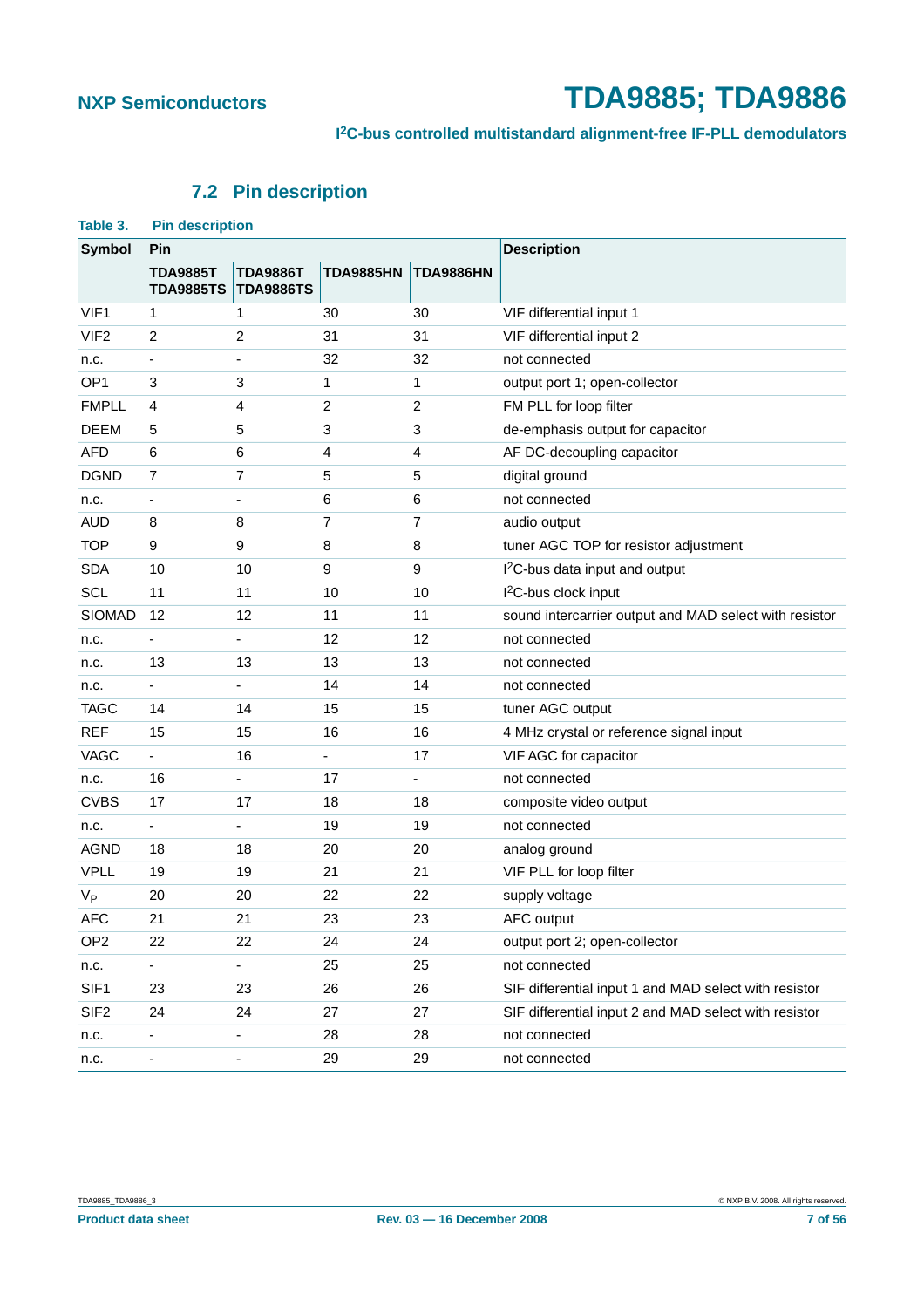### <span id="page-7-0"></span>**8. Functional description**

[Figure](#page-4-0) 1 shows the simplified block diagram of the device which comprises the following functional blocks:

- **•** VIF amplifier
- **•** Tuner AGC and VIF AGC
- **•** VIF-AGC detector
- **•** Frequency Phase-Locked Loop (FPLL) detector
- **•** VCO and divider
- **•** AFC and digital acquisition help
- **•** Video demodulator and amplifier
- **•** Sound carrier trap
- **•** SIF amplifier
- **•** SIF-AGC detector
- **•** Single reference QSS mixer
- **•** AM demodulator
- **•** FM demodulator and acquisition help
- **•** Audio amplifier and mute time constant
- **•** Internal voltage stabilizer
- **•** I 2C-bus transceiver and MAD

#### <span id="page-7-1"></span>**8.1 VIF amplifier**

The VIF amplifier consists of three AC-coupled differential stages. Gain control is performed by emitter degeneration and collector resistor variation. The total gain control range is typically 66 dB. The differential input impedance is typically 2 kΩ in parallel with 3 pF.

#### <span id="page-7-2"></span>**8.2 Tuner AGC and VIF AGC**

This block adapts the voltage, generated at the VIF-AGC detector, to the internal signal processing at the VIF amplifier and performs the tuner AGC control current generation. The onset of the tuner AGC control current generation can be set either via the I<sup>2</sup>C-bus (see [Table](#page-17-0) 12) or optionally by a potentiometer at pin TOP (in case that the I2C-bus information cannot be stored, related to the device). The presence of a potentiometer is automatically detected and the I2C-bus setting is disabled.

Furthermore, derived from the AGC detector voltage, a comparator is used to detect if the corresponding VIF input voltage is higher than 200  $\mu$ V. This information can be read out via the  $I^2C$ -bus (bit VIFLEV = 1).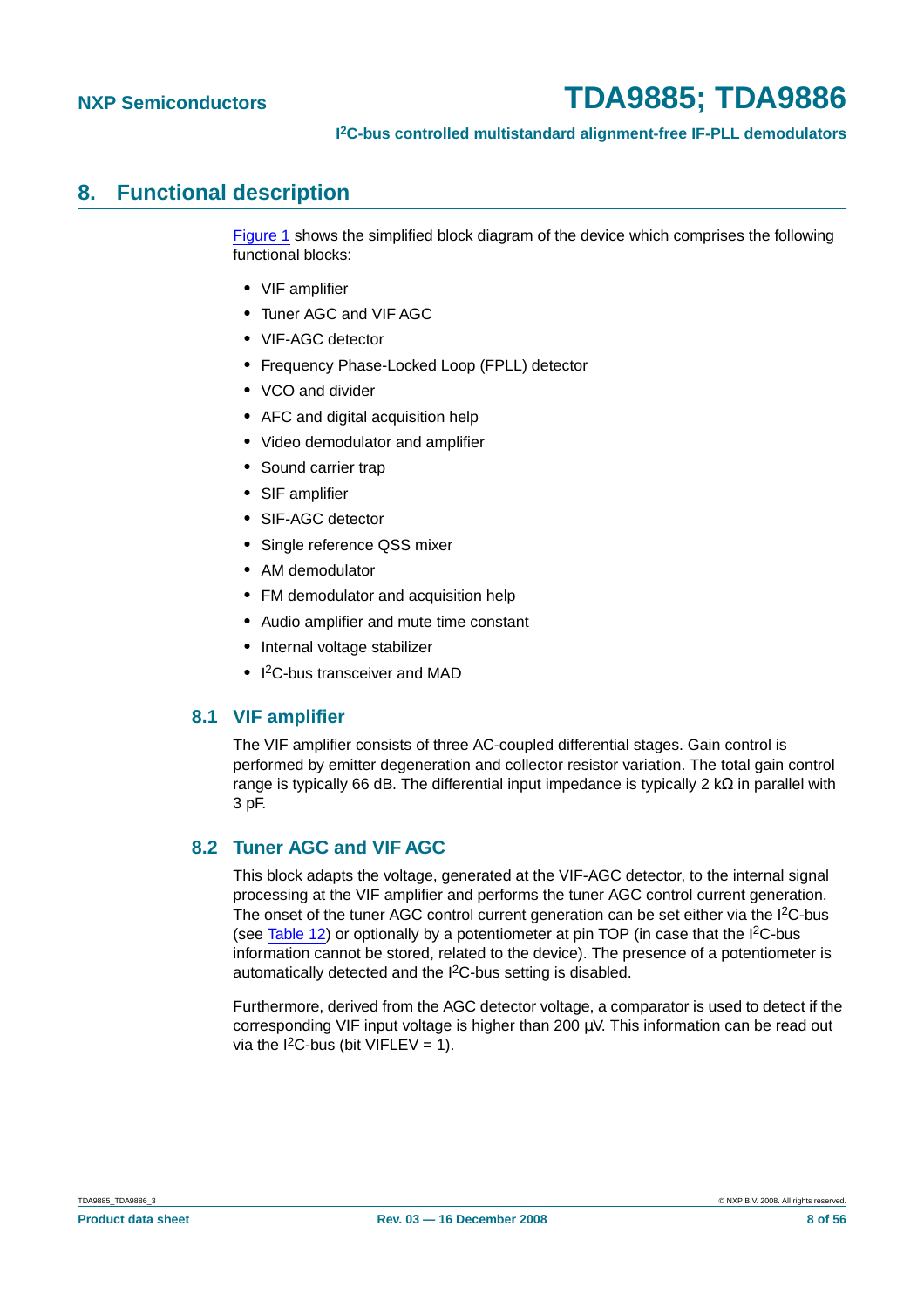#### <span id="page-8-0"></span>**8.3 VIF-AGC detector**

Gain control is performed by sync level detection (negative modulation) or peak white detection (positive modulation).

For negative modulation, the sync level voltage is stored at an integrated capacitor by means of a fast peak detector. This voltage is compared with a reference voltage (nominal sync level) by a comparator which charges or discharges the integrated AGC capacitor for providing of the required VIF gain. The time constants for decreasing or increasing the gain are nearly equal and the total AGC reaction time is fast to cope with 'aeroplane fluttering'.

For positive modulation, the white peak level voltage is compared with a reference voltage (nominal white level) by a comparator which charges (fast) or discharges (slow) the external AGC capacitor directly for providing the required VIF gain. The need of a very long time constant for VIF gain increase is due to peak white level may appear only once in a field. In order to reduce this time constant, an additional level detector increases the discharging current of the AGC capacitor (fast mode) in the event of a decreasing VIF amplitude step controlled by the detected actual black level voltage. The threshold level for fast mode AGC is typically −6 dB video amplitude. The fast mode state is also transferred to the SIF-AGC detector for speed-up. In case of missing peak white pulses, the VIF gain increase is limited to typically +3 dB by comparing the detected actual black level voltage with a corresponding reference voltage.

#### <span id="page-8-1"></span>**8.4 FPLL detector**

The VIF amplifier output signal is fed into a frequency detector and into a phase detector via a limiting amplifier for removing the video AM.

During acquisition the frequency detector produces a current proportional to the frequency difference between the VIF and the VCO signals. After frequency lock-in the phase detector produces a current proportional to the phase difference between the VIF and the VCO signals. The currents from the frequency and phase detectors are charged into the loop filter which controls the VIF VCO and locks it to the frequency and phase of the VIF carrier.

For a positive modulated VIF signal, the charging currents are optional gated by the composite sync in order to avoid signal distortion in case of overmodulation. The gating depth is switchable via the I<sup>2</sup>C-bus.

#### <span id="page-8-2"></span>**8.5 VCO and divider**

The VCO of the VIF FPLL operates as an integrated low radiation relaxation oscillator at double the picture carrier frequency. The control voltage, required to tune the VCO to double the picture carrier frequency, is generated at the loop filter by the frequency phase detector. The possible frequency range is 50 MHz to 140 MHz (typical value).

The oscillator frequency is divided-by-two to provide two differential square wave signals with exactly 90 degrees phase difference, independent of the frequency, for use in the FPLL detectors, the video demodulator and the intercarrier mixer.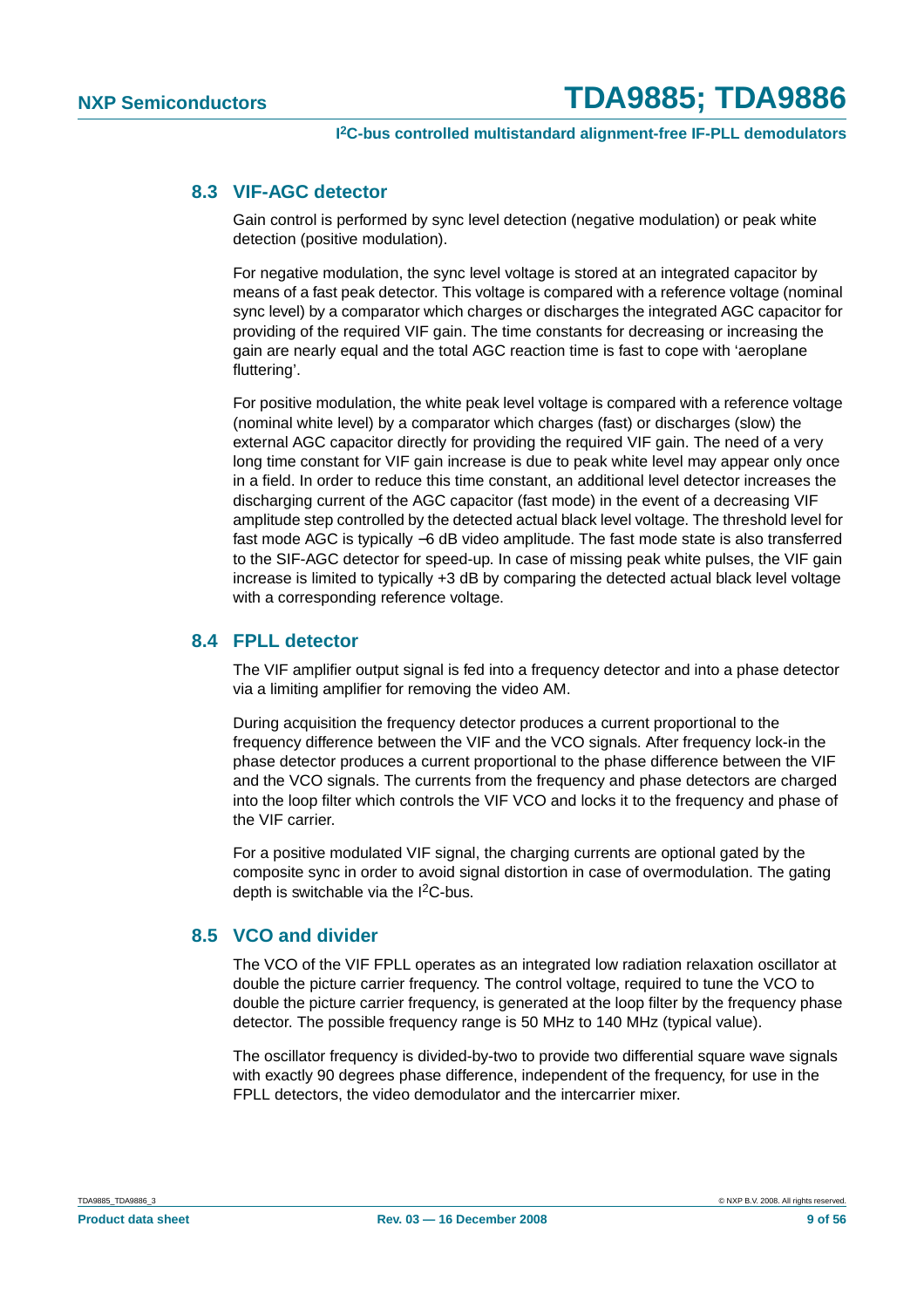#### <span id="page-9-0"></span>**8.6 AFC and digital acquisition help**

Each relaxation oscillator of the VIF-PLL and FM-PLL demodulator has a wide frequency range. To prevent false locking of the PLLs and with respect to the catching range, the digital acquisition help provides an individual control, until the frequency of the VCO is within the preselected standard dependent lock-in window of the PLL.

The in-window and out-window control at the FM PLL is additionally used to mute the audio stage (if auto mute is selected via the I2C-bus).

The working principle of the digital acquisition help is as follows. The PLL VCO output is connected to a down counter which has a predefined start value (standard dependent). The VCO frequency clocks the down counter for a fixed gate time. Thereafter, the down counter stop value is analyzed. In case the stop value is higher (lower) than the expected value range, the VCO frequency is lower (higher) than the wanted lock-in window frequency range. A positive (negative) control current is injected into the PLL loop filter and consequently the VCO frequency is increased (decreased) and a new counting cycle starts.

The gate time as well as the control logic of the acquisition help circuit is dependent on the precision of the reference signal at pin REF. Operation as a crystal oscillator is possible as well as connecting this input via a serial capacitor to an external reference frequency, e.g. the tuning system oscillator.

The AFC signal is derived from the corresponding down counter stop value after a counting cycle. The last four bits are latched and can be read out via the I2C-bus (see [Table](#page-15-0) 8). Also the digital-to-analog converted value is given as current at pin AFC.

#### <span id="page-9-1"></span>**8.7 Video demodulator and amplifier**

The video demodulator is realized by a multiplier which is designed for low distortion and large bandwidth. The VIF signal is multiplied with the 'in phase' signal of the VIF-PLL VCO.

The demodulator output signal is fed into the video preamplifier via a level shift stage with integrated low-pass filter to achieve carrier harmonics attenuation.

The output signal of the preamplifier is fed to the VIF-AGC detector (see [Section](#page-8-0) 8.3) and in the sound trap mode also fed internally to the integrated sound carrier trap (see [Section](#page-10-0) 8.8). The differential trap output signal is converted to a single-ended signal and amplified by the following post-amplifier. The video output level at pin CVBS is 2 V (p-p).

In the trap bypass mode the output signal of the preamplifier is fed directly through the post-amplifier to pin CVBS. The output video level is 1.1 V (p-p) for using an external sound trap with 10 % overall loss.

Noise clipping is provided in both cases.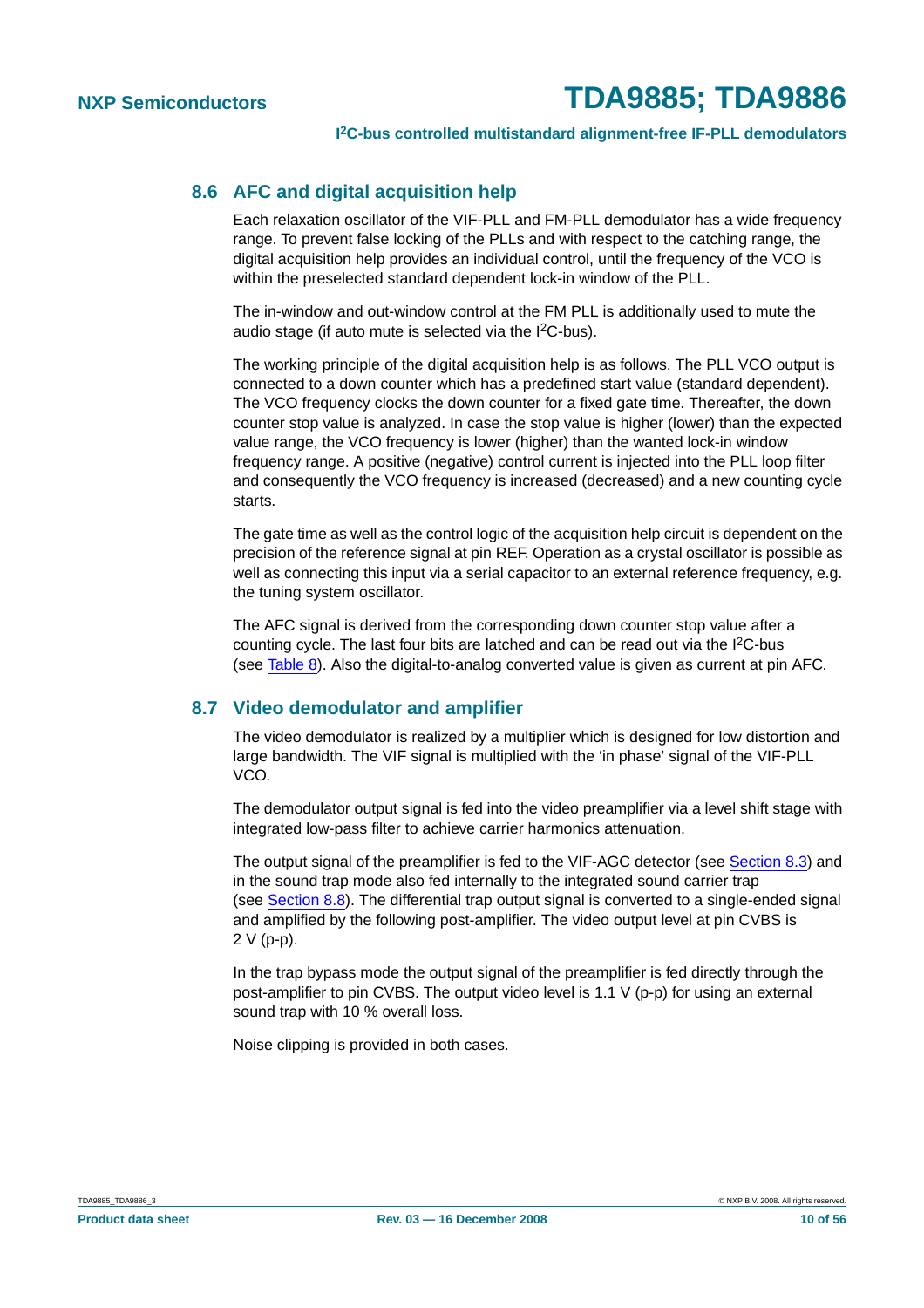#### <span id="page-10-0"></span>**8.8 Sound carrier trap**

The sound trap is constructed of three separate traps to realize sufficient suppression of the first and second sound carriers.

For frequency control of the sound trap additionally a reference low-pass filter and a phase detector are built in.

A sound carrier reference signal is fed into the reference low-pass filter and is shifted by nominal 90 degrees. The phase detector compares the original reference signal with the signal shifted by the reference filter and produces a DC voltage by charging or discharging an integrated capacitor with a current proportional to the phase difference between both signals, respectively to the frequency error of the integrated filters. The DC voltage controls the frequency position of the reference filter and the sound trap. So the accurate frequency position for the different standards is set by the sound carrier reference signal.

#### <span id="page-10-1"></span>**8.9 SIF amplifier**

The SIF amplifier consists of three AC-coupled differential stages. Gain control is performed by emitter degeneration and collector resistor variation. The total gain control range is typically 66 dB. The differential input impedance is typically 2 k $\Omega$  in parallel with 3 pF.

#### <span id="page-10-2"></span>**8.10 SIF-AGC detector**

SIF gain control is performed by detection and controlling to a reference value of the DC component of the AM demodulator output signal. This DC signal corresponds directly to the SIF voltage at the output of the SIF amplifier so that a constant SIF signal is supplied to the AM demodulator and to the single reference QSS mixer.

By switching the gain of the input amplifier of the SIF-AGC detector via the I<sup>2</sup>C-bus, the internal SIF level for FM sound is 5.5 dB lower than for AM sound. This is to adapt the SIF-AGC characteristic to the VIF-AGC characteristic. The adaption is ideal for a picture-to-sound FM carrier ratio of 13 dB.

Via a comparator, the integrated AGC capacitor is charged or discharged for providing the required SIF gain. Due to AM sound, the AGC reaction time is slow  $(f_c < 20$  Hz for the closed AGC loop). For reducing this AM sound time constant in the event of a decreasing IF amplitude step, the charge/discharge current of the AGC capacitor is increased (fast mode) when the VIF-AGC detector (at positive modulation mode) operates in the fast mode too. An additional circuit (threshold approximately 7 dB) ensures a very fast gain reduction for a large increasing IF amplitude step.

#### <span id="page-10-3"></span>**8.11 Single reference QSS mixer**

With the present system a high performance Hi-Fi stereo sound processing can be achieved. For a simplified application without a SIF SAW filter, the single reference QSS mixer can be switched to the intercarrier mode via the I<sup>2</sup>C-bus.

The single reference QSS mixer generates the 2nd FM TV sound intercarrier signal. It is realized by a linear multiplier which multiplies the SIF amplifier output signal and the VIF-PLL VCO signal (90 degrees output) which is locked to the picture carrier. In this way the QSS mixer operates as a quadrature mixer in the intercarrier mode and provides suppression of the low frequency video signals.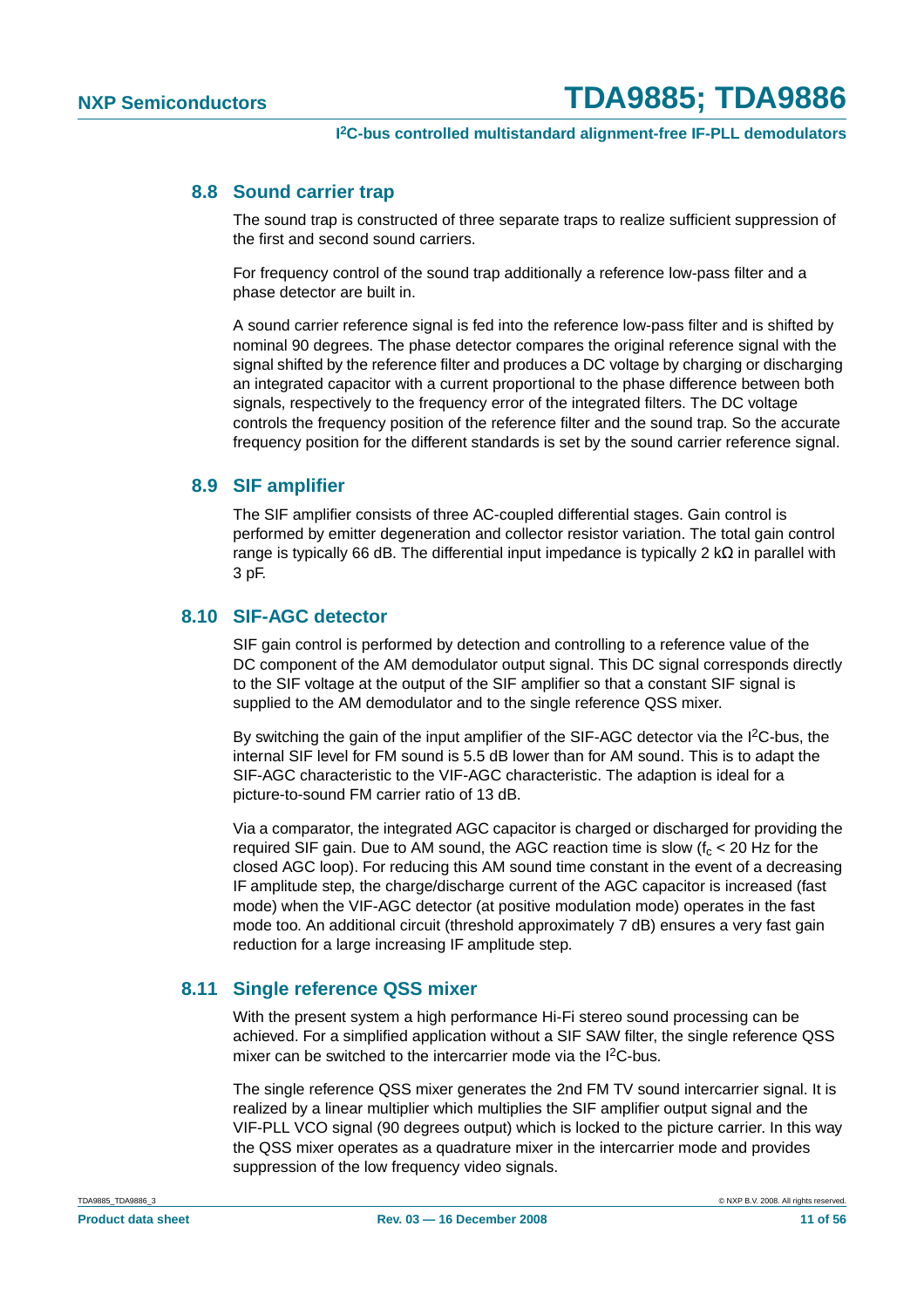The QSS mixer output signal is fed internally via a high-pass and low-pass combination to the FM demodulator as well as via an operational amplifier to the intercarrier output pin SIOMAD.

#### <span id="page-11-0"></span>**8.12 AM demodulator**

The amplitude modulated SIF amplifier output signal is fed both to a two-stage limiting amplifier that removes the AM and to a linear multiplier. The result of the multiplication of the SIF signal with the limiter output signal is AM demodulation (passive synchronous demodulator). The demodulator output signal is fed via a low-pass filter that attenuates the carrier harmonics and through the input amplifier of the SIF-AGC detector to the audio amplifier.

#### <span id="page-11-1"></span>**8.13 FM demodulator and acquisition help**

The narrowband FM-PLL detector consists of:

- **•** Gain controlled FM amplifier and AGC detector
- **•** Narrowband PLL

The 2nd SIF signal from the intercarrier mixer is fed to the input of an AC-coupled gain controlled amplifier with two stages. The gain controlled output signal is fed to the phase detector of the narrowband FM PLL (FM demodulator). For good selectivity and robustness against disturbance caused by the video signal, a high linearity of the gain controlled FM amplifier and of the phase detector as well as a constant signal level are required. The gain control is done by means of an 'in phase' demodulator for the 2nd SIF signal (from the output of the FM amplifier). The demodulation output is fed into a comparator for charging or discharging the integrated AGC capacitor. This leads to a mean value AGC loop to control the gain of the FM amplifier.

The FM demodulator is realized as a narrowband PLL with an external loop filter, which provides the necessary selectivity (bandwidth approximately 100 kHz). To achieve good selectivity, a linear phase detector and a constant input level are required. The gain controlled intercarrier signal from the FM amplifier is fed to the phase detector. The phase detector controls via the loop filter the integrated low radiation relaxation oscillator. The designed frequency range is from 4 MHz to 7 MHz.

The VCO within the FM PLL is phase-locked to the incoming 2nd SIF signal, which is frequency modulated. As well as this, the VCO control voltage is superimposed by the AF voltage. Therefore, the VCO tracks with the FM of the 2nd SIF signal. So, the AF voltage is present at the loop filter and is typically 5 mV (RMS) for 27 kHz FM deviation. This AF signal is fed via a buffer to the audio amplifier.

The correct locking of the PLL is supported by the digital acquisition help circuit (see [Section](#page-9-0) 8.6).

#### <span id="page-11-2"></span>**8.14 Audio amplifier and mute time constant**

The audio amplifier consists of two parts:

- **•** AF preamplifier
- **•** AF output amplifier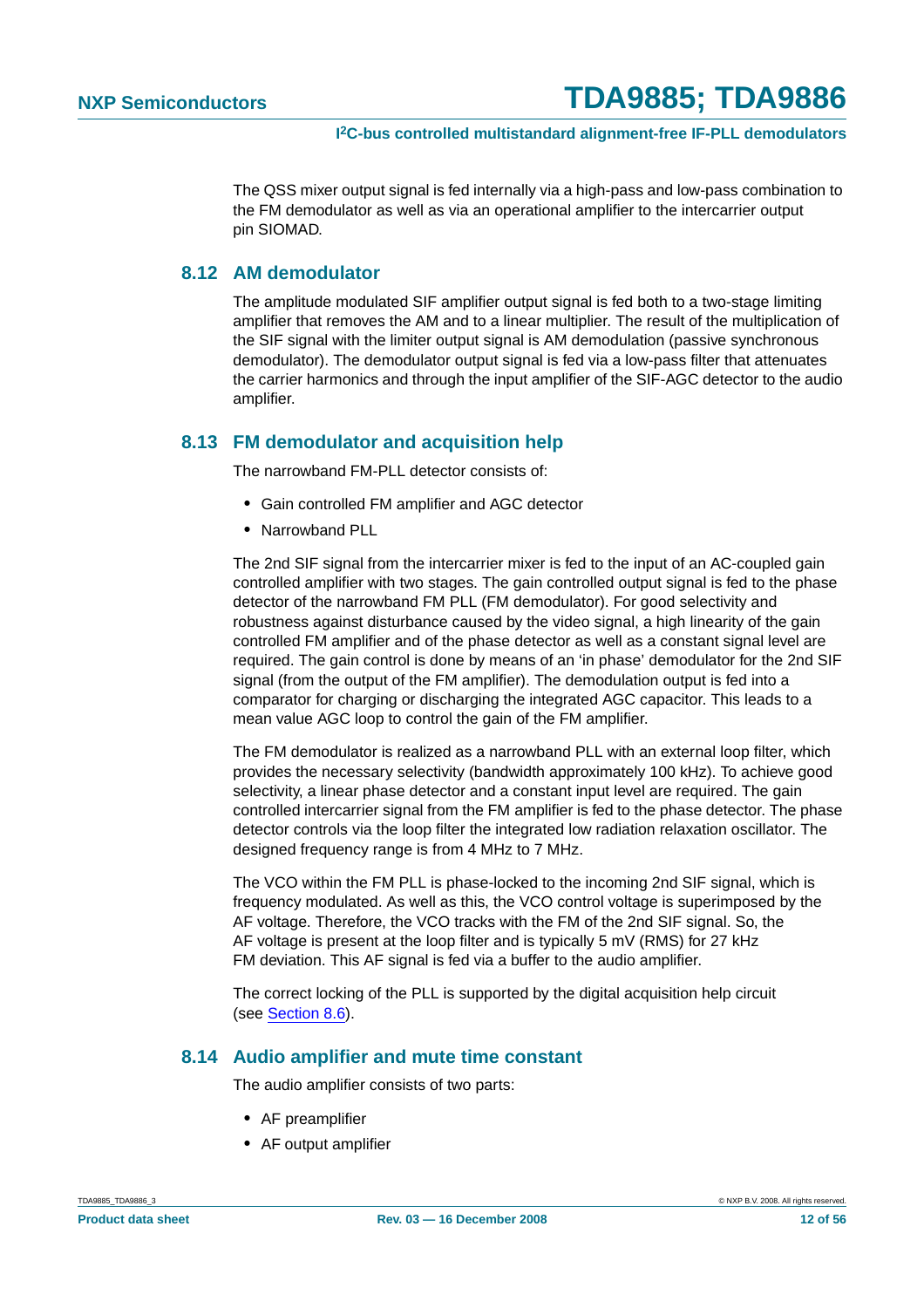The AF preamplifier used for FM sound is an operational amplifier with internal feedback, high gain and high common mode rejection. The AF voltage from the PLL demodulator is 5 mV (RMS) for a frequency deviation of 27 kHz and is amplified by 30 dB. By the use of a DC operating point control circuit (with external capacitor CAF), the AF preamplifier is decoupled from the PLL DC voltage. The low-pass characteristic of the amplifier reduces the harmonics of the 2nd SIF signal at the AF output terminal.

For FM sound a switchable de-emphasis network (with external capacitor) is implemented between the preamplifier and the output amplifier.

The AF output amplifier provides the required AF output level by a rail-to-rail output stage. A preceding stage makes use of an input selector for switching between FM sound, AM sound and mute state. The gain can be switched between 10 dB (normal) and 4 dB (reduced).

Switching to the mute state is controlled automatically, dependent on the digital acquisition help in case the VCO of the FM PLL is not in the required frequency window. This is done by a time constant: fast for switching to the mute state and slow (typically 40 ms) for switching to the no-mute state.

All switching functions are controlled via the I<sup>2</sup>C-bus:

- **•** AM sound, FM sound and forced mute
- **•** Auto mute enable or disable
- **•** De-emphasis off or on with 50 µs or 75 µs
- **•** Audio gain normal or reduced

#### <span id="page-12-0"></span>**8.15 Internal voltage stabilizer**

The band gap circuit internally generates a voltage of approximately 2.4 V, independent of supply voltage and temperature. A voltage regulator circuit, connected to this voltage, produces a constant voltage of 3.55 V which is used as an internal reference voltage.

#### <span id="page-12-1"></span>**8.16 I2C-bus transceiver and MAD**

The device can be controlled via the 2-wire I<sup>2</sup>C-bus by a microcontroller. Two wires carry serial data (SDA) and serial clock (SCL) information between the devices connected to the  $I^2C$ -bus.

The device has an I<sup>2</sup>C-bus slave transceiver with auto-increment. The circuit operates up to clock frequencies of 400 kHz.

A slave address is sent from the master to the slave receiver. To avoid conflicts in a real application with other devices providing similar or complementing functions, there are four possible slave addresses available. These MADs can be selected by connecting resistors on pin SIOMAD and/or pins SIF1 and SIF2 (see [Figure](#page-45-0) 26). Pin SIOMAD relates with bit A0 and pins SIF1 and SIF2 relate with bit A3. The slave addresses of this device are given in [Table](#page-13-0) 4.

The power-on preset value is dependent on the use of pin SIOMAD and can be chosen for 45.75 MHz NTSC as default (pin SIOMAD left open-circuit) or 58.75 MHz NTSC (resistor on pin SIOMAD). In this way the device can be used without the I2C-bus as an NTSC only device.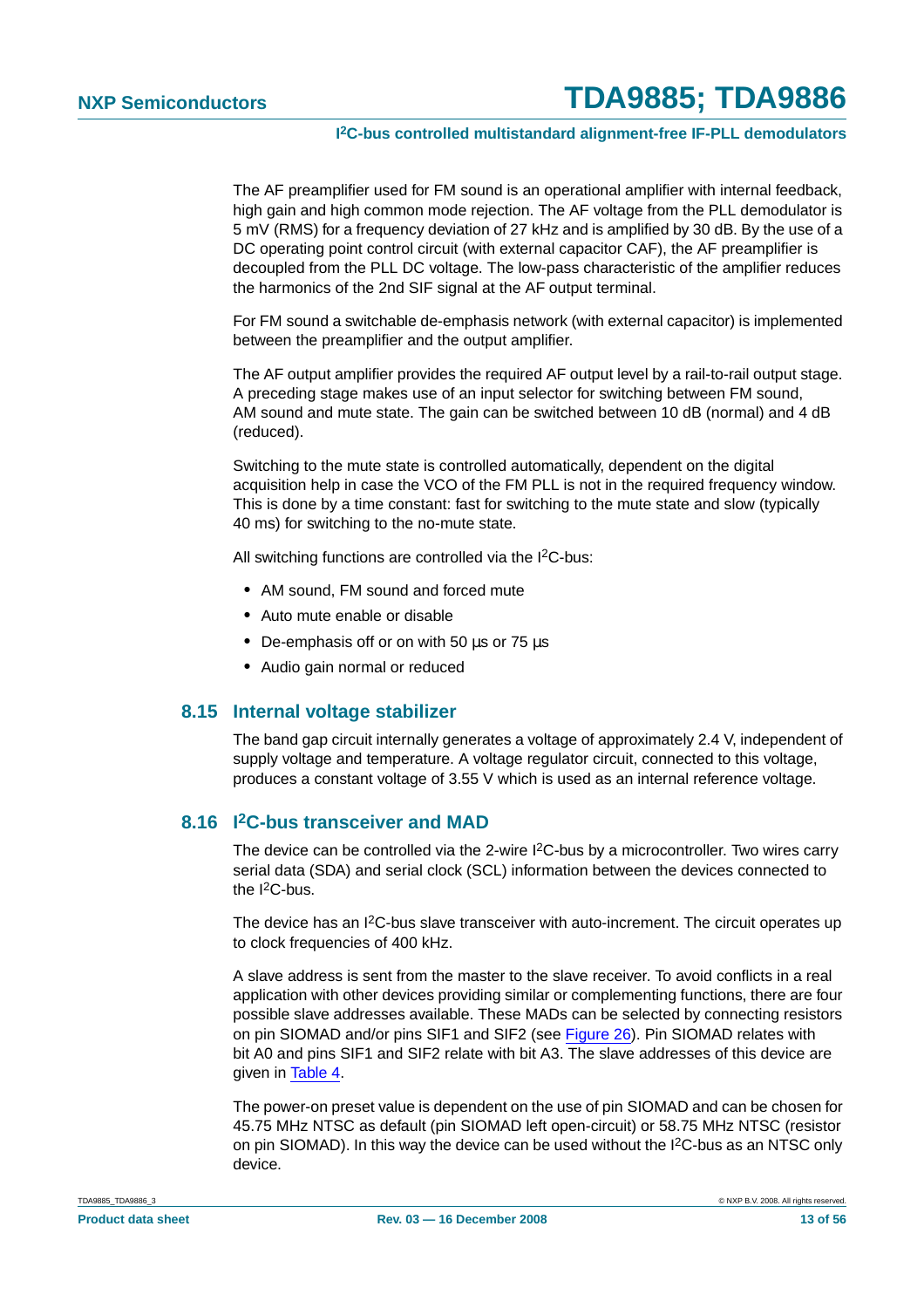**Remark:** In case of using the device without the I2C-bus, then the rise time of the supply voltage after switching on power must be longer than 1.2 µs.

<span id="page-13-0"></span>

| Table 4.<br>Slave address detection |                        |    |                      |               |  |  |  |  |  |
|-------------------------------------|------------------------|----|----------------------|---------------|--|--|--|--|--|
| Slave address                       | Selectable address bit |    | Resistor on pin      |               |  |  |  |  |  |
|                                     | A <sub>3</sub>         | A0 | <b>SIF1 and SIF2</b> | <b>SIOMAD</b> |  |  |  |  |  |
| MAD1                                | $\Omega$               |    | no                   | no            |  |  |  |  |  |
| MAD <sub>2</sub>                    |                        |    | no                   | yes           |  |  |  |  |  |
| MAD3                                |                        |    | yes                  | no            |  |  |  |  |  |
| MAD4                                |                        |    | yes                  | yes           |  |  |  |  |  |

### <span id="page-13-2"></span><span id="page-13-1"></span>**9. I2C-bus control**

#### **9.1 Read format**



The master generates an acknowledge when it has received the data word READ. The master next generates an acknowledge, then slave begins transmitting the data word READ, and so on until the master generates an acknowledge-not bit and transmits a STOP condition.

#### <span id="page-13-3"></span>**9.1.1 Slave address**

The first module address MAD1 is the standard address (see [Table](#page-13-0) 4).

#### **Table 5. Slave addresses**

For MAD activation via external resistor: see [Table](#page-13-0) 4 and [Figure](#page-45-0) 26. For applications without  ${}^12$ C-bus: see [Table](#page-19-1) 16 and Table 17.

| <b>Slave address</b> |              | <b>Bit</b> |                |    |                |                |    |    |  |  |  |
|----------------------|--------------|------------|----------------|----|----------------|----------------|----|----|--|--|--|
| <b>Name</b>          | <b>Value</b> | A6         | A <sub>5</sub> | A4 | A <sub>3</sub> | A <sub>2</sub> | A1 | A0 |  |  |  |
| MAD1                 | 43h          |            | 0              | 0  | 0              | 0              |    |    |  |  |  |
| MAD <sub>2</sub>     | 42h          |            | 0              | 0  | 0              | 0              |    |    |  |  |  |
| MAD <sub>3</sub>     | 4Bh          |            |                | 0  |                | 0              |    |    |  |  |  |
| MAD4                 | 4Ah          |            |                | 0  |                | 0              |    |    |  |  |  |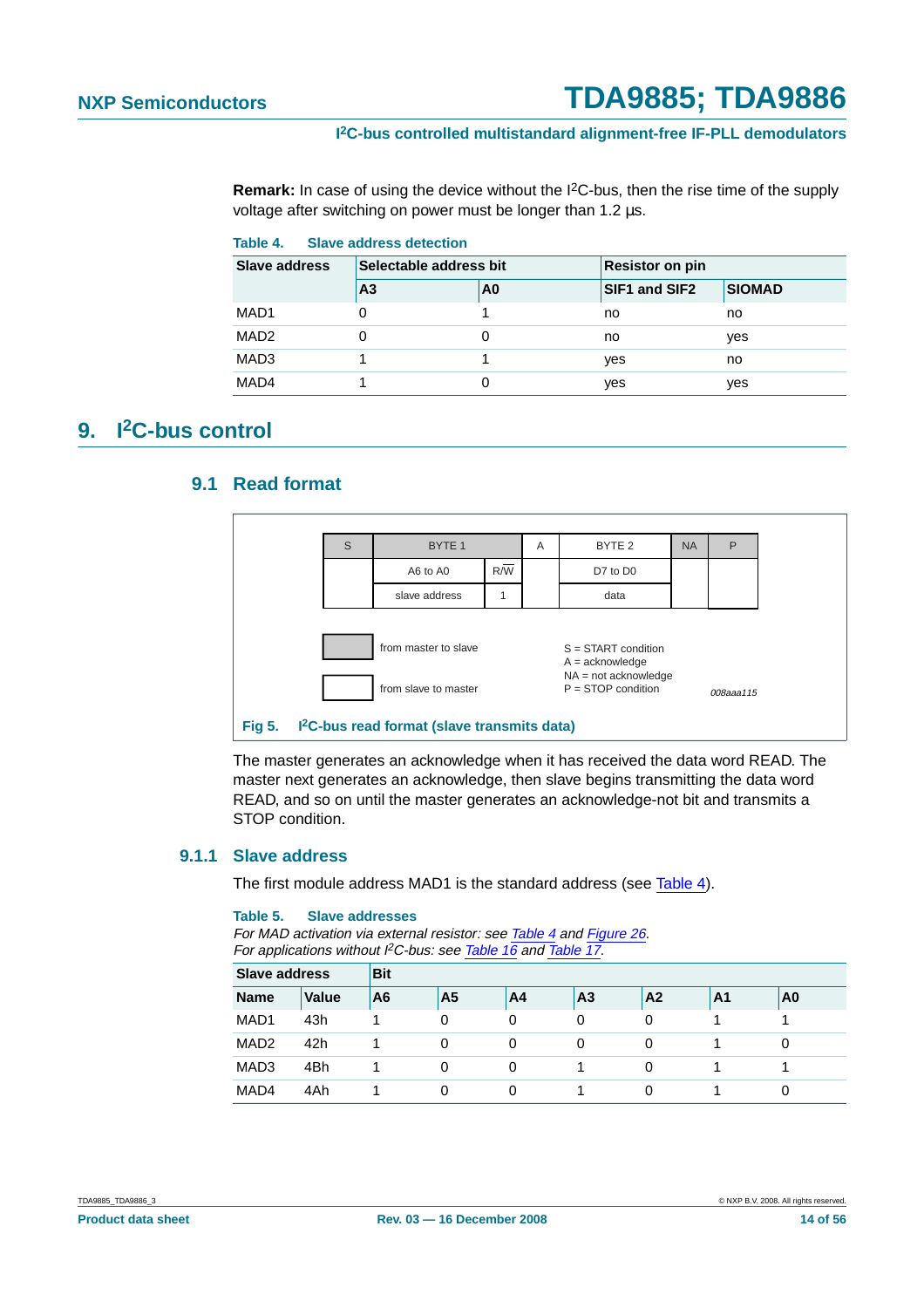#### <span id="page-14-3"></span>**9.1.2 Data byte**

<span id="page-14-2"></span><span id="page-14-1"></span>

| Table 6.      | Data read register (status register) |                                                                |      |                                                    |                  |                  |                |  |  |
|---------------|--------------------------------------|----------------------------------------------------------------|------|----------------------------------------------------|------------------|------------------|----------------|--|--|
| <b>MSB</b>    |                                      |                                                                |      |                                                    |                  |                  | <b>LSB</b>     |  |  |
| D7            | D <sub>6</sub>                       | D <sub>5</sub>                                                 | D4   | D <sub>3</sub>                                     | D <sub>2</sub>   | D <sub>1</sub>   | D <sub>0</sub> |  |  |
| <b>AFCWIN</b> | <b>VIFLEV</b>                        | CARRDET                                                        | AFC4 | AFC <sub>3</sub>                                   | AFC <sub>2</sub> | AFC <sub>1</sub> | <b>PONR</b>    |  |  |
| Table 7.      |                                      | <b>Description of status register bits</b>                     |      |                                                    |                  |                  |                |  |  |
| <b>Bit</b>    | Symbol                               | <b>Description</b>                                             |      |                                                    |                  |                  |                |  |  |
| 7             | <b>AFCWIN</b>                        | AFC window                                                     |      |                                                    |                  |                  |                |  |  |
|               |                                      | 1 = VCO in ±1.6 MHz AFC window <sup>[1]</sup>                  |      |                                                    |                  |                  |                |  |  |
|               |                                      |                                                                |      | $0 = VCO$ out of $\pm 1.6$ MHz AFC window          |                  |                  |                |  |  |
| 6             | <b>VIFLEV</b>                        | VIF input level                                                |      |                                                    |                  |                  |                |  |  |
|               |                                      | 1 = high level; VIF input voltage $\geq 200 \mu V$ (typically) |      |                                                    |                  |                  |                |  |  |
|               |                                      | $0 =$ low level                                                |      |                                                    |                  |                  |                |  |  |
| 5             |                                      | CARRDET FM carrier detection                                   |      |                                                    |                  |                  |                |  |  |
|               |                                      | $1 =$ detection                                                |      |                                                    |                  |                  |                |  |  |
|               |                                      | $0 = no$ detection                                             |      |                                                    |                  |                  |                |  |  |
| 4 to 1        | AFC[4:1]                             |                                                                |      | automatic frequency control; see Table 8           |                  |                  |                |  |  |
| 0             | <b>PONR</b>                          | power-on reset                                                 |      |                                                    |                  |                  |                |  |  |
|               |                                      |                                                                |      | 1 = after power-on reset or after supply breakdown |                  |                  |                |  |  |

<span id="page-14-0"></span>[1] If no IF input is applied, then bit AFCWIN = 1 due to the fact that the VCO is forced to the AFC window border for fast lock-in behavior.

 $0 =$  after a successful reading of the status register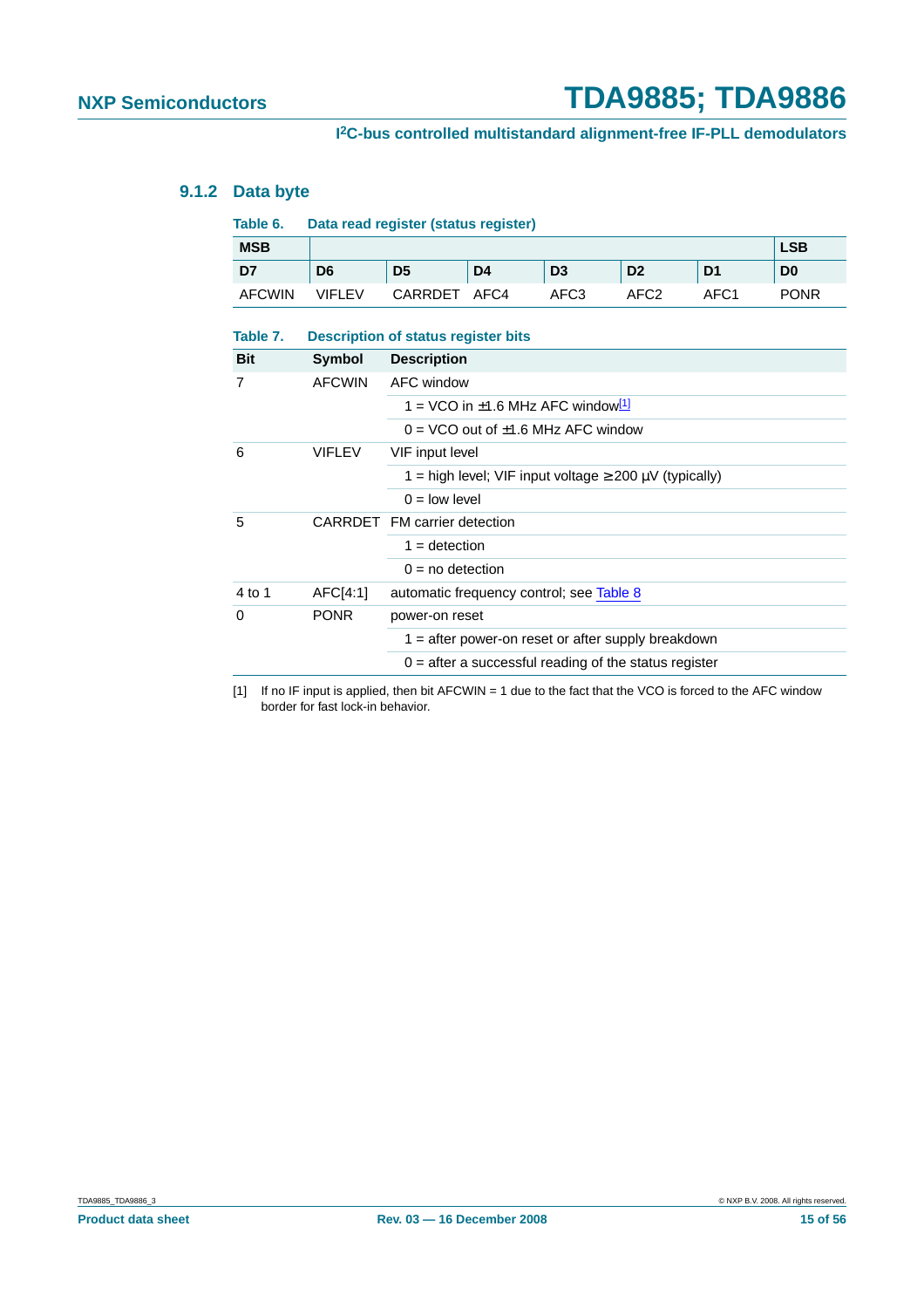#### **I 2C-bus controlled multistandard alignment-free IF-PLL demodulators**

|            | $f_0$ is the nominal frequency of $f_{VIF}$ . |                  |      |                                    |
|------------|-----------------------------------------------|------------------|------|------------------------------------|
| <b>Bit</b> |                                               | fvir             |      |                                    |
| AFC4       | AFC3                                          | AFC <sub>2</sub> | AFC1 |                                    |
| 0          |                                               |                  |      | ≤ (f <sub>0</sub> – 187.5 kHz)     |
| 0          |                                               |                  | 0    | $f_0 - 162.5$ kHz                  |
| 0          | 1                                             | 0                | 1    | $f_0 - 137.5$ kHz                  |
| 0          | 1                                             | 0                | 0    | $f_0$ – 112.5 kHz                  |
| 0          | 0                                             |                  |      | $f_0 - 87.5$ kHz                   |
| 0          | 0                                             |                  | 0    | $f_0 - 62.5$ kHz                   |
| 0          | 0                                             | 0                |      | $f_0 - 37.5$ kHz                   |
| 0          | 0                                             | 0                | 0    | $f_0 - 12.5$ kHz                   |
|            |                                               |                  |      | $f_0 + 12.5$ kHz                   |
|            |                                               |                  | 0    | $f_0 + 37.5$ kHz                   |
|            |                                               | 0                |      | $f_0 + 62.5$ kHz                   |
|            |                                               | 0                | 0    | $f_0 + 87.5$ kHz                   |
|            | 0                                             |                  |      | $f_0$ + 112.5 kHz                  |
|            | 0                                             |                  | 0    | $f_0 + 137.5$ kHz                  |
|            | 0                                             | $\Omega$         |      | $f_0$ + 162.5 kHz                  |
|            | 0                                             | 0                | 0    | $\ge$ (f <sub>0</sub> + 187.5 kHz) |

#### <span id="page-15-0"></span>**Table 8. Automatic frequency control bits**

#### **9.2 Write format**

<span id="page-15-1"></span>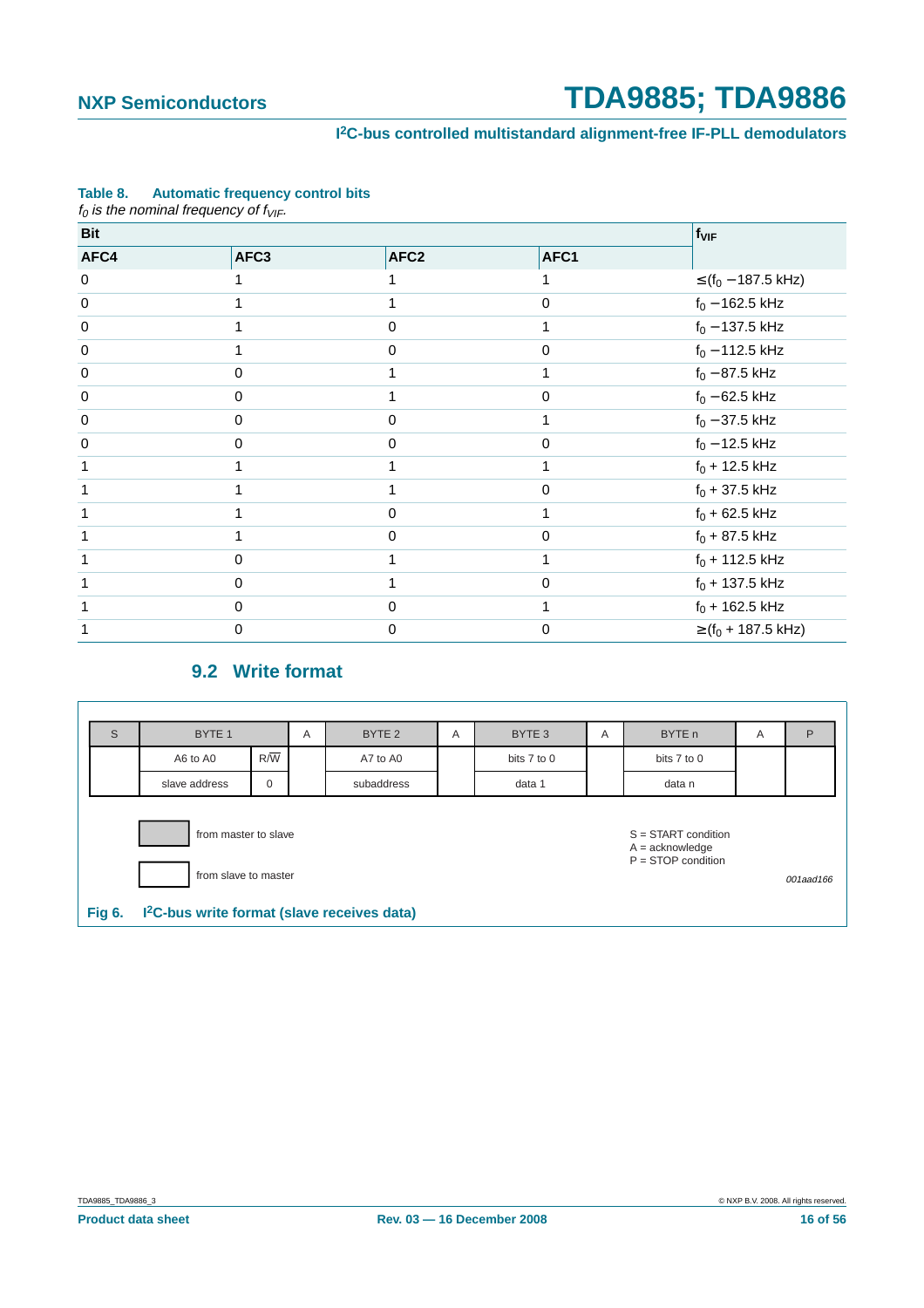#### <span id="page-16-5"></span>**9.2.1 Subaddress (A data)**

If more than one data byte is transmitted, then auto-increment is performed: starting from the transmitted subaddress and auto-increment of subaddress in accordance with the order of [Table](#page-16-3) 9.

#### <span id="page-16-3"></span>**Table 9. Definition of the subaddress (second byte after slave address)**  $\overline{X}$  don't can

| $\lambda$ = QUITTCAIL.   |            |                     |                     |                     |       |            |                |    |  |  |
|--------------------------|------------|---------------------|---------------------|---------------------|-------|------------|----------------|----|--|--|
| <b>Register</b>          | <b>MSB</b> |                     |                     |                     |       |            |                |    |  |  |
|                          | $AT^{[1]}$ | $A6$ <sup>[2]</sup> | $A5$ <sup>[2]</sup> | $A4$ <sup>[2]</sup> | A3[2] | $A2^{[2]}$ | A <sub>1</sub> | A0 |  |  |
| SAD for switching mode 0 |            |                     |                     |                     |       |            |                |    |  |  |
| SAD for adjust mode      | 0          |                     |                     |                     |       |            |                |    |  |  |
| SAD for data mode        | 0          |                     |                     |                     |       |            |                |    |  |  |

<span id="page-16-0"></span>[1] Bit  $A7 = 1$  is not allowed.

<span id="page-16-1"></span>[2] Bits A6 to A2 will be ignored by the internal hardware.

#### <span id="page-16-6"></span>**9.2.2 Data byte for switching mode (B data)**

#### <span id="page-16-4"></span>**Table 10. Bit description of SAD register for switching mode (SAD = 00)**

| <b>Bit</b>  | <b>Symbol</b>  | <b>Description</b>                                |  |  |  |  |
|-------------|----------------|---------------------------------------------------|--|--|--|--|
| 7           | <b>B7</b>      | output port 2 for SAW switching or monitoring     |  |  |  |  |
|             |                | $1 =$ high-impedance, disabled or HIGH            |  |  |  |  |
|             |                | $0 =$ low-impedance, active or LOW                |  |  |  |  |
| 6           | B <sub>6</sub> | output port 1 for SAW switching or external input |  |  |  |  |
|             |                | $1 =$ high-impedance, disabled or HIGH            |  |  |  |  |
|             |                | $0 =$ low-impedance, active or LOW                |  |  |  |  |
| 5           | <b>B5</b>      | forced audio mute                                 |  |  |  |  |
|             |                | $1 =$ on                                          |  |  |  |  |
|             |                | $0 =$ off                                         |  |  |  |  |
| $4$ and $3$ | B[4:3]         | TV standard modulation                            |  |  |  |  |
|             |                | 00 = positive AM TV $[1]$                         |  |  |  |  |
|             |                | $01 = not used$                                   |  |  |  |  |
|             |                | $10$ = negative FM TV                             |  |  |  |  |
|             |                | $11 = not used$                                   |  |  |  |  |
| 2           | <b>B2</b>      | carrier mode                                      |  |  |  |  |
|             |                | $1 = QSS mode$                                    |  |  |  |  |
|             |                | $0 =$ intercarrier mode                           |  |  |  |  |
| 1           | B <sub>1</sub> | auto mute of FM AF output                         |  |  |  |  |
|             |                | $1 =$ active                                      |  |  |  |  |
|             |                | $0 =$ inactive                                    |  |  |  |  |
| 0           | B <sub>0</sub> | video mode (sound trap)                           |  |  |  |  |
|             |                | $1 =$ sound trap bypass                           |  |  |  |  |
|             |                | $0 =$ sound trap active                           |  |  |  |  |
|             |                |                                                   |  |  |  |  |

<span id="page-16-2"></span>[1] For positive AM TV choose 6.5 MHz for the second SIF.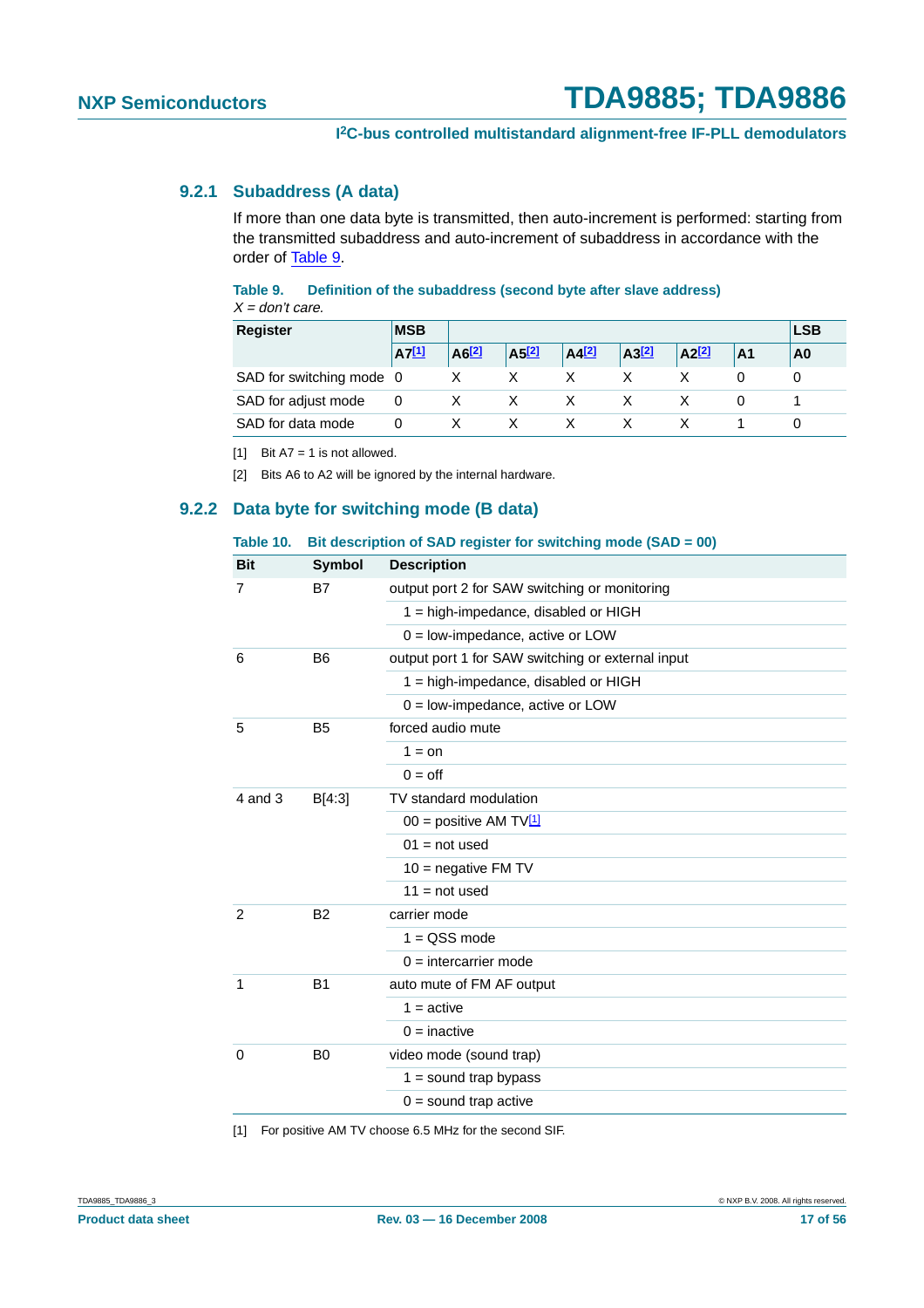#### <span id="page-17-2"></span>**9.2.3 Data byte for adjust mode (C data)**

#### <span id="page-17-1"></span>**Table 11. Bit description of SAD register for adjust mode (SAD = 01)**

| <b>Bit</b>     | Symbol         | <b>Description</b>                 |
|----------------|----------------|------------------------------------|
| $\overline{7}$ | C7             | audio gain                         |
|                |                | $1 = -6$ dB                        |
|                |                | $0 = 0$ dB                         |
| 6              | C <sub>6</sub> | de-emphasis time constant          |
|                |                | $1 = 50 \,\text{µs}$               |
|                |                | $0 = 75 \,\mu s$                   |
| 5              | C <sub>5</sub> | de-emphasis                        |
|                |                | $1 =$ on                           |
|                |                | $0 =$ off                          |
| $4$ to 0       | C[4:0]         | tuner TOP adjustment; see Table 12 |

#### <span id="page-17-0"></span>**Table 12. Tuner takeover point adjustment bits**

| <b>Bit</b>     |                | <b>TOP adjustment (dB)</b> |                |                |                  |
|----------------|----------------|----------------------------|----------------|----------------|------------------|
| C <sub>4</sub> | C <sub>3</sub> | C <sub>2</sub>             | C <sub>1</sub> | C <sub>0</sub> |                  |
| $\mathbf 1$    | $\mathbf{1}$   | $\mathbf{1}$               | $\mathbf{1}$   | $\mathbf{1}$   | $+15$            |
| $\mathbf{1}$   | 1              | $\mathbf{1}$               | $\mathbf{1}$   | $\pmb{0}$      | $+14$            |
| $\mathbf{1}$   | 1              | $\mathbf{1}$               | $\mathbf 0$    | $\mathbf 1$    | $+13$            |
| $\mathbf{1}$   | $\mathbf{1}$   | $\mathbf{1}$               | $\mathsf 0$    | $\mathsf 0$    | $+12$            |
| $\mathbf{1}$   | 1              | $\mathbf 0$                | $\mathbf{1}$   | $\mathbf{1}$   | $+11$            |
| $\mathbf{1}$   | 1              | $\mathbf 0$                | $\mathbf{1}$   | $\mathbf 0$    | $+10$            |
| $\mathbf{1}$   | $\mathbf{1}$   | $\pmb{0}$                  | $\mathbf 0$    | $\mathbf 1$    | $+9$             |
| $\mathbf{1}$   | $\mathbf{1}$   | $\mathbf 0$                | $\mathsf 0$    | $\mathbf 0$    | $+8$             |
| $\mathbf{1}$   | $\mbox{O}$     | $\mathbf{1}$               | $\mathbf{1}$   | $\mathbf 1$    | $\bf{+7}$        |
| $\mathbf{1}$   | $\mathbf 0$    | $\mathbf{1}$               | $\mathbf{1}$   | $\mathsf 0$    | $+6$             |
| $\mathbf{1}$   | $\mbox{O}$     | $\mathbf{1}$               | $\mathsf 0$    | $\mathbf 1$    | $+5$             |
| $\mathbf{1}$   | $\mbox{O}$     | $\mathbf{1}$               | $\mathsf 0$    | $\mathbf 0$    | $+4$             |
| $\mathbf{1}$   | $\mathbf 0$    | $\mathbf 0$                | $\mathbf{1}$   | 1              | $+3$             |
| $\mathbf{1}$   | $\mbox{O}$     | $\mathbf 0$                | $\mathbf{1}$   | $\mathbf 0$    | $+2$             |
| $\mathbf{1}$   | $\mathbf 0$    | $\pmb{0}$                  | $\pmb{0}$      | $\mathbf 1$    | $+1$             |
| $\mathbf{1}$   | $\mbox{O}$     | $\pmb{0}$                  | $\mathbf 0$    | $\mathbf 0$    | 0 <sup>[1]</sup> |
| $\pmb{0}$      | 1              | $\mathbf{1}$               | $\mathbf{1}$   | $\mathbf{1}$   | $-1$             |
| $\pmb{0}$      | $\mathbf{1}$   | $\mathbf{1}$               | $\mathbf{1}$   | $\mathbf 0$    | $-2$             |
| $\pmb{0}$      | 1              | $\mathbf{1}$               | $\mathbf 0$    | $\mathbf 1$    | $-3$             |
| $\pmb{0}$      | 1              | $\mathbf{1}$               | $\mathsf 0$    | $\mathbf 0$    | $-4$             |
| $\pmb{0}$      | $\mathbf{1}$   | $\mathbf 0$                | $\mathbf{1}$   | $\mathbf{1}$   | $-5$             |
| $\pmb{0}$      | 1              | $\pmb{0}$                  | $\mathbf{1}$   | $\mathbf 0$    | $-6$             |
| $\pmb{0}$      | $\mathbf{1}$   | $\mathbf 0$                | $\mathsf 0$    | $\mathbf 1$    | $-7$             |
| $\pmb{0}$      | $\overline{1}$ | $\mathbf 0$                | $\pmb{0}$      | $\mathbf 0$    | $-8$             |
| $\mathbf 0$    | $\mathbf 0$    | $\mathbf 1$                | $\mathbf{1}$   | $\mathbf 1$    | $-9$             |
| $\mathsf 0$    | $\mathbf 0$    | $\mathbf 1$                | $\mathbf 1$    | $\mathbf 0$    | $-10$            |

TDA9885\_TDA9886\_3 © NXP B.V. 2008. All rights reserved.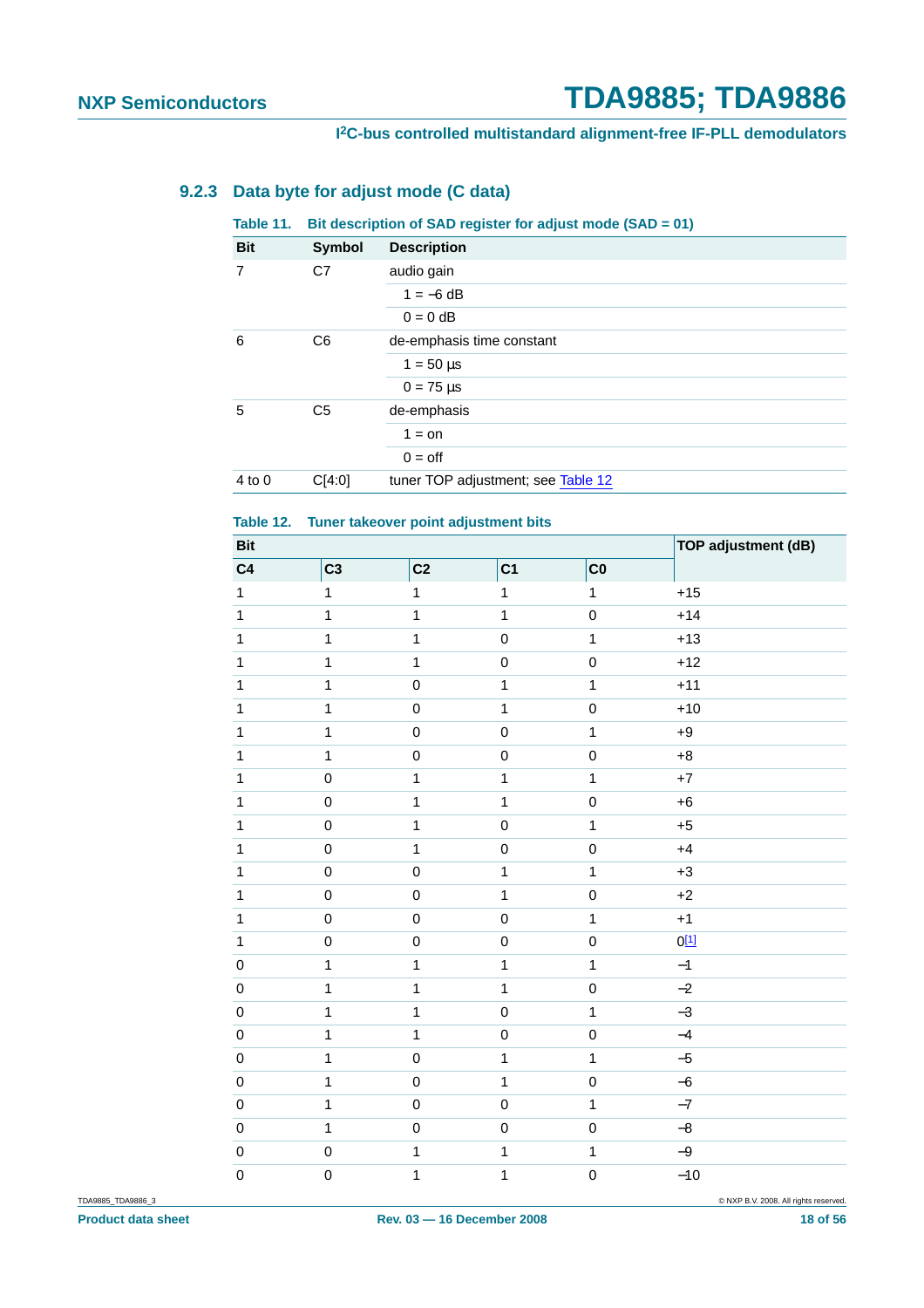#### **I 2C-bus controlled multistandard alignment-free IF-PLL demodulators**

| <b>Bit</b>     |                | TOP adjustment (dB) |                |             |       |
|----------------|----------------|---------------------|----------------|-------------|-------|
| C <sub>4</sub> | C <sub>3</sub> | C <sub>2</sub>      | C <sub>1</sub> | $_{\rm CO}$ |       |
|                |                |                     |                |             | $-11$ |
|                |                |                     |                |             | $-12$ |
|                |                |                     |                |             | $-13$ |
|                |                |                     |                |             | $-14$ |
|                |                |                     |                |             | $-15$ |
|                |                |                     |                |             | $-16$ |

**Table 12. Tuner takeover point adjustment bits** continued

<span id="page-18-1"></span>[1] For 0 dB refer to [Section](#page-21-0) 12 symbol  $QV<sub>TOP</sub>$ .

#### <span id="page-18-5"></span>**9.2.4 Data byte for data mode (E data)**

#### <span id="page-18-0"></span>**Table 13. Bit description of SAD register for data mode (SAD = 10)**

| <b>Bit</b>     | <b>Symbol</b>  | <b>Description</b>                                                 |
|----------------|----------------|--------------------------------------------------------------------|
| $\overline{7}$ | E7             | VIF AGC and port features; dependent on bit E5; see Table 14       |
| 6              | E <sub>6</sub> | L standard PLL gating                                              |
|                |                | 1 = gating in case of 36 % positive modulation                     |
|                |                | $0 =$ gating in case of 0 % positive modulation                    |
| 5              | E <sub>5</sub> | VIF, SIF and tuner minimum gain; dependent on bit E7; see Table 14 |
| 4 to 2         | E[4:2]         | vision intermediate frequency selection; see Table 15              |
| 1 and $0$      | E[1:0]         | sound intercarrier frequency selection (sound 2nd IF)              |
|                |                | $00 = f_{FMA} = 4.5 \text{ MHz}$                                   |
|                |                | $01 = f_{FM} = 5.5 \text{ MHz}$                                    |
|                |                | $10 = f_{F.M} = 6.0$ MHz                                           |
|                |                | 11 = $f_{FM}$ = 6.5 MHz <sup>[1]</sup>                             |
|                |                |                                                                    |

<span id="page-18-3"></span>[1] For positive modulation choose 6.5 MHz.

#### <span id="page-18-2"></span>**Table 14. Options in extended TV mode; bit B3 = 0 of SAD 00 register**

| <b>Function</b>     | Bit $E7 = 0$  |               | Bit $E7 = 1$                  |                                         |  |  |  |
|---------------------|---------------|---------------|-------------------------------|-----------------------------------------|--|--|--|
|                     | Bit $E5 = 0$  | Bit $E5 = 1$  | Bit $E5 = 0$<br>Bit $E5 = 1$  |                                         |  |  |  |
| Pin OP1             | port function | port function | port function                 | $VIF-AGC$ external input <sup>[1]</sup> |  |  |  |
| Pin OP <sub>2</sub> | port function | port function | VIF-AGC output <sup>[1]</sup> | port function                           |  |  |  |
| Gain                | normal gain   | minimum gain  | normal gain                   | external gain                           |  |  |  |

<span id="page-18-4"></span>[1] The corresponding port function has to be disabled (set to 'high-impedance'); see [Table](#page-16-4) 10 and [Table](#page-33-0) [note](#page-33-0) 12 of [Table](#page-21-1) 20.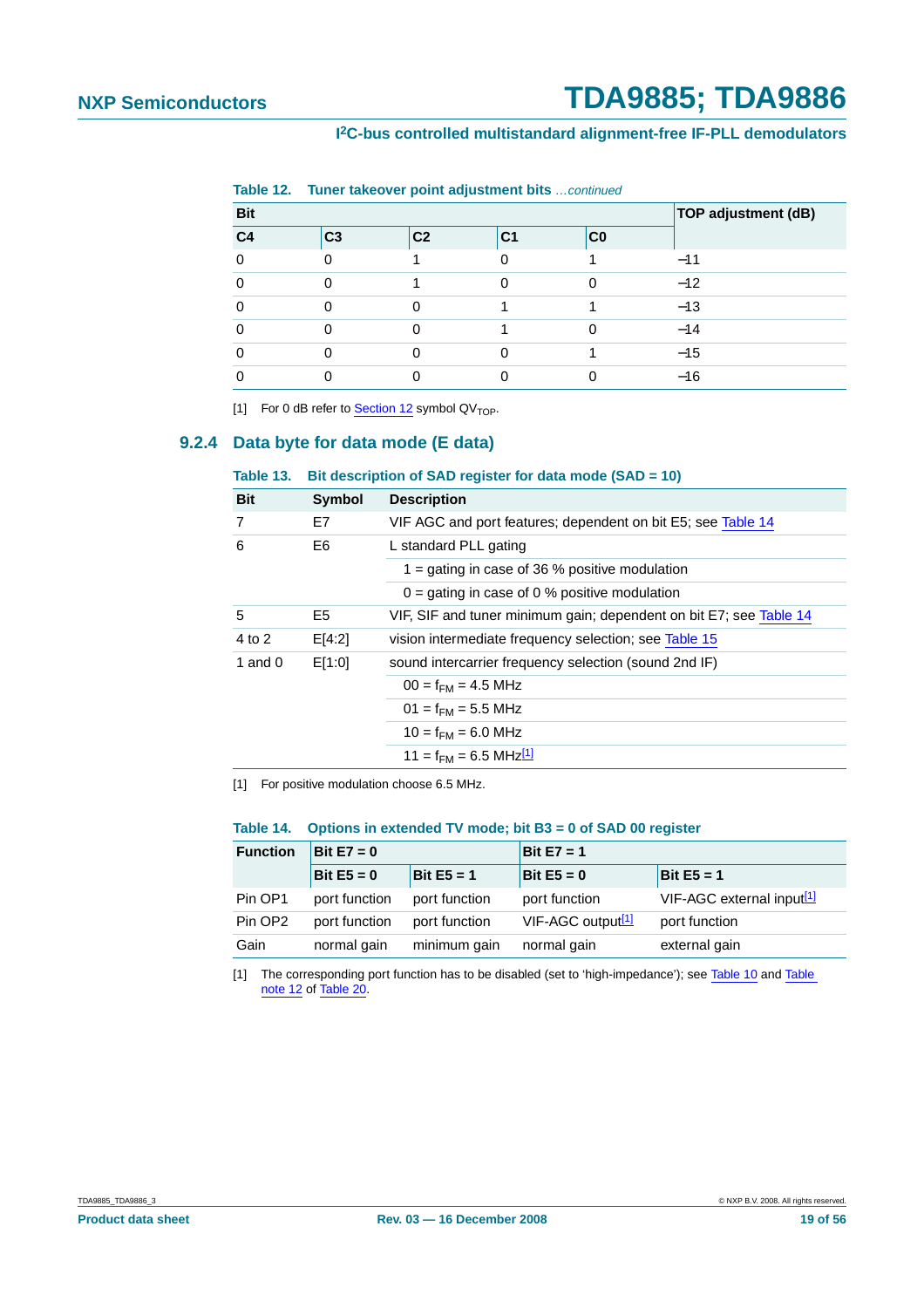<span id="page-19-2"></span>

| Table 15. |  | <b>TV standard selection for VIF</b> |  |
|-----------|--|--------------------------------------|--|
|-----------|--|--------------------------------------|--|

| Video IF select bits |                |                |  |  |
|----------------------|----------------|----------------|--|--|
| E <sub>3</sub>       | E <sub>2</sub> |                |  |  |
|                      | 0              | 58.75[1]       |  |  |
| $\Omega$             |                | 45.75[1]       |  |  |
|                      | 0              | 38.9           |  |  |
|                      |                | 38.0           |  |  |
| $\Omega$             | 0              | 33.9           |  |  |
|                      |                | 33.4           |  |  |
|                      | 0              | not applicable |  |  |
|                      |                | not applicable |  |  |
|                      |                |                |  |  |

<span id="page-19-3"></span>[1] Pin SIOMAD can be used for the selection of the different NTSC standards without I2C-bus. With a resistor on pin SIOMAD,  $f_{VIF} = 58.75$  MHz; without a resistor on pin SIOMAD,  $f_{VIF} = 45.75$  MHz (NTSC-M).

#### <span id="page-19-0"></span>**Table 16. Data setting after power-on reset (default setting with a resistor on pin SIOMAD)**

| <b>Register</b>           | <b>Byte</b> |   |   |   |   |             |   |            |  |  |
|---------------------------|-------------|---|---|---|---|-------------|---|------------|--|--|
|                           | <b>MSB</b>  |   |   |   |   |             |   | <b>LSB</b> |  |  |
|                           |             | 6 | 5 | 4 | 3 | $\mathbf 2$ |   | 0          |  |  |
| Switching mode (B data) 1 |             |   | 0 |   | 0 |             |   |            |  |  |
| Adjust mode (C data)      | 0           | 0 |   |   | 0 | 0           | 0 |            |  |  |
| Data mode (E data)        |             | 0 | 0 | 0 | 0 | 0           | 0 |            |  |  |

#### <span id="page-19-1"></span>**Table 17. Data setting after power-on reset (default setting without a resistor on pin SIOMAD)**

| <b>Register</b>           | <b>Byte</b> |   |            |   |   |             |   |   |  |  |
|---------------------------|-------------|---|------------|---|---|-------------|---|---|--|--|
|                           | <b>MSB</b>  |   | <b>LSB</b> |   |   |             |   |   |  |  |
|                           | 7           | O | 5          | 4 | 3 | $\mathbf 2$ |   | 0 |  |  |
| Switching mode (B data) 1 |             |   | 0          |   | 0 |             |   |   |  |  |
| Adjust mode (C data)      | 0           | 0 |            |   | 0 | 0           | 0 |   |  |  |
| Data mode (E data)        | 0           | 0 | 0          | 0 | 0 |             |   |   |  |  |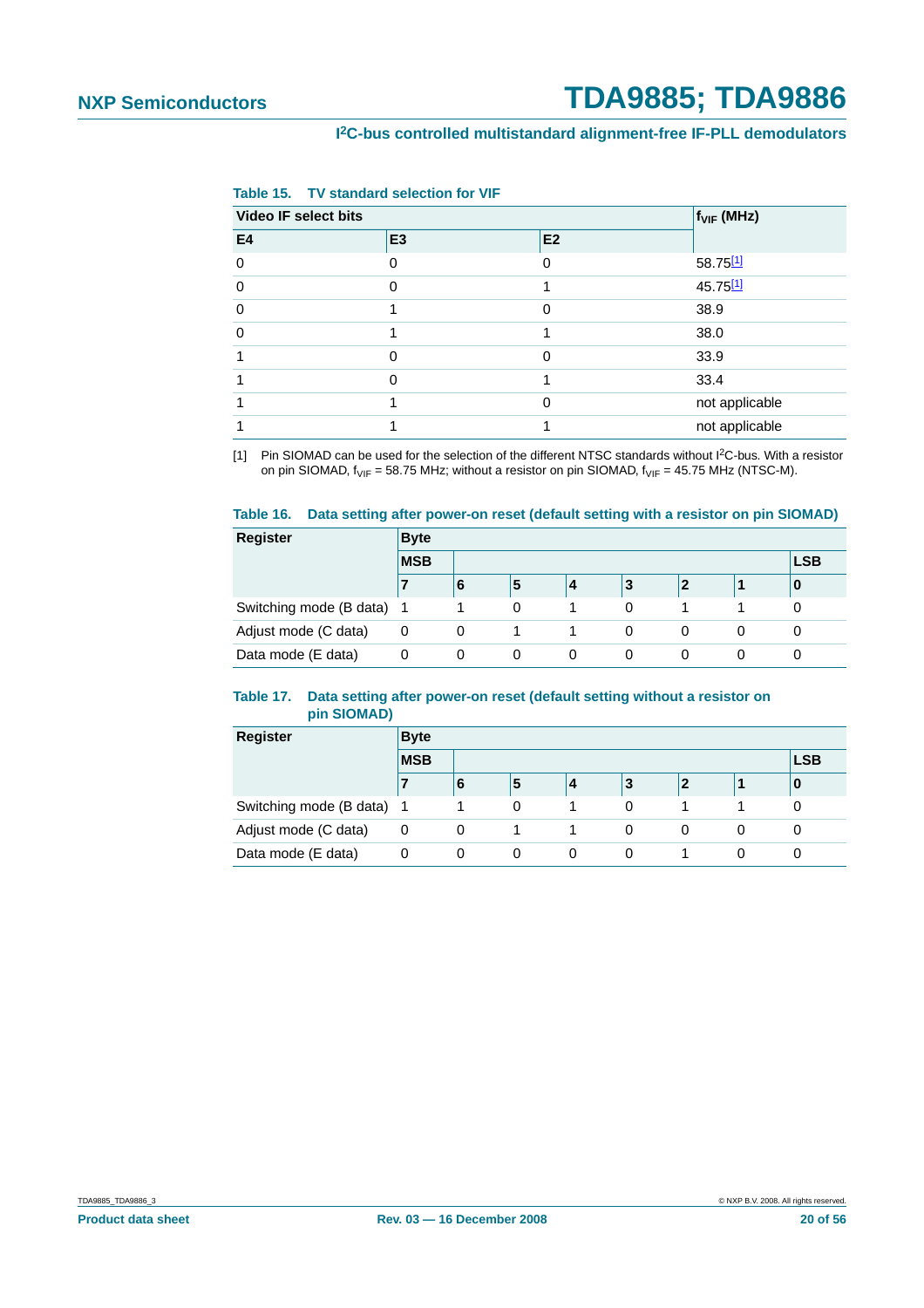## <span id="page-20-2"></span>**10. Limiting values**

|                  | <b>Table 18. Limiting values</b><br>In accordance with the Absolute Maximum Rating System (IEC 60134). |                                                                                      |             |            |                  |             |
|------------------|--------------------------------------------------------------------------------------------------------|--------------------------------------------------------------------------------------|-------------|------------|------------------|-------------|
|                  | Symbol Parameter                                                                                       | <b>Conditions</b>                                                                    |             | <b>Min</b> | <b>Max</b>       | <b>Unit</b> |
| V <sub>P</sub>   | supply voltage                                                                                         |                                                                                      |             |            | 5.5              | V           |
| $V_n$            | voltage on                                                                                             |                                                                                      |             |            |                  |             |
|                  | pins VIF1, VIF2, SIF1, SIF2,<br>OP1, OP2, V <sub>P</sub> and FMPLL                                     |                                                                                      |             | 0          | V <sub>Р</sub>   | v           |
|                  | pin TAGC                                                                                               |                                                                                      |             | 0          | 8.8              | $\vee$      |
| $t_{\rm sc}$     | short-circuit time                                                                                     | to ground or $V_P$                                                                   |             | -          | 10               | S           |
| $T_{\text{stq}}$ | storage temperature                                                                                    |                                                                                      |             | $-25$      | $+150$           | $^{\circ}C$ |
| $T_{amb}$        | ambient temperature                                                                                    | TDA9885T (SO24),<br>TDA9885TS (SSOP24),<br>TDA9886T (SO24)<br>and TDA9886TS (SSOP24) |             | $-20$      | $+70$            | °C          |
|                  |                                                                                                        | TDA9885HN (HVQFN32)<br>and TDA9886HN (HVQFN32)                                       |             | $-20$      | $+85$            | °C          |
| $V_{esd}$        | electrostatic discharge voltage                                                                        | machine model                                                                        | $\boxed{1}$ | $-400$     | $+400$           | $\vee$      |
|                  |                                                                                                        | human body model                                                                     | [2]         |            | $-4000 + 3500$ V |             |
|                  |                                                                                                        |                                                                                      |             |            |                  |             |

<span id="page-20-0"></span>[1] Class C according to EIA/JESD22-A115.

<span id="page-20-1"></span>[2] Class 2 according to JESD22-A114.

## <span id="page-20-3"></span>**11. Thermal characteristics**

| <b>Conditions</b><br><b>Symbol</b><br>Unit<br><b>Parameter</b><br><b>Typ</b><br>in free air<br>thermal resistance from junction to ambient<br>$R_{th(i-a)}$ |  |
|-------------------------------------------------------------------------------------------------------------------------------------------------------------|--|
|                                                                                                                                                             |  |
|                                                                                                                                                             |  |
| K/W<br>TDA9885T (SO24)<br>76                                                                                                                                |  |
| <b>TDA9885TS (SSOP24)</b><br>K/W<br>118                                                                                                                     |  |
| K/W<br>TDA9885HN (HVQFN32)<br>40                                                                                                                            |  |
| K/W<br>TDA9886T (SO24)<br>76                                                                                                                                |  |
| K/W<br>TDA9886TS (SSOP24)<br>118                                                                                                                            |  |
| K/W<br>TDA9886HN (HVQFN32)<br>40                                                                                                                            |  |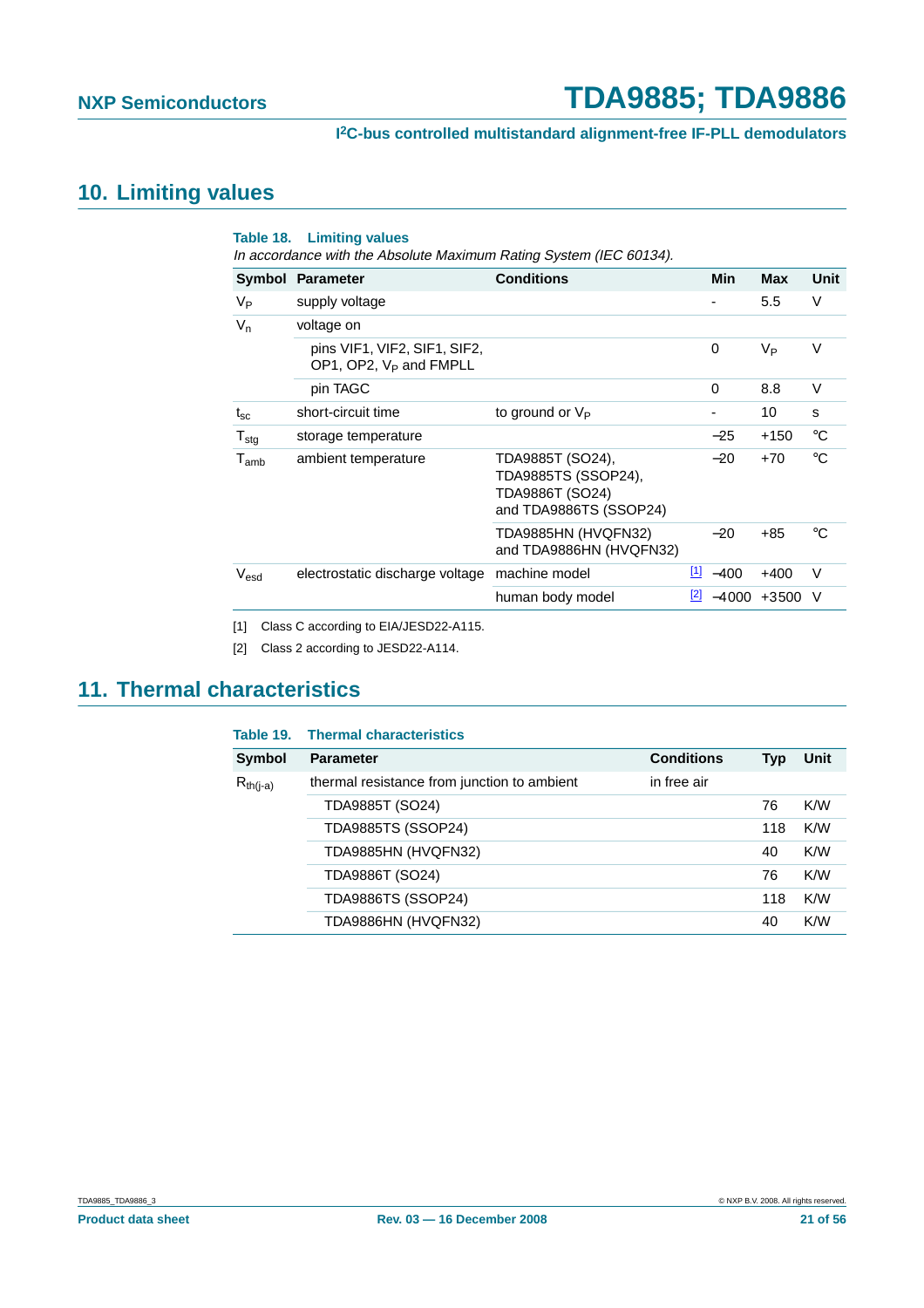## <span id="page-21-0"></span>**12. Characteristics**

#### <span id="page-21-1"></span>**Table 20. Characteristics**

| <b>Symbol</b>                  | <b>Parameter</b>                                                         | <b>Conditions</b>                                                       |                          | Min | <b>Typ</b>     | <b>Max</b>               | Unit       |
|--------------------------------|--------------------------------------------------------------------------|-------------------------------------------------------------------------|--------------------------|-----|----------------|--------------------------|------------|
| Supply; pin V <sub>P</sub>     |                                                                          |                                                                         |                          |     |                |                          |            |
| $V_{\mathsf{P}}$               | supply voltage                                                           |                                                                         | $\boxed{1}$              | 4.5 | 5.0            | 5.5                      | $\vee$     |
| Ιp                             | supply current                                                           |                                                                         |                          | 52  | 63             | 70                       | mA         |
| $\mathsf{P}_{\mathsf{tot}}$    | total power dissipation                                                  |                                                                         | $\overline{\phantom{0}}$ |     | 305            | 385                      | mW         |
| Power-on reset                 |                                                                          |                                                                         |                          |     |                |                          |            |
| $V_{P(start)}$                 | supply voltage for start of reset                                        | decreasing supply voltage                                               |                          | 2.5 | 3.0            | 3.5                      | $\vee$     |
| $V_{P(\text{stop})}$           | supply voltage for end of reset                                          | increasing supply voltage;<br><sup>2</sup> C-bus transmission<br>enable |                          |     |                | 4.4                      | $\vee$     |
| $\tau_{\mathsf{P}}$            | time constant $(R \times C)$ for network<br>at pin $V_P$                 | for applications without<br>$I2C-bus$                                   |                          | 1.2 |                | ÷,                       | μs         |
|                                | VIF amplifier; pins VIF1 and VIF2                                        |                                                                         |                          |     |                |                          |            |
| $V_{i(VIF)(rms)}$              | VIF input voltage sensitivity<br>(RMS value)                             | -1 dB video at output                                                   |                          |     | 60             | 100                      | μV         |
| $V_{i(max)(rms)}$              | maximum input voltage<br>(RMS value)                                     | +1 dB video at output                                                   |                          | 150 | 190            | $\overline{\phantom{a}}$ | mV         |
| $V_{i\text{(ovl)(rms)}}$       | overload input voltage<br>(RMS value)                                    |                                                                         | $\boxed{2}$              |     |                | 440                      | mV         |
| $\Delta V_{IF(int)}$           | internal IF amplitude difference<br>between picture and sound<br>carrier | within AGC range;<br>$\Delta f = 5.5$ MHz                               |                          |     | 0.7            |                          | dB         |
| $G_{VIF (cr)}$                 | control range VIF gain                                                   | see Figure 9                                                            |                          | 60  | 66             | $\overline{\phantom{a}}$ | dB         |
| $B_{VIF(-3dB)(II)}$            | lower limit -3 dB VIF bandwidth                                          |                                                                         |                          |     | 15             |                          | <b>MHz</b> |
| $B_{VIF(-3dB)(ul)}$            | upper limit -3 dB VIF bandwidth                                          |                                                                         | $\overline{\phantom{a}}$ |     | 80             | $\overline{\phantom{a}}$ | <b>MHz</b> |
| $R_{i(dif)}$                   | differential input resistance                                            |                                                                         | $\boxed{3}$ .            |     | $\overline{2}$ | ÷,                       | k $\Omega$ |
| $C_{i\left(\text{dif}\right)}$ | differential input capacitance                                           |                                                                         | $\boxed{3}$ .            |     | 3              | $\blacksquare$           | pF         |
| $V_{I}$                        | DC input voltage                                                         |                                                                         |                          |     | 1.93           | ÷,                       | $\vee$     |
|                                | FPLL and true synchronous video demodulator <sup>[4]</sup>               |                                                                         |                          |     |                |                          |            |
| $f_{\text{VCO(max)}}$          | maximum oscillator frequency for $f = 2f_{PC}$<br>carrier regeneration   |                                                                         |                          | 120 | 140            | ä,                       | <b>MHz</b> |
| $f_{VIF}$                      | vision carrier operating                                                 | see Table 13                                                            |                          |     | 33.4           |                          | <b>MHz</b> |
|                                | frequencies                                                              |                                                                         |                          |     | 33.9           | $\overline{\phantom{a}}$ | MHz        |
|                                |                                                                          |                                                                         |                          |     | 38.0           |                          | <b>MHz</b> |
|                                |                                                                          |                                                                         |                          |     | 38.9           | $\overline{\phantom{0}}$ | <b>MHz</b> |
|                                |                                                                          |                                                                         |                          |     | 45.75          | $\overline{\phantom{a}}$ | <b>MHz</b> |
|                                |                                                                          |                                                                         |                          |     | 58.75          | ۰                        | <b>MHz</b> |
| $\Delta f_{VIF}$               | VIF frequency window of digital<br>acquisition help                      | related to $f_{VIF}$ ;<br>see Figure 12                                 |                          |     | $\pm 2.3$      |                          | MHz        |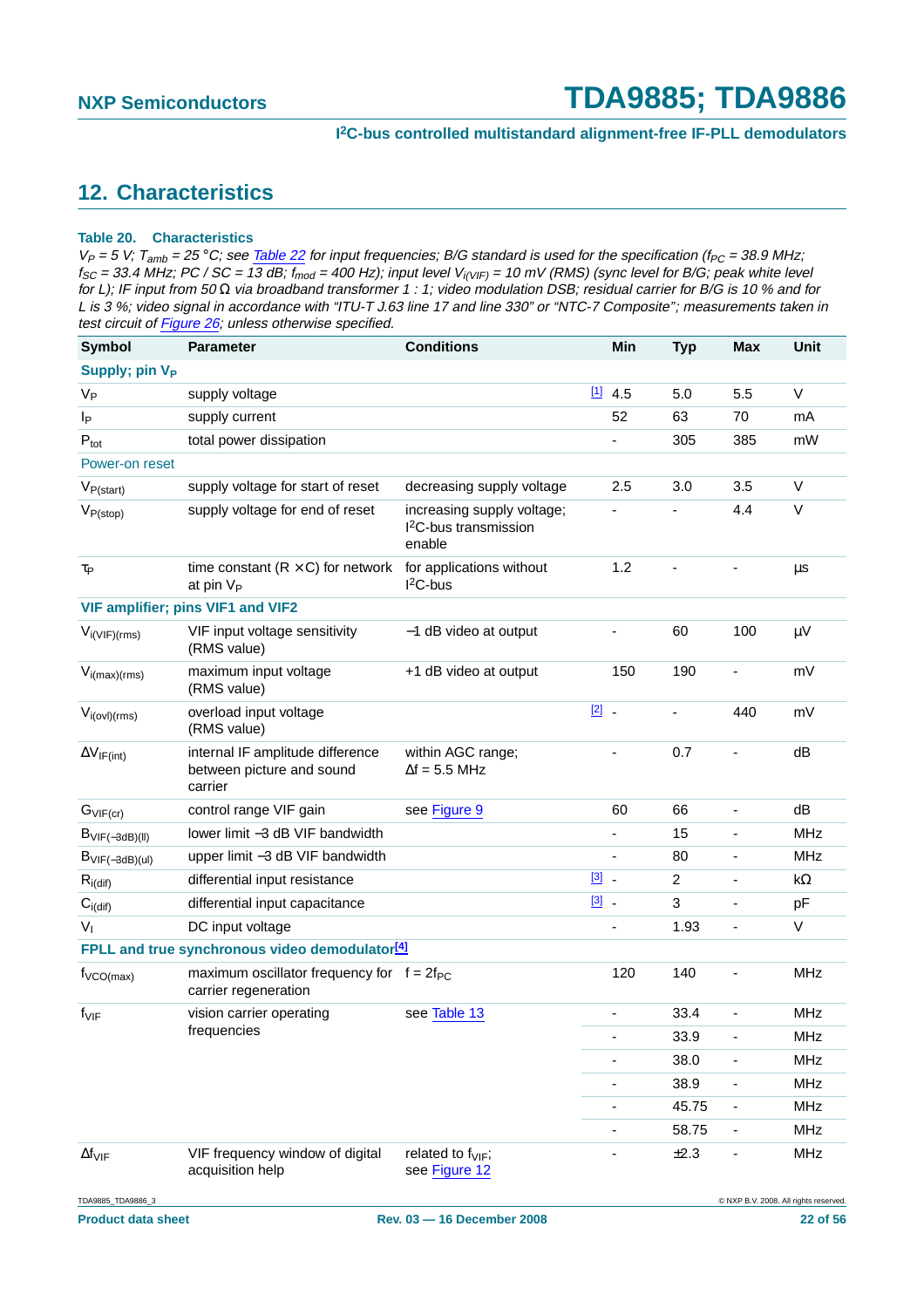#### **Table 20. Characteristics** …continued

| <b>Symbol</b>                      | <b>Parameter</b>                                              | <b>Conditions</b>                                                 |             | Min                 | <b>Typ</b>               | <b>Max</b>               | Unit     |
|------------------------------------|---------------------------------------------------------------|-------------------------------------------------------------------|-------------|---------------------|--------------------------|--------------------------|----------|
| $t_{\rm acq}$                      | acquisition time                                              | $BL = 70$ kHz                                                     | $\boxed{5}$ |                     |                          | 30                       | ms       |
| $V_{i(lock)(rms)}$                 | input voltage sensitivity for PLL to<br>be locked (RMS value) | measured on pins VIF1<br>and VIF2; maximum<br>IF gain             |             |                     | 30                       | 70                       | μV       |
| $T_{cy(dah)}$                      | digital acquisition help cycle time                           |                                                                   |             |                     | 64                       | $\overline{\phantom{a}}$ | μs       |
| $K_{O(VIF)}$                       | VIF VCO steepness                                             | definition: $\Delta f_{VIF} / \Delta V_{VPLL}$                    |             |                     | 20                       | $\overline{\phantom{a}}$ | MHz/V    |
| $K_{D(VIF)}$                       | VIF phase detector steepness                                  | definition: $\Delta I_{\text{VPLL}}$ / $\Delta \phi_{\text{VIF}}$ |             |                     | 23                       |                          | µA/rad   |
| Video output 2 V; pin CVBS         |                                                               |                                                                   |             |                     |                          |                          |          |
|                                    | Normal mode (sound carrier trap active) and sound carrier on  |                                                                   |             |                     |                          |                          |          |
| $V_{o(v)(p-p)}$                    | video output voltage<br>(peak-to-peak value)                  | see Figure 7                                                      |             | 1.7                 | 2.0                      | 2.3                      | V        |
| $\Delta V_0$                       | video output voltage difference                               | difference between<br>L and B/G standard                          |             | $-12$               | $\overline{\phantom{a}}$ | $+12$                    | $\%$     |
| V/S                                | ratio between video<br>(black-to-white) and sync level        |                                                                   |             | 1.90                | 2.33                     | 3.00                     |          |
| V <sub>sync</sub>                  | sync voltage level                                            |                                                                   |             | 1.0                 | 1.2                      | 1.4                      | V        |
| $V_{clip(u)}$                      | upper video clipping voltage level                            |                                                                   |             | $V_P - 1.1 V_P - 1$ |                          | $\overline{\phantom{a}}$ | $\vee$   |
| $V_{clip(l)}$                      | lower video clipping voltage level                            |                                                                   |             |                     | 0.7                      | 0.9                      | V        |
| $R_{o}$                            | output resistance                                             |                                                                   | $\boxed{3}$ |                     |                          | 30                       | $\Omega$ |
| I <sub>bias(int)</sub>             | internal bias current (DC)                                    | for emitter-follower                                              |             | 1.5                 | 2.0                      | $\overline{\phantom{0}}$ | mA       |
| $I_{\text{sink}(o)(\text{max})}$   | maximum output sink current                                   | AC and DC                                                         |             | 1                   |                          |                          | mA       |
| $I_{\text{source}(o)(\text{max})}$ | maximum output source current                                 | AC and DC                                                         |             | 3.9                 | $\overline{\phantom{a}}$ | $\overline{\phantom{0}}$ | mA       |
| $\Delta V_{o(CVBS)}$               | deviation of CVBS output voltage                              | 50 dB gain control                                                |             |                     |                          | 0.5                      | dB       |
|                                    |                                                               | 30 dB gain control                                                |             | -                   | $\overline{\phantom{a}}$ | 0.1                      | dB       |
| $\Delta V_{o(bI)}$                 | black level tilt                                              | negative modulation                                               |             |                     |                          | 1                        | $\%$     |
| $\Delta V_{O(bI)(v)}$              | vertical black level tilt for worst<br>case in L standard     | vision carrier modulated by<br>test line (VITS) only              |             |                     |                          | 3                        | $\%$     |
| $G_{\text{dif}}$                   | differential gain                                             | "ITU-T J.63 line 330"                                             | [6]         |                     |                          |                          |          |
|                                    |                                                               | <b>B/G</b> standard                                               |             |                     |                          | 5                        | $\%$     |
|                                    |                                                               | L standard                                                        |             |                     |                          | 7                        | $\%$     |
| $\varphi$ dif                      | differential phase                                            | "ITU-T J.63 line 330"                                             |             |                     | 2                        | 4                        | deg      |
| $S/N_W$                            | weighted signal-to-noise ratio                                | unified weighting filter<br>$("TU-T J.61")$ ;<br>see Figure 13    | $\boxed{7}$ | 56                  | 59                       |                          | dB       |
| S/N <sub>UV</sub>                  | unweighted signal-to-noise ratio                              |                                                                   | $\boxed{7}$ | 47                  | 51                       |                          | dB       |
| $\alpha$ IM(blue)                  | intermodulation attenuation at                                | see Figure 14                                                     | [8]         |                     |                          |                          |          |
|                                    | 'blue'                                                        | $f = 1.1$ MHz                                                     |             | 58                  | 64                       |                          | dB       |
|                                    |                                                               | $f = 3.3$ MHz                                                     |             | 58                  | 64                       | $\overline{\phantom{a}}$ | dB       |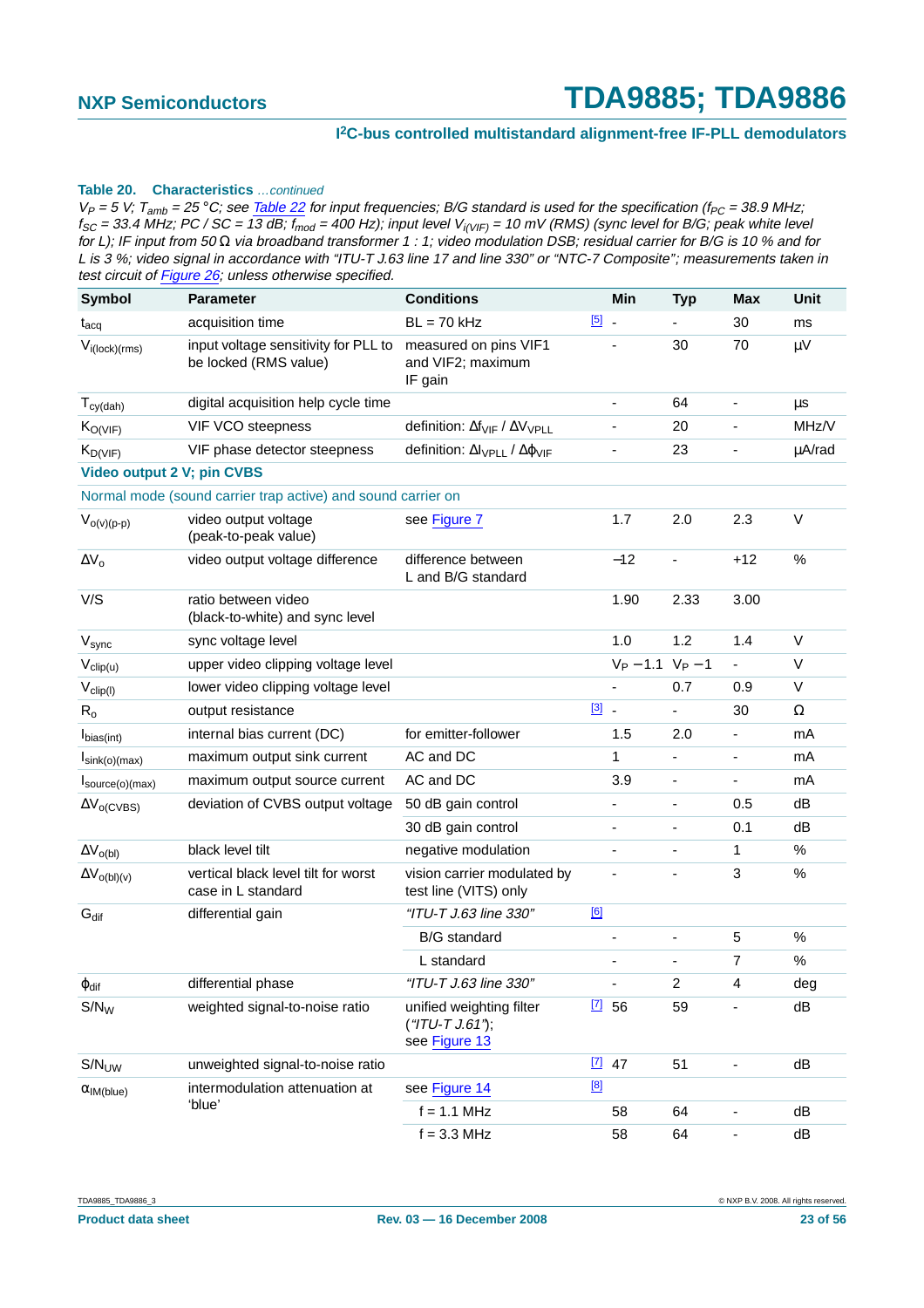#### **Table 20. Characteristics** …continued

 $V_P = 5$  V;  $T_{amb} = 25$  °C; see Table 22 for input frequencies; B/G standard is used for the specification (f<sub>PC</sub> = 38.9 MHz;  $f_{SC}$  = 33.4 MHz; PC / SC = 13 dB;  $f_{mod}$  = 400 Hz); input level  $V_{i(VIF)}$  = 10 mV (RMS) (sync level for B/G; peak white level for L); IF input from 50 Ω via broadband transformer 1 : 1; video modulation DSB; residual carrier for B/G is 10 % and for L is 3 %; video signal in accordance with "ITU-T J.63 line 17 and line 330" or "NTC-7 Composite"; measurements taken in test circuit of Figure 26; unless otherwise specified.

| <b>Symbol</b>                    | <b>Parameter</b>                                                                          | <b>Conditions</b>                                                                                              |               | Min         | <b>Typ</b>     | <b>Max</b>                   | Unit       |
|----------------------------------|-------------------------------------------------------------------------------------------|----------------------------------------------------------------------------------------------------------------|---------------|-------------|----------------|------------------------------|------------|
| $\alpha$ IM(yellow)              | intermodulation attenuation at                                                            | see Figure 14                                                                                                  | [8]           |             |                |                              |            |
|                                  | 'yellow'                                                                                  | $f = 1.1$ MHz                                                                                                  |               | 60          | 66             | $\overline{\phantom{a}}$     | dB         |
|                                  |                                                                                           | $f = 3.3$ MHz                                                                                                  |               | 59          | 65             |                              | dB         |
| $\Delta V_{r(PC)(rms)}$          | residual picture carrier<br>(RMS value)                                                   | fundamental wave and<br>harmonics                                                                              |               |             | $\overline{2}$ | 5                            | mV         |
| $\Delta f_{unw(p-p)}$            | robustness for unwanted<br>frequency deviation of picture<br>carrier (peak-to-peak value) | 3 % residual carrier;<br>50 % serration pulses;<br>L standard                                                  | $\boxed{3}$ . |             | ä,             | 12                           | kHz        |
| Δφ                               | robustness for modulator<br>imbalance                                                     | 0 % residual carrier;<br>50 % serration pulses;<br>L standard; L-gating = $0\%$                                | $\boxed{3}$   |             | ÷,             | 3                            | $\%$       |
| $\alpha_H$                       | suppression of video signal<br>harmonics                                                  | AC load: $C_L < 20$ pF,<br>$R_L > 1 k\Omega$                                                                   |               | $[9]$ 35    | 40             |                              | dB         |
| $\alpha_{spur}$                  | suppression of spurious elements                                                          |                                                                                                                | $[10]$ 40     |             | $\blacksquare$ | $\blacksquare$               | dB         |
| <b>PSRR<sub>CVBS</sub></b>       | power supply ripple rejection on<br>pin CVBS                                              | $f_{\text{ripole}}$ = 70 Hz; video signal;<br>grey level; positive and<br>negative modulation;<br>see Figure 8 |               | 20          | 25             |                              | dB         |
|                                  | M/N standard including Korea; see Figure 15                                               |                                                                                                                |               |             |                |                              |            |
| $B_{V(-3dB)(trap)}$              | -3 dB video bandwidth including<br>sound carrier trap                                     | $f_{trap} = 4.5 \text{ MHz}$                                                                                   |               | $[11]$ 3.95 | 4.05           | $\qquad \qquad \blacksquare$ | <b>MHz</b> |
| $\alpha$ <sub>SC1</sub>          | attenuation at first sound carrier                                                        | $f = 4.5$ MHz                                                                                                  |               | 30          | 36             | ÷,                           | dB         |
| $\alpha$ SC <sub>1</sub> (60kHz) | attenuation at first sound carrier<br>$f_{SC1} \pm 60$ kHz                                | $f = 4.5$ MHz                                                                                                  |               | 21          | 27             |                              | dB         |
| $\alpha$ <sub>SC2</sub>          | attenuation at second sound<br>carrier                                                    | $f = 4.724$ MHz                                                                                                |               | 21          | 27             | $\overline{\phantom{a}}$     | dB         |
| $\alpha$ SC2(60kHz)              | attenuation at second sound<br>carrier $f_{SC2} \pm 60$ kHz                               | $f = 4.724$ MHz                                                                                                |               | 15          | 21             |                              | dB         |
| $t_{d(g)(cc)}$                   | group delay at color carrier<br>frequency                                                 | $f = 3.58$ MHz;<br>see Figure 16                                                                               |               | 110         | 180            | 250                          | ns         |
| B/G standard; see Figure 17      |                                                                                           |                                                                                                                |               |             |                |                              |            |
| $B_{V(-3dB)(trap)}$              | -3 dB video bandwidth including<br>sound carrier trap                                     | $f_{trap} = 5.5$ MHz                                                                                           | $[11]$        | 4.90        | 5.00           |                              | <b>MHz</b> |
| $\alpha$ <sub>SC1</sub>          | attenuation at first sound carrier                                                        | $f = 5.5$ MHz                                                                                                  |               | 30          | 36             | $\overline{\phantom{0}}$     | dB         |
| $\alpha$ SC1(60kHz)              | attenuation at first sound carrier<br>$f_{SC1} \pm 60$ kHz                                | $f = 5.5$ MHz                                                                                                  |               | 24          | 30             |                              | dB         |
| $\alpha$ <sub>SC2</sub>          | attenuation at second sound<br>carrier                                                    | $f = 5.742$ MHz                                                                                                |               | 21          | 27             |                              | dB         |
| $\alpha$ SC2(60kHz)              | attenuation at second sound<br>carrier $f_{SC2} \pm 60$ kHz                               | $f = 5.742$ MHz                                                                                                |               | 15          | 21             | $\overline{\phantom{0}}$     | dB         |
| $t_{d(g)(cc)}$                   | group delay at color carrier<br>frequency                                                 | $f = 4.43$ MHz;<br>see Figure 18                                                                               |               | 110         | 180            | 250                          | ns         |

TDA9885\_TDA9886\_3 © NXP B.V. 2008. All rights reserved.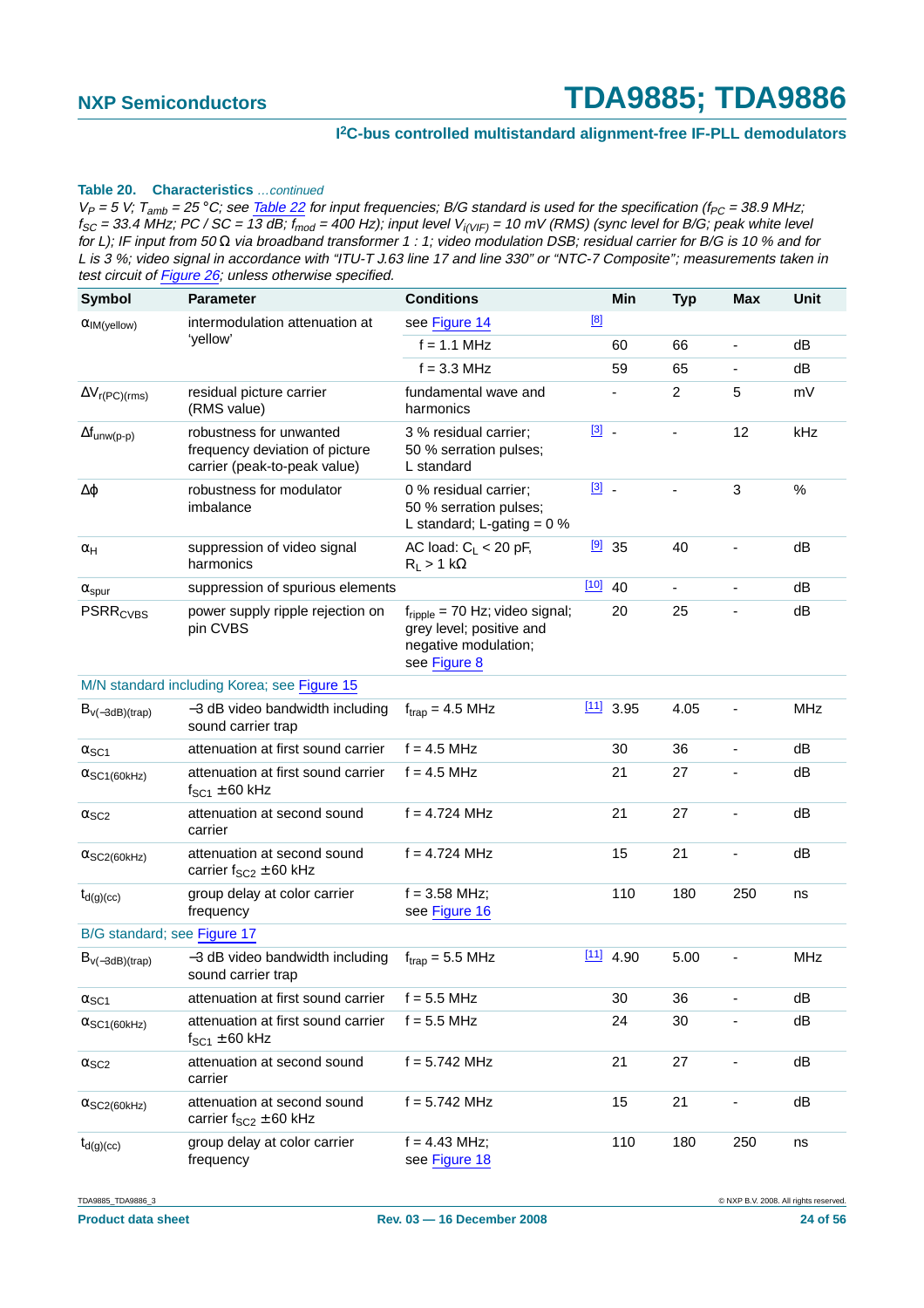#### **Table 20. Characteristics** …continued

| <b>Symbol</b>                | <b>Parameter</b>                                                  | <b>Conditions</b>                                          |      | Min                      | <b>Typ</b> | <b>Max</b>                   | Unit       |
|------------------------------|-------------------------------------------------------------------|------------------------------------------------------------|------|--------------------------|------------|------------------------------|------------|
| I standard; see Figure 19    |                                                                   |                                                            |      |                          |            |                              |            |
| $B_{V(-3dB)(trap)}$          | -3 dB video bandwidth including<br>sound carrier trap             | $f_{trap} = 6.0$ MHz                                       | [11] | 5.40                     | 5.50       | $\blacksquare$               | <b>MHz</b> |
| $\alpha$ <sub>SC1</sub>      | attenuation at first sound carrier                                | $f = 6.0$ MHz                                              |      | 26                       | 32         |                              | dB         |
| $\alpha$ SC1(60kHz)          | attenuation at first sound carrier<br>$f_{SC1} \pm 60$ kHz        | $f = 6.0$ MHz                                              |      | 20                       | 26         |                              | dB         |
| $\alpha$ <sub>SC2</sub>      | attenuation at second sound<br>carrier                            | $f = 6.55$ MHz                                             |      | 12                       | 18         | ÷,                           | dB         |
| $\alpha$ SC2(60kHz)          | attenuation at second sound<br>carrier $f_{SC2} \pm 60$ kHz       | $f = 6.55$ MHz                                             |      | 10                       | 15         |                              | dB         |
| $t_{d(g)(cc)}$               | group delay at color carrier<br>frequency                         | $f = 4.43$ MHz                                             |      | $\overline{\phantom{a}}$ | 90         | 160                          | ns         |
| D/K standard; see Figure 20  |                                                                   |                                                            |      |                          |            |                              |            |
| $B_{\nu(-3dB)(trap)}$        | -3 dB video bandwidth including<br>sound carrier trap             | $f_{trap} = 6.5 \text{ MHz}$                               |      | $\frac{[11]}{[11]}$ 5.50 | 5.95       | $\qquad \qquad \blacksquare$ | <b>MHz</b> |
| $\alpha$ <sub>SC1</sub>      | attenuation at first sound carrier                                | $f = 6.5$ MHz                                              |      | 26                       | 32         |                              | dB         |
| $\alpha$ SC1(60kHz)          | attenuation at first sound carrier<br>$f_{\text{SC1}} \pm 60$ kHz | $f = 6.5$ MHz                                              |      | 20                       | 26         |                              | dB         |
| $\alpha$ <sub>SC2</sub>      | attenuation at second sound<br>carrier                            | $f = 6.742$ MHz                                            |      | 18                       | 24         | $\overline{\phantom{a}}$     | dB         |
| $\alpha$ SC2(60kHz)          | attenuation at second sound<br>carrier $f_{SC2} \pm 60$ kHz       | $f = 6.742$ MHz                                            |      | 13                       | 18         |                              | dB         |
| $t_{d(g)(cc)}$               | group delay at color carrier<br>frequency                         | $f = 4.28$ MHz                                             |      |                          | 60         | 130                          | ns         |
| Video output 1.1 V; pin CVBS |                                                                   |                                                            |      |                          |            |                              |            |
|                              | Trap bypass mode and sound carrier off <sup>[12]</sup>            |                                                            |      |                          |            |                              |            |
| $V_{o(v)(p-p)}$              | video output voltage<br>(peak-to-peak value)                      | see Figure 7                                               |      | 0.95                     | 1.10       | 1.25                         | V          |
| V <sub>sync</sub>            | sync voltage level                                                |                                                            |      | 1.35                     | 1.5        | 1.6                          | V          |
| $V_{clip(u)}$                | upper video clipping voltage level                                |                                                            |      | 3.5                      | 3.6        | ÷,                           | V          |
| $V_{clip(l)}$                | lower video clipping voltage level                                |                                                            |      |                          | 0.9        | 1.0                          | V          |
| $B_{v(-1dB)}$                | -1 dB video bandwidth                                             | AC load: $C_L < 20$ pF,<br>$R_L > 1 k\Omega$               |      | 5                        | 6          | ٠                            | MHz        |
| $B_{V(-3dB)}$                | -3 dB video bandwidth                                             | AC load: $C_L < 20$ pF,<br>$R_L > 1 k\Omega$               |      | $\overline{7}$           | 8          |                              | MHz        |
| $S/N_W$                      | weighted signal-to-noise ratio                                    | unified weighting filter<br>$("TU-T J.61$<br>see Figure 13 |      | $\boxed{7}$ 56           | 59         |                              | dB         |
| S/N <sub>UV</sub>            | unweighted signal-to-noise ratio                                  |                                                            |      | $\boxed{7}$ 48           | 52         | $\overline{\phantom{a}}$     | dB         |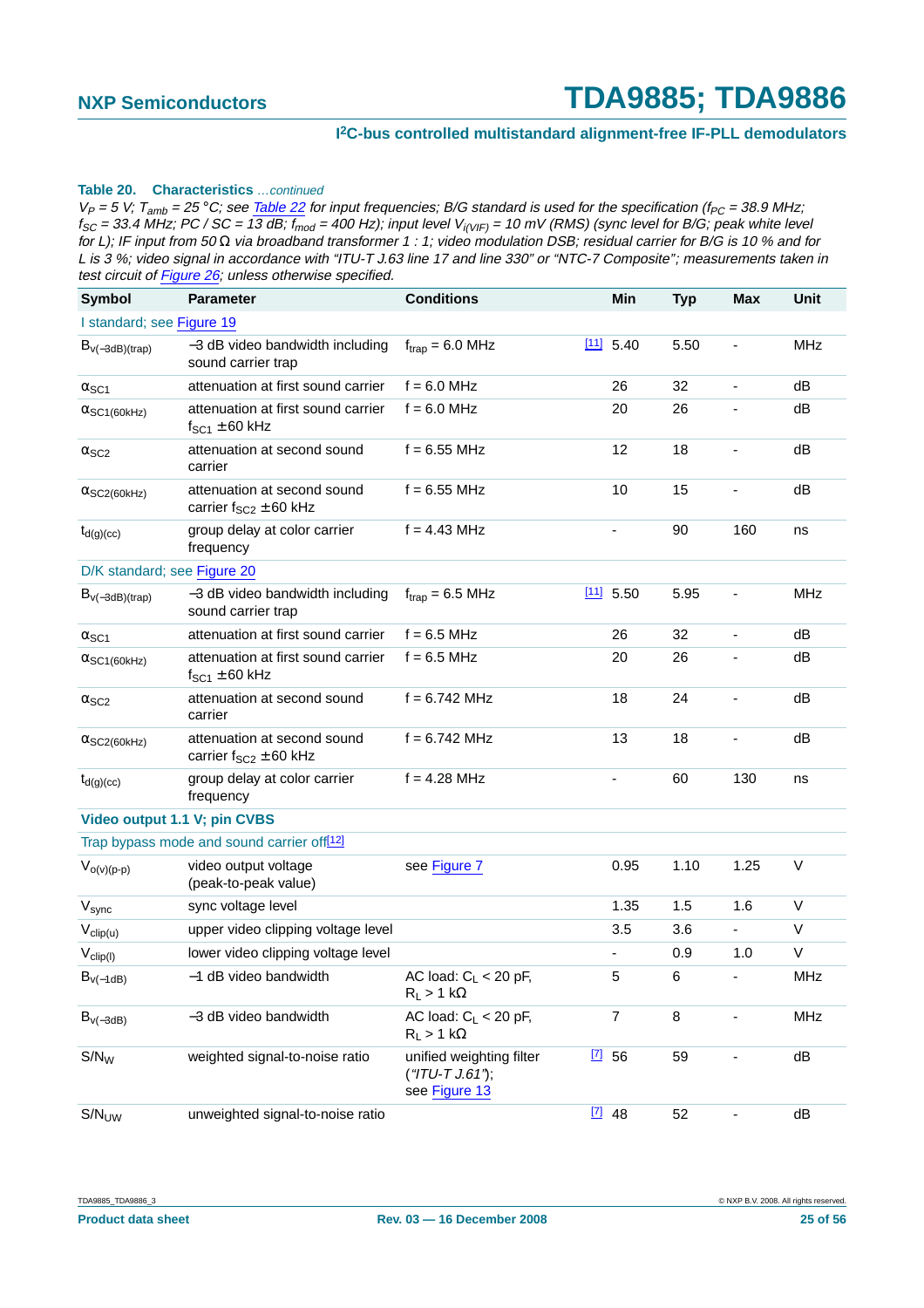#### **Table 20. Characteristics** …continued

| <b>Symbol</b>                                  | <b>Parameter</b>                                                                                                 | <b>Conditions</b>                                                                                                                                | Min                                | <b>Typ</b>     | Max                      | <b>Unit</b>                           |
|------------------------------------------------|------------------------------------------------------------------------------------------------------------------|--------------------------------------------------------------------------------------------------------------------------------------------------|------------------------------------|----------------|--------------------------|---------------------------------------|
| VIF AGC <sup>[13]</sup>                        |                                                                                                                  |                                                                                                                                                  |                                    |                |                          |                                       |
| $t_{resp(inc)}$                                | AGC response time to an                                                                                          | negative modulation; 20 dB                                                                                                                       | $\begin{bmatrix} 14 \end{bmatrix}$ | 4              | $\blacksquare$           | ms                                    |
|                                                | increasing VIF step                                                                                              | positive modulation; 20 dB                                                                                                                       | $[14]$                             | 2.6            |                          | ms                                    |
| $t_{resp(dec)}$                                | AGC response time to a                                                                                           | negative modulation; 20 dB                                                                                                                       | $[14]$                             | 3              | $\overline{\phantom{a}}$ | ms                                    |
|                                                | decreasing VIF step                                                                                              | positive modulation; 20 dB                                                                                                                       | $\begin{bmatrix} 14 \end{bmatrix}$ | 890            | $\overline{\phantom{a}}$ | ms                                    |
|                                                |                                                                                                                  | L standard; fast mode                                                                                                                            | $\blacksquare$                     | 2.6            | $\blacksquare$           | ms/dB                                 |
|                                                |                                                                                                                  | L standard; normal mode                                                                                                                          | $[14]$                             | 143            |                          | ms/dB                                 |
| $\Delta V_{i(VIF)}$                            | VIF amplitude step for activating<br>AGC fast mode                                                               | L standard                                                                                                                                       | $-2$                               | $-6$           | $-10$                    | dB                                    |
| <b>V<sub>VAGC</sub></b>                        | gain control voltage range                                                                                       | see Figure 9                                                                                                                                     | 0.8                                | $\blacksquare$ | 3.5                      | $\vee$                                |
| $CR_{\text{stps}}$                             | control steepness                                                                                                | definition: $\Delta G_{VIF} / \Delta V_{VAGC}$ ;<br>$V_{VAGC}$ = 2 V to 3 V                                                                      |                                    | $-80$          |                          | dB/V                                  |
| $V_{th(VIF)}$                                  | threshold voltage for high level<br>VIF input                                                                    | see Table 6 and Table 7                                                                                                                          | 120                                | 200            | 320                      | $\mu$ V                               |
| <b>Pin VAGC</b>                                |                                                                                                                  |                                                                                                                                                  |                                    |                |                          |                                       |
| $I_{\text{ch(max)}}$                           | maximum charge current                                                                                           | L standard                                                                                                                                       | $\overline{\phantom{a}}$           | 100            | $\overline{\phantom{a}}$ | μA                                    |
| $I_{ch(add)}$                                  | additional charge current                                                                                        | L standard: in the event of<br>missing VITS pulses and<br>no white video content                                                                 |                                    | 100            |                          | nA                                    |
| $I_{dch}$                                      | discharge current                                                                                                | L standard; normal mode                                                                                                                          | $\overline{\phantom{0}}$           | 35             | $\blacksquare$           | nA                                    |
|                                                |                                                                                                                  | L standard; fast mode                                                                                                                            |                                    | 1.8            |                          | μA                                    |
| Tuner AGC; pin TAGC; see Figure 9 to Figure 11 |                                                                                                                  |                                                                                                                                                  |                                    |                |                          |                                       |
| $V_{i(VIF)(start1)(rms)}$                      | VIF input signal voltage for<br>minimum starting point of tuner<br>takeover at pins VIF1 and VIF2<br>(RMS value) | $I_{TAGC}$ = 120 $\mu$ A;<br>$R_{\text{TOP}} = 22 \text{ k}\Omega$ or no $R_{\text{TOP}}$<br>and $-15$ dB via $1^2C$ -bus<br>(see Table 12)      |                                    | $\overline{c}$ | 5                        | mV                                    |
| $V_{i(VIF)(start2)(rms)}$                      | VIF input signal voltage for<br>maximum starting point of tuner<br>takeover at pins VIF1 and VIF2<br>(RMS value) | $I_{TAGC}$ = 120 $\mu$ A; R <sub>TOP</sub> = 0 $\Omega$<br>or no $R_{TOP}$ and $+15$ dB via<br>$12C-bus$ (see Table 12)                          | 45                                 | 90             |                          | mV                                    |
| QV <sub>TOP</sub>                              | tuner takeover point accuracy                                                                                    | $I_{TAGC}$ = 120 $\mu$ A;<br>$R_{\text{TOP}} = 10 \text{ k}\Omega$ or no $R_{\text{TOP}}$<br>and 0 dB via I <sup>2</sup> C-bus<br>(see Table 12) | $\overline{7}$                     | 17             | 43                       | mV                                    |
| $\Delta$ QV <sub>TOP</sub> / $\Delta$ T        | takeover point variation with<br>temperature                                                                     | $I_{TAGC}$ = 120 $\mu$ A                                                                                                                         |                                    | 0.03           | 0.07                     | dB/K                                  |
| $V_{o}$                                        | permissible output voltage                                                                                       | from external source                                                                                                                             | $\overline{\phantom{a}}$           |                | 8.8                      | V                                     |
| $V_{\text{sat}}$                               | saturation voltage                                                                                               | $I_{TAGC}$ = 450 µA                                                                                                                              | $\overline{\phantom{a}}$           | $\blacksquare$ | 0.5                      | V                                     |
| $I_{\textsf{sink}}$                            | sink current                                                                                                     | no tuner gain reduction;<br>$VTAGC = 8.8 V$                                                                                                      |                                    |                | 0.75                     | μA                                    |
|                                                |                                                                                                                  | maximum tuner gain<br>reduction; $V_{TAGC} = 1 V$                                                                                                | 450                                | 600            | 750                      | μA                                    |
| TDA9885_TDA9886_3                              |                                                                                                                  |                                                                                                                                                  |                                    |                |                          | C NXP B.V. 2008. All rights reserved. |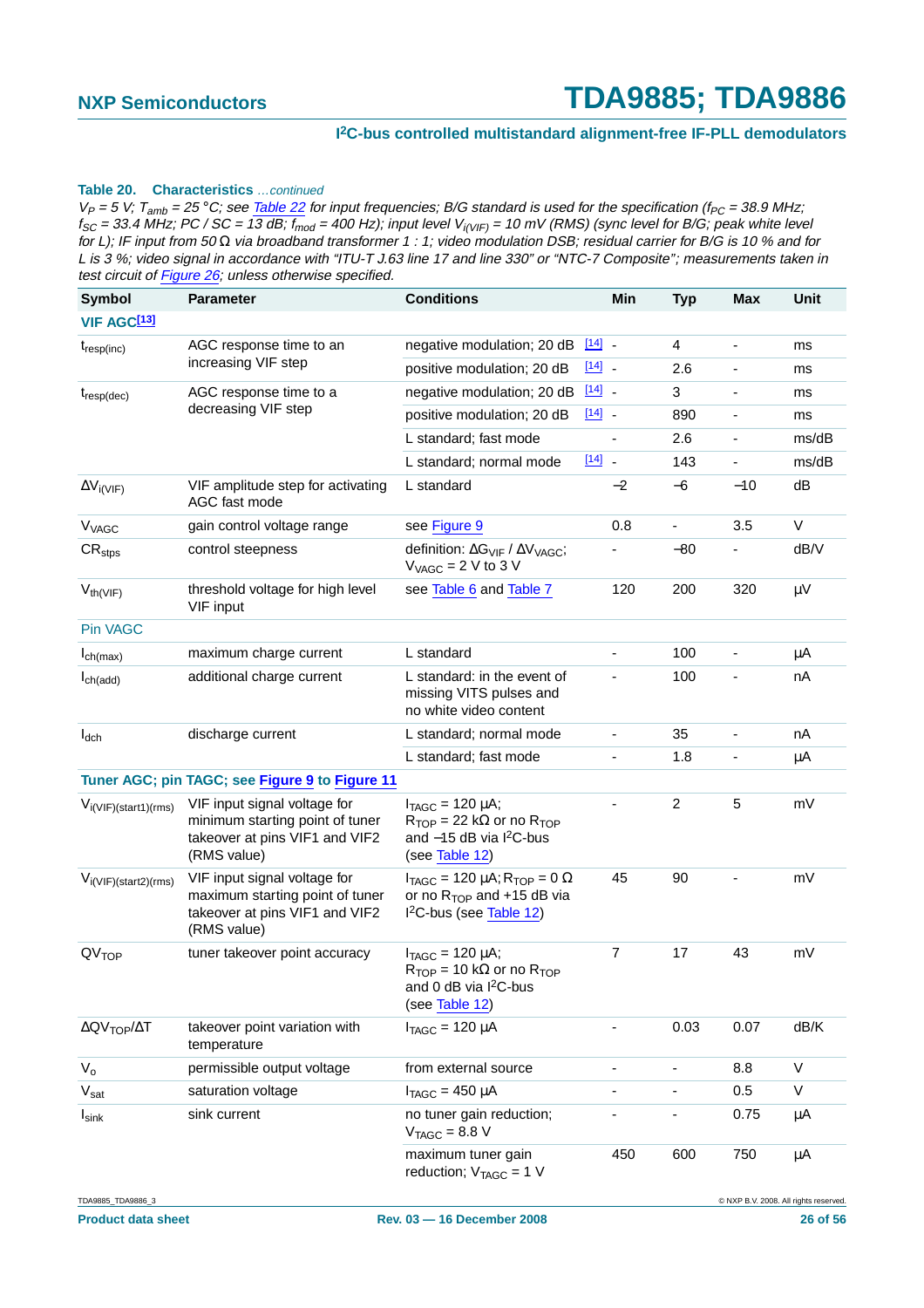#### **Table 20. Characteristics** …continued

| <b>Symbol</b>            | <b>Parameter</b>                                         | <b>Conditions</b>                                                        | Min                      | <b>Typ</b>              | Max                      | <b>Unit</b> |
|--------------------------|----------------------------------------------------------|--------------------------------------------------------------------------|--------------------------|-------------------------|--------------------------|-------------|
| $\Delta G_{IF}$          | IF slip by automatic gain control                        | tuner gain current from<br>20 % to 80 %                                  | 3                        | 5                       | 8                        | dB          |
|                          | AFC circuit; pin AFC <sup>[15][16]</sup> ; see Figure 12 |                                                                          |                          |                         |                          |             |
| $V_{sat(ul)}$            | upper limit saturation voltage                           |                                                                          |                          | $V_P - 0.6 V_P - 0.3$ - |                          | $\vee$      |
| $V_{sat(II)}$            | lower limit saturation voltage                           |                                                                          |                          | 0.3                     | 0.6                      | V           |
| $I_{\text{source}(o)}$   | output source current                                    |                                                                          | 160                      | 200                     | 240                      | $\mu$ A     |
| $I_{\text{sink}(o)}$     | output sink current                                      |                                                                          | 160                      | 200                     | 240                      | μA          |
| AFC <sub>stps</sub>      | AFC control steepness                                    | definition: $\Delta I_{\text{AFC}}$ / $\Delta f_{\text{VIF}}$            | 0.85                     | 1.05                    | 1.25                     | µA/kHz      |
| $Qf_{VIF(a)}$            | analog accuracy of AFC circuit                           | $I_{\text{AFC}} = 0$ µA; $f_{\text{REF}} = 4$ MHz                        | $-20$                    |                         | $+20$                    | kHz         |
| $Qf_{VIF(d)}$            | digital accuracy of AFC circuit via<br>$I2C-bus$         | $I_{\text{AFC}} = 0$ µA; $f_{\text{REF}} = 4$ MHz;<br>1 digit = $25$ kHz | $-20$<br>$-1$ digit      | $\blacksquare$          | $+20$<br>+ 1 digit       | kHz         |
|                          | SIF amplifier; pins SIF1 and SIF2                        |                                                                          |                          |                         |                          |             |
| $V_{i(SIF)(rms)}$        | SIF input voltage sensitivity<br>(RMS value)             | FM mode; -3 dB at<br>intercarrier output<br>pin SIOMAD                   |                          | 30                      | 70                       | μV          |
|                          |                                                          | AM mode; -3 dB at<br>AF output pin AUD                                   |                          | 70                      | 100                      | $\mu V$     |
| $V_{i(max)(rms)}$        | maximum input voltage<br>(RMS value)                     | FM mode; +1 dB at<br>intercarrier output<br>pin SIOMAD                   | 50                       | 70                      |                          | mV          |
|                          |                                                          | AM mode; +1 dB at<br>AF output pin AUD                                   | 80                       | 140                     | ÷,                       | mV          |
| $V_{i\text{(ovl)(rms)}}$ | overload input voltage<br>(RMS value)                    |                                                                          | $\boxed{2}$ .            | ä,                      | 320                      | mV          |
| G <sub>SIF(cr)</sub>     | SIF gain control range                                   | FM and AM mode;<br>see Figure 11                                         | 60                       | 66                      |                          | dB          |
| $B_{SIF(-3dB)(II)}$      | lower limit -3 dB SIF bandwidth                          |                                                                          | $\overline{\phantom{a}}$ | 15                      | $\overline{\phantom{a}}$ | <b>MHz</b>  |
| $B_{SIF(-3dB)(ul)}$      | upper limit -3 dB SIF bandwidth                          |                                                                          |                          | 80                      |                          | <b>MHz</b>  |
| $R_{i\text{(dif)}}$      | differential input resistance                            |                                                                          | $\boxed{3}$ -            | $\overline{2}$          | $\overline{\phantom{a}}$ | k $\Omega$  |
| $C_{i(\text{dif})}$      | differential input capacitance                           |                                                                          | $\boxed{3}$ .            | 3                       |                          | pF          |
| $V_{I}$                  | DC input voltage                                         |                                                                          |                          | 1.93                    | $\overline{\phantom{0}}$ | V           |
| <b>SIF-AGC detector</b>  |                                                          |                                                                          |                          |                         |                          |             |
| $t_{resp}$               | AGC response time to an                                  | FM or AM fast step                                                       |                          |                         |                          |             |
|                          | increasing or decreasing SIF step<br>of 20 dB            | increasing                                                               |                          | 8                       |                          | ms          |
|                          |                                                          | decreasing                                                               |                          | 25                      |                          | ms          |
|                          |                                                          | AM slow step                                                             |                          |                         |                          |             |
|                          |                                                          | increasing                                                               | $\overline{\phantom{0}}$ | 80                      | $\overline{\phantom{0}}$ | ms          |
|                          |                                                          | decreasing                                                               |                          | 250                     | ۰                        | ms          |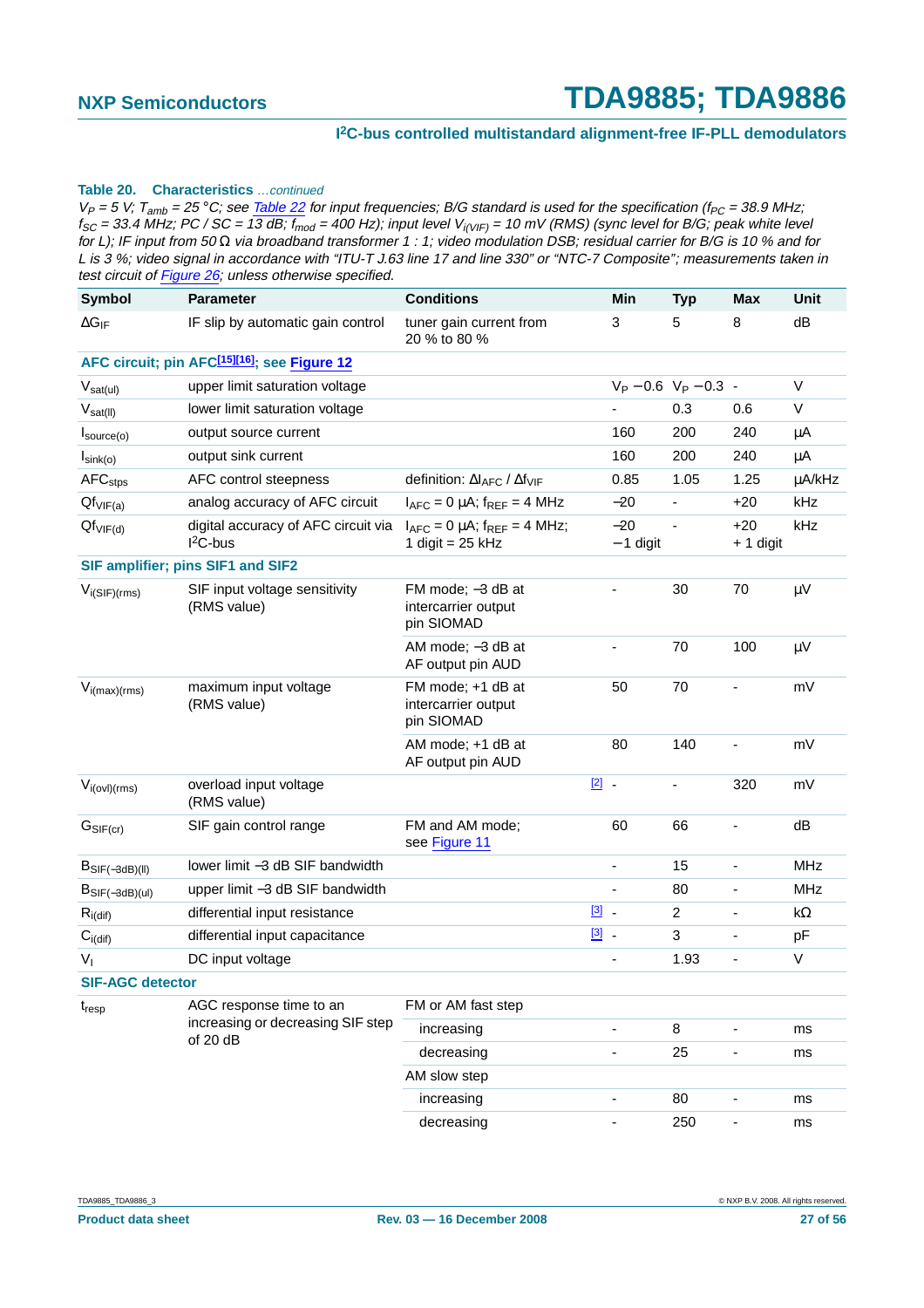#### **Table 20. Characteristics** …continued

| Symbol                             | <b>Parameter</b>                                                                | <b>Conditions</b>                                                              |                                    | Min                      | <b>Typ</b>     | <b>Max</b>               | Unit       |
|------------------------------------|---------------------------------------------------------------------------------|--------------------------------------------------------------------------------|------------------------------------|--------------------------|----------------|--------------------------|------------|
|                                    | Single reference QSS intercarrier mixer; pin SIOMAD                             |                                                                                |                                    |                          |                |                          |            |
| $V_{o(intc)(rms)}$                 | IF intercarrier output level                                                    | QSS mode; SC <sub>1</sub> ; SC <sub>2</sub> off                                |                                    | 90                       | 140            | 180                      | mV         |
|                                    | (RMS value)                                                                     | L standard;<br>without modulation                                              |                                    | 90                       | 140            | 180                      | mV         |
|                                    |                                                                                 | intercarrier mode;<br>PC / $SC_1 = 20$ dB; $SC_2$ off                          | $\begin{bmatrix} 17 \end{bmatrix}$ |                          | 75             |                          | mV         |
| $B_{\text{intc}(-3dB)(ul)}$        | upper limit -3 dB intercarrier<br>bandwidth                                     |                                                                                |                                    | 12                       | 15             |                          | <b>MHz</b> |
| $\Delta V_{r(SC)(rms)}$            | residual sound carrier<br>(RMS value)                                           | fundamental wave and<br>harmonics                                              |                                    |                          |                |                          |            |
|                                    |                                                                                 | QSS mode                                                                       |                                    | $\overline{\phantom{a}}$ | $\overline{2}$ | 5                        | mV         |
|                                    |                                                                                 | intercarrier mode                                                              |                                    |                          | $\overline{c}$ | 5                        | mV         |
| $\Delta V_{r(PC)(rms)}$            | residual picture carrier<br>(RMS value)                                         | fundamental wave and<br>harmonics                                              |                                    |                          |                |                          |            |
|                                    |                                                                                 | QSS mode                                                                       |                                    | ÷,                       | $\overline{c}$ | 5                        | mV         |
|                                    |                                                                                 | intercarrier mode                                                              |                                    |                          | 5              | 20                       | mV         |
| $\alpha_H$                         | suppression of video signal<br>harmonics                                        | intercarrier mode;<br>$f_{video} = 5 MHz$                                      |                                    | 35                       | 40             |                          | dB         |
| $R_0$                              | output resistance                                                               |                                                                                | $\boxed{3}$ .                      |                          | $\blacksquare$ | 30                       | Ω          |
| $V_{\rm O}$                        | DC output voltage                                                               |                                                                                |                                    |                          | $\overline{c}$ |                          | $\vee$     |
| I <sub>bias(int)</sub>             | internal bias current (DC)                                                      | for emitter-follower                                                           |                                    | 0.90                     | 1.15           | $\overline{\phantom{a}}$ | mA         |
| $I_{\text{sink}(o)(\text{max})}$   | maximum output sink current                                                     | <b>AC</b>                                                                      |                                    | 0.6                      | 0.8            | $\overline{\phantom{a}}$ | mA         |
| $I_{\text{source}(o)(\text{max})}$ | maximum output source current                                                   | AC                                                                             |                                    | 0.6                      | 0.8            |                          | mA         |
| $I_{\text{source}(o)}$             | output source current                                                           | DC; MAD2 activated                                                             | $[18]$                             | 0.75                     | 0.93           | 1.20                     | mA         |
|                                    | FM-PLL demodulator[16][19][20][21][22][23]                                      |                                                                                |                                    |                          |                |                          |            |
|                                    | Sound intercarrier output; pin SIOMAD                                           |                                                                                |                                    |                          |                |                          |            |
| $V_{FM(rms)}$                      | IF intercarrier level for gain<br>controlled operation of FM PLL<br>(RMS value) | corresponding PC / SC<br>ratio at input pins VIF1<br>and VIF2 is 7 dB to 47 dB |                                    | 3.2                      |                | 320                      | mV         |
| $V_{FM(lock)(rms)}$                | IF intercarrier level for lock-in of<br>PLL (RMS value)                         |                                                                                |                                    |                          |                | $\overline{c}$           | mV         |
| VFM(det)(rms)                      | IF intercarrier level for FM carrier<br>detect (RMS value)                      | see Table 7                                                                    |                                    |                          |                | 2.3                      | mV         |
| $f_{FM}$                           | sound intercarrier operating                                                    | see Table 13                                                                   | $[24]$ $-$                         |                          | 4.5            |                          | MHz        |
|                                    | FM frequencies                                                                  |                                                                                |                                    |                          | 5.5            | $\overline{\phantom{a}}$ | MHz        |
|                                    |                                                                                 |                                                                                |                                    | ÷                        | 6.0            | $\overline{\phantom{a}}$ | MHz        |
|                                    |                                                                                 |                                                                                |                                    | $\overline{\phantom{a}}$ | 6.5            | $\overline{\phantom{a}}$ | MHz        |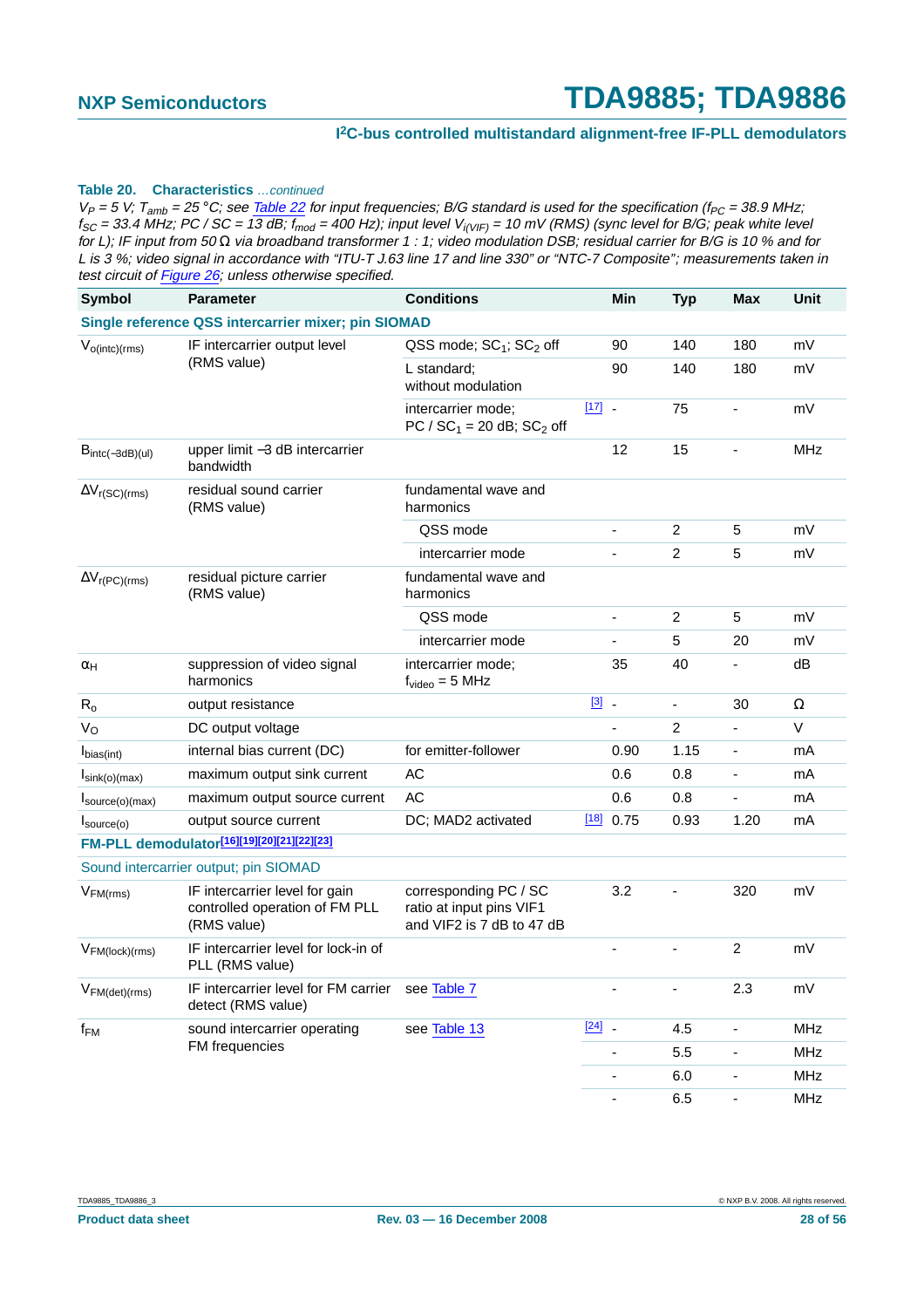#### **Table 20. Characteristics** …continued

| <b>Symbol</b>                    | <b>Parameter</b>                                  | <b>Conditions</b>                                                                        |            | Min | <b>Typ</b>               | <b>Max</b>                                   | Unit    |
|----------------------------------|---------------------------------------------------|------------------------------------------------------------------------------------------|------------|-----|--------------------------|----------------------------------------------|---------|
| Audio output; pin AUD            |                                                   |                                                                                          |            |     |                          |                                              |         |
| $V_{O(AF)(rms)}$                 | AF output voltage (RMS value)                     | 25 kHz FM deviation;<br>75 µs de-emphasis                                                |            | 400 | 500                      | 600                                          | mV      |
|                                  |                                                   | 27 kHz FM deviation;<br>50 µs de-emphasis                                                |            | 430 | 540                      | 650                                          | mV      |
| $V_{O(AF)(cl)(rms)}$             | AF output clipping level<br>(RMS value)           | THD < $1.5%$                                                                             |            | 1.3 | 1.4                      |                                              | V       |
| $\Delta V_{O(AF)}/\Delta T$      | AF output voltage variation with<br>temperature   |                                                                                          |            |     |                          | $3 \times 10^{-3}$ 7 × 10 <sup>-3</sup> dB/K |         |
| <b>THD</b>                       | total harmonic distortion                         | 25 kHz FM deviation;<br>50 µs de-emphasis                                                |            |     | 0.15                     | 0.50                                         | $\%$    |
| $\Delta f_{AF}$                  | frequency deviation                               | THD < $1.5%$                                                                             | $[20]$ $-$ |     | $\overline{\phantom{a}}$ | ±55                                          | kHz     |
|                                  |                                                   | -6 dB AF output via<br>$I2C-bus$                                                         | $[20]$ $-$ |     | $\blacksquare$           | ±110                                         | kHz     |
| $B_{AF(-3dB)}$                   | -3 dB AF bandwidth                                | without de-emphasis;<br>measured with FM-PLL<br>filter of Figure 26                      |            | 80  | 100                      |                                              | kHz     |
| $S/N_{W(AF)}$                    | weighted signal-to-noise ratio of<br>audio signal | FM PLL only;<br>27 kHz FM deviation;<br>50 µs de-emphasis                                |            | 52  | 56                       |                                              | dB      |
|                                  |                                                   | black picture;<br>see Figure 21                                                          |            | 50  | 56                       |                                              | dB      |
| $\Delta V_{r(SC)(rms)}$          | residual sound carrier<br>(RMS value)             | fundamental wave and<br>harmonics; without<br>de-emphasis                                |            | ٠   |                          | $\overline{c}$                               | mV      |
| $\alpha$ <sub>AM</sub> (sup)     | AM suppression of<br>FM demodulator               | referenced to 27 kHz<br>FM deviation;<br>50 µs de-emphasis;<br>AM: $f = 1$ kHz; m = 54 % |            | 40  | 46                       |                                              | dB      |
| <b>PSRR<sub>FM</sub></b>         | power supply ripple rejection                     | $f_{\text{ripole}}$ = 70 Hz; see Figure 8                                                |            | 14  | 20                       | L,                                           | dB      |
| FM-PLL filter; pin FMPLL         |                                                   |                                                                                          |            |     |                          |                                              |         |
| V <sub>loop</sub>                | DC loop voltage                                   |                                                                                          |            | 1.5 | $\blacksquare$           | 3.3                                          | $\vee$  |
| source(o)PD(max)                 | maximum phase detector output<br>source current   |                                                                                          |            |     | 60                       |                                              | μA      |
| $I_{\text{sink}(o)PD(max)}$      | maximum phase detector output<br>sink current     |                                                                                          |            |     | 60                       |                                              | μA      |
| $I_{source(o)(dah)}$             | digital acquisition help output<br>source current |                                                                                          | $[24]$ $-$ |     | 55                       |                                              | μA      |
| $I_{\text{sink}(o)(\text{dah})}$ | digital acquisition help output<br>sink current   |                                                                                          | $[24]$ $-$ |     | 55                       |                                              | μA      |
| $t_{w(dah)}$                     | digital acquisition help pulse<br>width           |                                                                                          | $[24]$ $-$ |     | 16                       |                                              | μs      |
| $T_{cy(dah)}$                    | digital acquisition help cycle time               |                                                                                          | $[24]$     |     | 64                       |                                              | $\mu$ s |
| TDA9885_TDA9886_3                |                                                   |                                                                                          |            |     |                          | C NXP B.V. 2008. All rights reserved.        |         |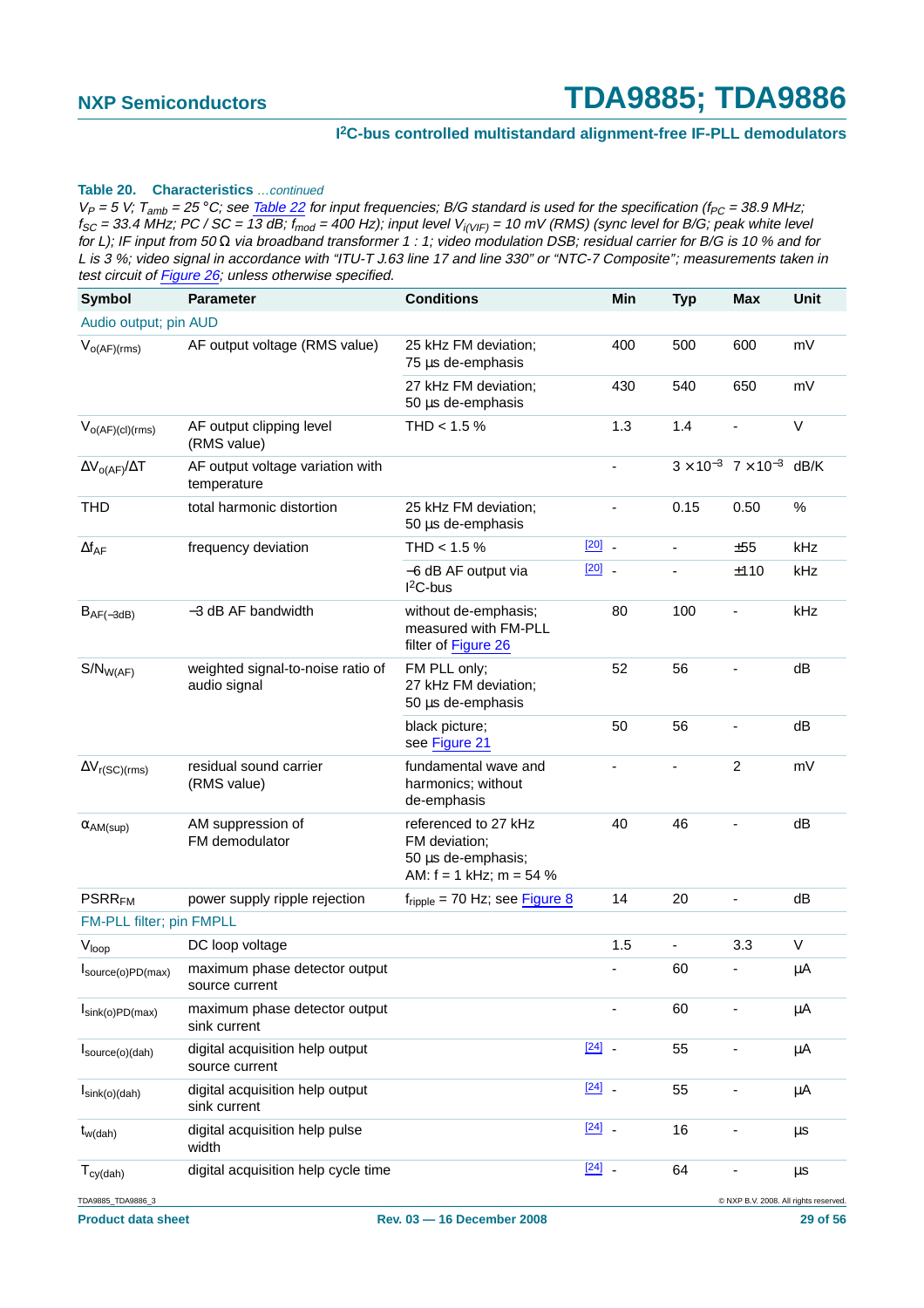#### **Table 20. Characteristics** …continued

| <b>Symbol</b>             | <b>Parameter</b>                                                          | <b>Conditions</b>                                                  | Min                      | <b>Typ</b>     | <b>Max</b>               | <b>Unit</b> |
|---------------------------|---------------------------------------------------------------------------|--------------------------------------------------------------------|--------------------------|----------------|--------------------------|-------------|
| $K_{O(FM)}$               | VCO steepness                                                             | definition: $\Delta f_{FM}$ / $\Delta V_{FMPLL}$                   |                          | 3.3            |                          | MHz/V       |
| $K_{D(FM)}$               | phase detector steepness                                                  | definition: ΔΙ <sub>ΕΜΡLL</sub> / Δφ <sub>ΕΜ</sub>                 | $\overline{\phantom{0}}$ | 4              | $\overline{\phantom{0}}$ | µA/rad      |
| <b>Audio amplifier</b>    |                                                                           |                                                                    |                          |                |                          |             |
|                           | De-emphasis network; pin DEEM                                             |                                                                    |                          |                |                          |             |
| $R_{o}$                   | output resistance                                                         | 50 µs de-emphasis;<br>see Table 11                                 | 4.4                      | 5.0            | 5.6                      | k $\Omega$  |
|                           |                                                                           | 75 µs de-emphasis;<br>see Table 11                                 | 6.6                      | 7.5            | 8.4                      | k $\Omega$  |
| $V_{AF(rms)}$             | audio signal (RMS value)                                                  | $f_{AF} = 400$ Hz;<br>$V_{AUD} = 500$ mV                           | $\overline{a}$           | 170            | $\blacksquare$           | mV          |
| $V_{\rm O}$               | DC output voltage                                                         |                                                                    | $\overline{a}$           | 2.37           | $\blacksquare$           | V           |
| AF decoupling; pin AFD    |                                                                           |                                                                    |                          |                |                          |             |
| $V_{\text{dec}}$          | decoupling voltage (DC)                                                   | dependent on f <sub>FM</sub><br>intercarrier frequency             | 1.5                      |                | 3.3                      | V           |
| $\mathsf{I}_\mathsf{L}$   | leakage current                                                           | $\Delta V_{O(AUD)} < \pm 50$ mV                                    | $\blacksquare$           | $\blacksquare$ | ±25                      | nA          |
| $I_{\text{ch(max)}}$      | maximum charge current                                                    |                                                                    | 1.15                     | 1.50           | 1.85                     | μA          |
| $I_{dch(max)}$            | maximum discharge current                                                 |                                                                    | 1.15                     | 1.50           | 1.85                     | μA          |
| Audio output; pin AUD     |                                                                           |                                                                    |                          |                |                          |             |
| $\mathsf{R}_{\mathsf{o}}$ | output resistance                                                         |                                                                    | $\boxed{3}$ .            | $\blacksquare$ | 300                      | $\Omega$    |
| $V_{O(AUD)}$              | DC output voltage                                                         |                                                                    |                          | 2.37           |                          | V           |
| $R_L$                     | load resistance                                                           | AC-coupled                                                         | 10                       |                | $\blacksquare$           | k $\Omega$  |
| $R_{L(DC)}$               | DC load resistance                                                        |                                                                    | 100                      |                |                          | k $\Omega$  |
| $C_L$                     | load capacitance                                                          |                                                                    |                          | $\blacksquare$ | 1.5                      | nF          |
| $B_{AF(-3dB)(ul)}$        | upper limit -3 dB AF bandwidth of<br>audio amplifier                      |                                                                    | 150                      |                |                          | kHz         |
| $B_{AF(-3dB)(II)}$        | lower limit -3 dB AF bandwidth of<br>audio amplifier                      |                                                                    | $[21]$                   | ä,             | 20                       | Hz          |
| $\alpha_{\text{mute}}$    | mute attenuation of AF signal                                             | via l <sup>2</sup> C-bus                                           | 70                       | 75             | $\blacksquare$           | dB          |
| $\Delta V_{jump}$         | DC jump voltage for switching<br>AF output to mute state or vice<br>versa | activated by digital<br>acquisition help or via<br>$I2C$ -bus mute |                          | ±50            | ±150                     | mV          |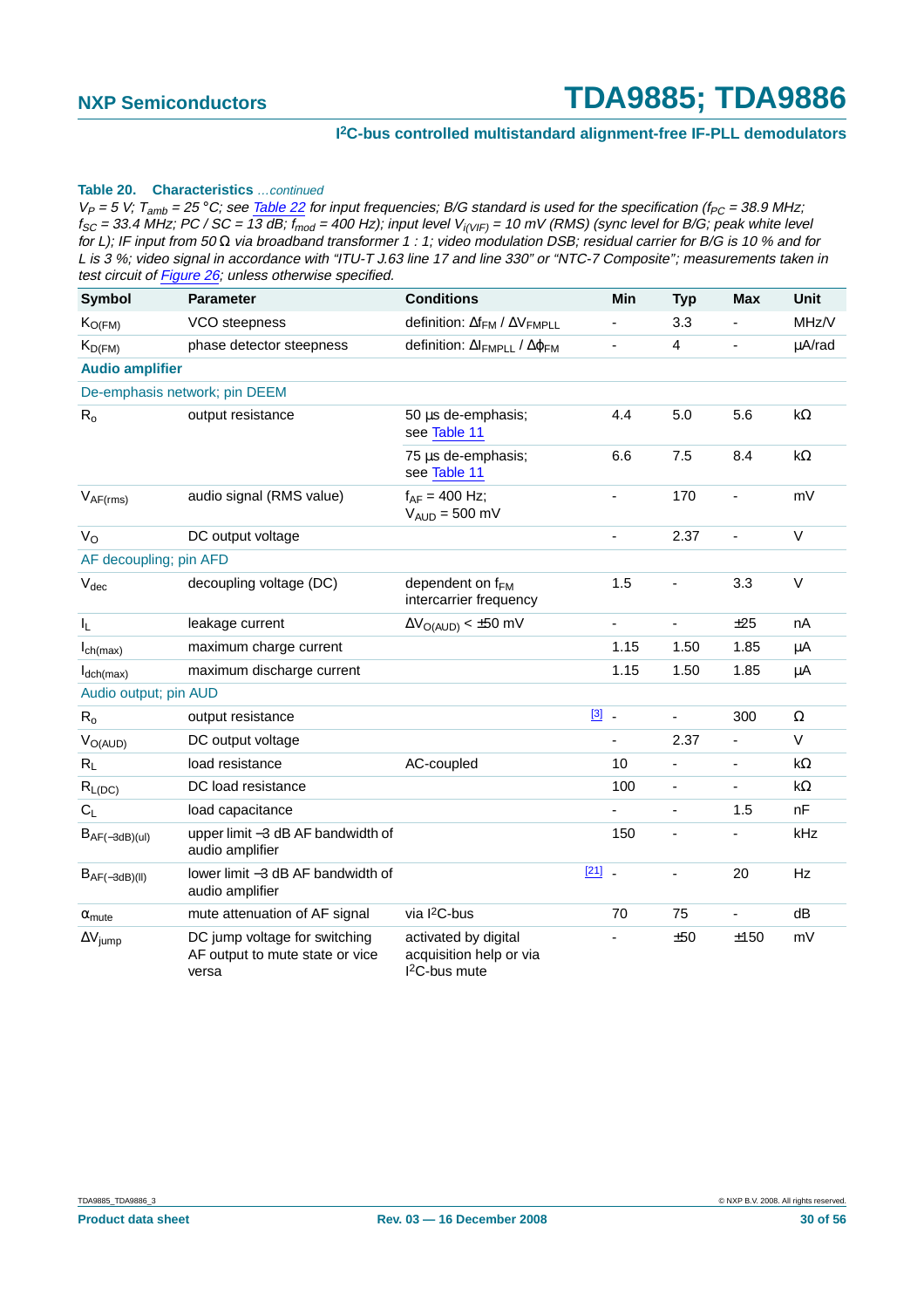#### **Table 20. Characteristics** …continued

| Symbol                           | <b>Parameter</b>                                        | <b>Conditions</b>                                                                             | Min | <b>Typ</b> | <b>Max</b>     | Unit |
|----------------------------------|---------------------------------------------------------|-----------------------------------------------------------------------------------------------|-----|------------|----------------|------|
| FM operation <sup>[22][25]</sup> |                                                         |                                                                                               |     |            |                |      |
|                                  | Intercarrier AF performance <sup>[26]</sup>             |                                                                                               |     |            |                |      |
| $S/N_W$                          | weighted signal-to-noise ratio                          | PC / SC ratio is 21 dB to<br>27 dB at pins VIF1 and<br>VIF <sub>2</sub>                       |     |            |                |      |
|                                  |                                                         | black picture                                                                                 | 50  | 56         | $\blacksquare$ | dB   |
|                                  |                                                         | white picture                                                                                 | 45  | 51         | $\blacksquare$ | dB   |
|                                  |                                                         | 6 kHz sine wave<br>(black-to-white<br>modulation)                                             | 40  | 46         |                | dB   |
|                                  |                                                         | sound carrier<br>subharmonics;<br>$f = 2.75$ MHz $\pm$ 3 kHz                                  | 35  | 40         |                | dB   |
|                                  | Single reference QSS AF performance <sup>[27][28]</sup> |                                                                                               |     |            |                |      |
| $S/N_{W(SC1)}$                   | weighted signal-to-noise ratio for<br>SC <sub>1</sub>   | PC / $SC1$ ratio at pins VIF1<br>and VIF2; 27 kHz (54 %<br>FM deviation);<br>"ITU-R BS.468-4" | 40  |            |                | dB   |
|                                  |                                                         | black picture                                                                                 | 53  | 58         | $\blacksquare$ | dB   |
|                                  |                                                         | white picture                                                                                 | 50  | 53         | $\blacksquare$ | dB   |
|                                  |                                                         | 6 kHz sine wave<br>(black-to-white<br>modulation)                                             | 44  | 48         | ä,             | dB   |
|                                  |                                                         | 250 kHz square wave<br>(black-to-white<br>modulation)                                         | 40  | 45         |                | dB   |
|                                  |                                                         | sound carrier<br>subharmonics;<br>$f = 2.75$ MHz $\pm$ 3 kHz                                  | 45  | 51         |                | dB   |
|                                  |                                                         | sound carrier<br>subharmonics;<br>$f = 2.87$ MHz $\pm$ 3 kHz                                  | 46  | 52         |                | dB   |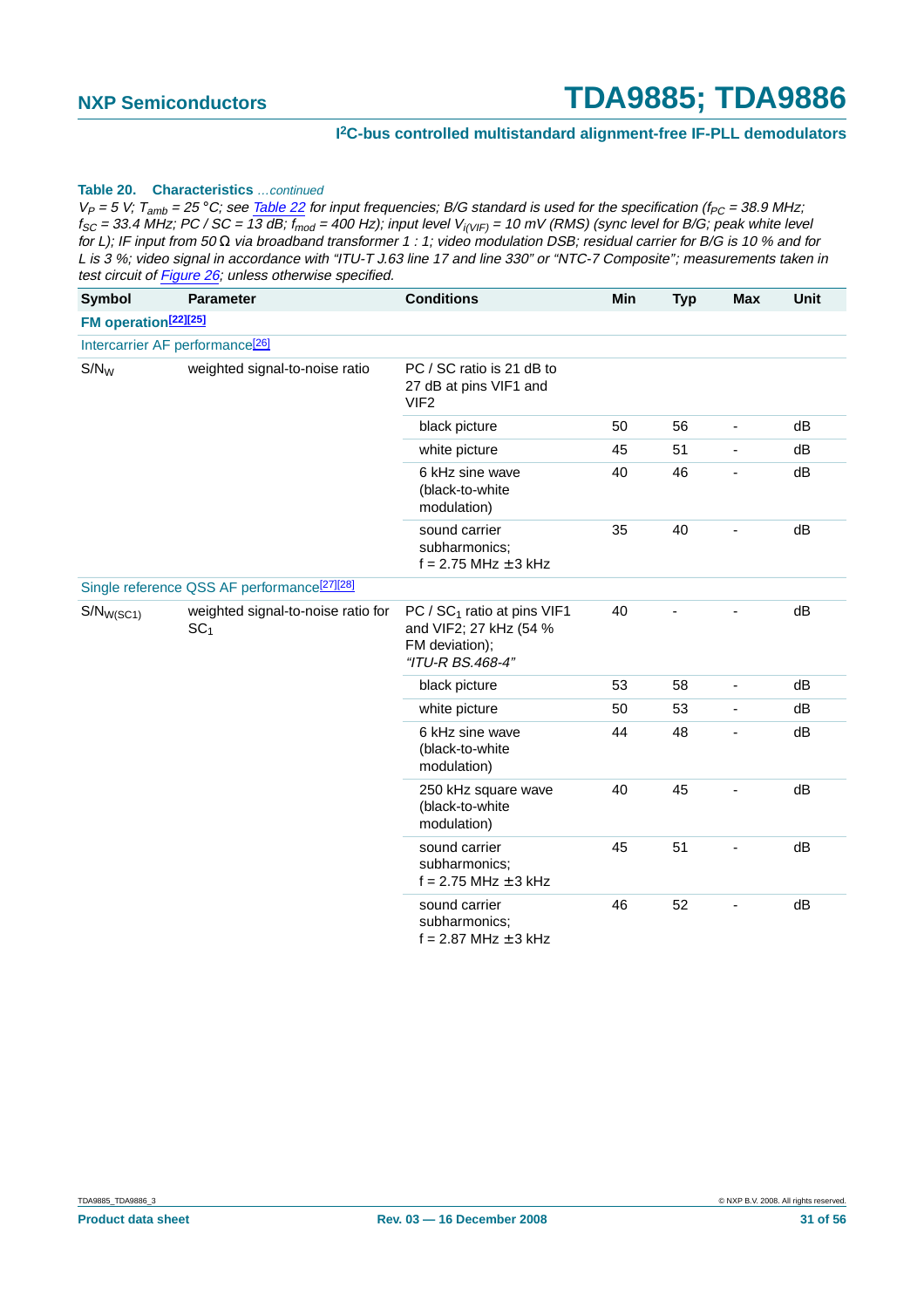#### **I 2C-bus controlled multistandard alignment-free IF-PLL demodulators**

#### **Table 20. Characteristics** …continued

| <b>Symbol</b>       | <b>Parameter</b>                                                  | <b>Conditions</b>                                                                                       | Min                      | <b>Typ</b> | <b>Max</b> | <b>Unit</b> |
|---------------------|-------------------------------------------------------------------|---------------------------------------------------------------------------------------------------------|--------------------------|------------|------------|-------------|
| $S/N_{W(SC2)}$      | weighted signal-to-noise ratio for<br>SC <sub>2</sub>             | PC / SC <sub>2</sub> ratio at pins VIF1<br>and VIF2; 27 kHz (54 %<br>FM deviation);<br>"ITU-R BS.468-4" | 40                       |            |            | dB          |
|                     |                                                                   | black picture                                                                                           | 48                       | 55         |            | dB          |
|                     |                                                                   | white picture                                                                                           | 46                       | 51         |            | dB          |
|                     |                                                                   | 6 kHz sine wave<br>(black-to-white)<br>modulation)                                                      | 42                       | 46         |            | dB          |
|                     |                                                                   | 250 kHz square wave<br>(black-to-white<br>modulation)                                                   | 29                       | 34         |            | dB          |
|                     |                                                                   | sound carrier<br>subharmonics:<br>$f = 2.75$ MHz $\pm$ 3 kHz                                            | 44                       | 50         |            | dB          |
|                     |                                                                   | sound carrier<br>subharmonics:<br>$f = 2.87$ MHz $\pm$ 3 kHz                                            | 45                       | 51         |            | dB          |
| <b>AM</b> operation |                                                                   |                                                                                                         |                          |            |            |             |
|                     | L standard; pin AUD <sup>[29]</sup> ; see Figure 22 and Figure 23 |                                                                                                         |                          |            |            |             |
| $V_{O(AF)(rms)}$    | AF output voltage (RMS value)                                     | 54 % AM modulation                                                                                      | 400                      | 500        | 600        | mV          |
| <b>THD</b>          | total harmonic distortion                                         | 54 % AM modulation                                                                                      | $\overline{\phantom{0}}$ | 0.5        | 1.0        | $\%$        |
| $B_{AF(-3dB)}$      | $-3$ dB AF bandwidth                                              |                                                                                                         | 100                      | 125        | -          | kHz         |
| $S/N_{W(AF)}$       | weighted signal-to-noise ratio of<br>audio signal                 | in accordance with<br>"ITU-R BS.468-4"                                                                  | 45                       | 50         |            | dB          |

| $V_{O(AUD)}$             | DC potential voltage                                          |                                    |                         | $\overline{\phantom{0}}$ | 2.37 |      | V          |
|--------------------------|---------------------------------------------------------------|------------------------------------|-------------------------|--------------------------|------|------|------------|
| <b>PSRR<sub>AM</sub></b> | power supply ripple rejection                                 | see Figure 8                       |                         | 20                       | 26   |      | dB         |
|                          | <b>Reference frequency input; pin REF</b>                     |                                    |                         |                          |      |      |            |
| $V_{I}$                  | DC input voltage                                              |                                    |                         | 2.3                      | 2.6  | 2.9  | V          |
| $R_i$                    | input resistance                                              |                                    | $\boxed{3}$ $\boxed{3}$ |                          | 5    |      | $k\Omega$  |
| $R_{xtal}$               | resonance resistance of crystal                               | operation as crystal<br>oscillator |                         |                          |      | 200  | Ω          |
| $C_{x}$                  | pull-up/down capacitance                                      |                                    | $[30]$ $-$              |                          |      |      | pF         |
| $f_{ref}$                | reference signal frequency                                    |                                    | $[31]$ $-$              |                          | 4    |      | <b>MHz</b> |
| $\Delta f_{ref}$         | tolerance of reference signal<br>frequency                    |                                    | $[16]$ $-$              |                          |      | ±0.1 | $\%$       |
| $V_{ref(rms)}$           | reference signal voltage<br>(RMS value)                       | operation as input terminal        |                         | 80                       |      | 400  | mV         |
| $R_{o(ref)}$             | output resistance of reference<br>signal source               |                                    |                         |                          |      | 4.7  | $k\Omega$  |
| $C_{K}$                  | decoupling capacitance to<br>external reference signal source | operation as input terminal        |                         | 22                       | 100  |      | pF         |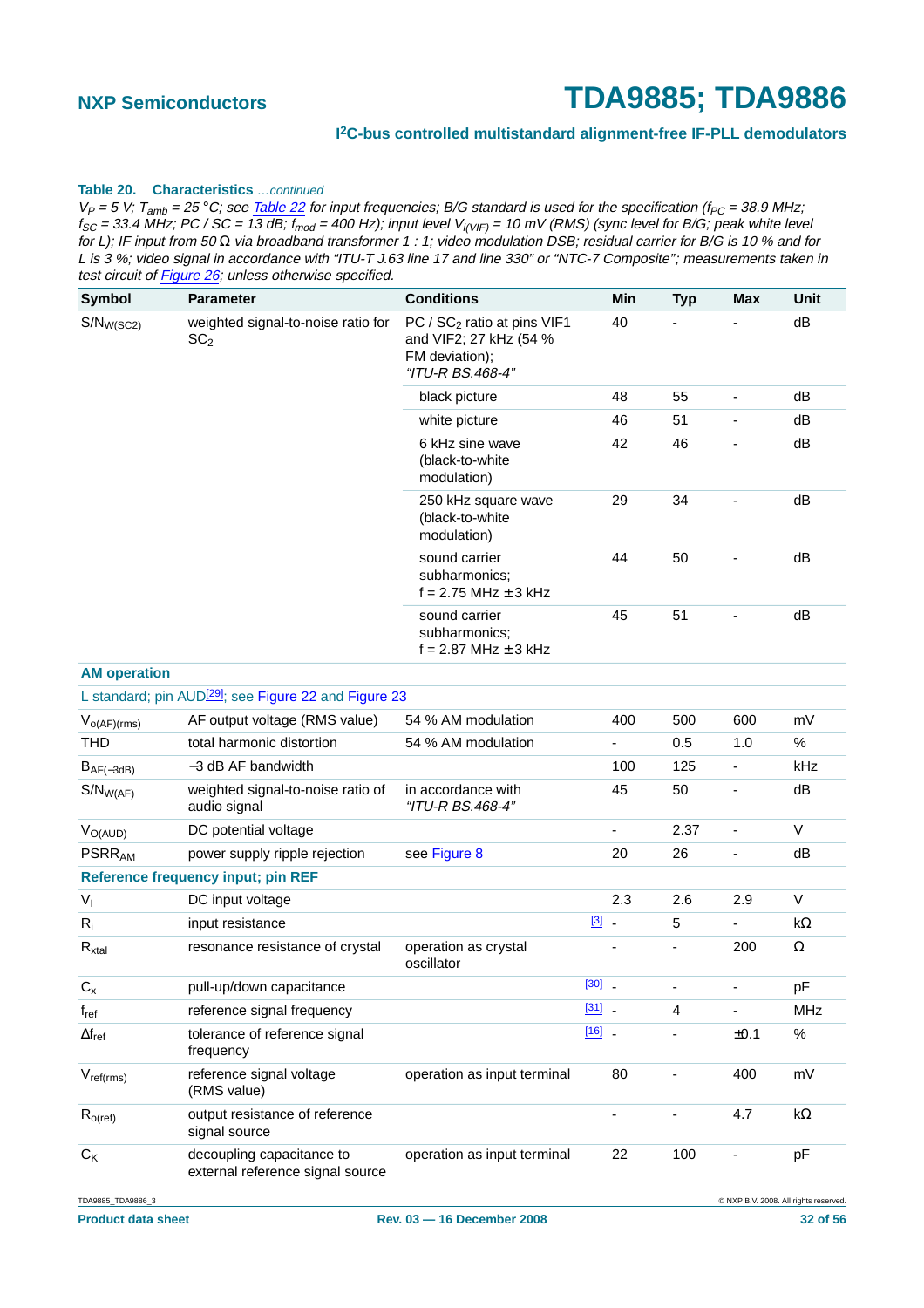#### **Table 20. Characteristics** …continued

 $V_P = 5$  V; T<sub>amb</sub> = 25 °C; see Table 22 for input frequencies; B/G standard is used for the specification (f<sub>PC</sub> = 38.9 MHz;  $f_{SC}$  = 33.4 MHz; PC / SC = 13 dB;  $f_{mod}$  = 400 Hz); input level  $V_{i(VIF)}$  = 10 mV (RMS) (sync level for B/G; peak white level for L); IF input from 50  $\Omega$  via broadband transformer 1 : 1; video modulation DSB; residual carrier for B/G is 10 % and for L is 3 %; video signal in accordance with "ITU-T J.63 line 17 and line 330" or "NTC-7 Composite"; measurements taken in test circuit of Figure 26; unless otherwise specified.

| <b>Symbol</b>          | <b>Parameter</b>                                                       | <b>Conditions</b>                                         | <b>Min</b>     | <b>Typ</b> | <b>Max</b>   | Unit   |
|------------------------|------------------------------------------------------------------------|-----------------------------------------------------------|----------------|------------|--------------|--------|
|                        | I <sup>2</sup> C-bus transceiver; pins SDA and SCL <sup>[32][33]</sup> |                                                           |                |            |              |        |
| $f_{SCL}$              | SCL clock frequency                                                    |                                                           | 0              |            | 400          | kHz    |
| V <sub>IH</sub>        | HIGH-level input voltage                                               |                                                           | 3              | ۰          | $V_{\rm CC}$ | V      |
| $V_{IL}$               | LOW-level input voltage                                                |                                                           | $-0.3$         | -          | $+1.5$       | $\vee$ |
| $I_{\text{IH}}$        | HIGH-level input current                                               |                                                           | $-10$          | -          | $+10$        | μA     |
| I <sub>IL</sub>        | LOW-level input current                                                |                                                           | $-10$          |            | $+10$        | μA     |
| VOL                    | LOW-level output voltage                                               | $I_{\Omega I} = 3 \text{ mA}$                             | ٠              | ٠          | 0.4          | V      |
| $I_{\text{sink}(o)}$   | output sink current                                                    | $V_P = 0 V$                                               | -              | ۰          | 10           | μA     |
| $I_{\text{source}(o)}$ | output source current                                                  | $V_P = 0 V$                                               | -              | ۰          | 10           | μA     |
|                        | Output ports; pins OP1 and OP2[34]                                     |                                                           |                |            |              |        |
| VOL                    | LOW-level output voltage                                               | $I_{OL}$ = 2 mA (sink current)                            |                |            | 0.4          | $\vee$ |
| V <sub>OH</sub>        | HIGH-level output voltage                                              |                                                           | -              | Ξ.         | 6            | V      |
| $I_{\text{sink}(o)}$   | output sink current                                                    |                                                           |                |            | 2            | mA     |
| $I_{O(max)}$           | maximum output current                                                 | sink or source; pin OP2<br>functions as VIF-AGC<br>output | $\overline{a}$ | Ξ.         | 10           | μA     |

<span id="page-32-0"></span>[1] Values of video and sound parameters can be decreased at  $V_P = 4.5$  V.

<span id="page-32-1"></span>[2] Level headroom for input level jumps during gain control setting.

<span id="page-32-2"></span>[3] This parameter is not tested during the production and is only given as application information for designing the receiver circuit.

<span id="page-32-3"></span>[4] Loop bandwidth BL = 70 kHz (damping factor d = 1.9; calculated with sync level within gain control range). Calculation of the VIF-PLL filter can be done by use of the following formula:

$$
BL_{-3dB} = \frac{1}{2\pi} K_O K_D R
$$
, valid for  $d \ge 1.2$   

$$
d = \frac{1}{2} R \sqrt{K_O K_D C}
$$
,

where:

K<sub>O</sub> is the VCO steepness  $\left(\frac{rad}{V}\right)$  or  $\left(2\pi\frac{Hz}{V}\right)$ ; K<sub>D</sub> is the phase detector steepness  $\left(\frac{\mu A}{r}\right)$ ;  $\left(\frac{rad}{V}\right)$  or  $\left(2\pi\frac{Hz}{V}\right)$  $\left(2\pi\frac{Hz}{V}\right)$ ; K<sub>D</sub> is the phase detector steepness  $\left(\frac{\mu A}{rad}\right)$ 

R is the loop resistor (Ω); C is the loop capacitor (F); BL<sub>-3dB</sub> is the loop bandwidth for -3 dB (Hz); d is the damping factor.

<span id="page-32-4"></span>[5] Vi(VIF) = 10 mV (RMS); ∆f = 1 MHz (VCO frequency offset related to the picture carrier frequency); white picture video modulation.

<span id="page-32-5"></span>[6] Condition: luminance range (5 steps) from 0 % to 100 %.

- <span id="page-32-6"></span>[7] S/N is the ratio of black-to-white amplitude to the noise voltage (RMS value measured on pin CVBS and tested at video black level, 'quiet line'). Noise analyzer settings:  $B = 5$  MHz, 200 kHz high-pass and sound carrier trap on. In case of  $S/N_W$  weighted in accordance with "ITU-T J.61". Measurements taken for B/G standard.
- <span id="page-32-7"></span>[8] The intermodulation figures are defined for:

a) f = 1.1 MHz (referenceed to black and white signal) as 
$$
\alpha_{IM} = 20 \log \left( \frac{V_0 \text{ at } 4.4 \text{ MHz}}{V_0 \text{ at } 1.1 \text{ MHz}} \right) + 3.6 \text{ dB}
$$

b) f = 3.3 MHz (referenceed to color carrier) as 
$$
\alpha_{IM} = 20 \log \left( \frac{V_0 \text{ at } 4.4 \text{ MHz}}{V_0 \text{ at } 3.3 \text{ MHz}} \right)
$$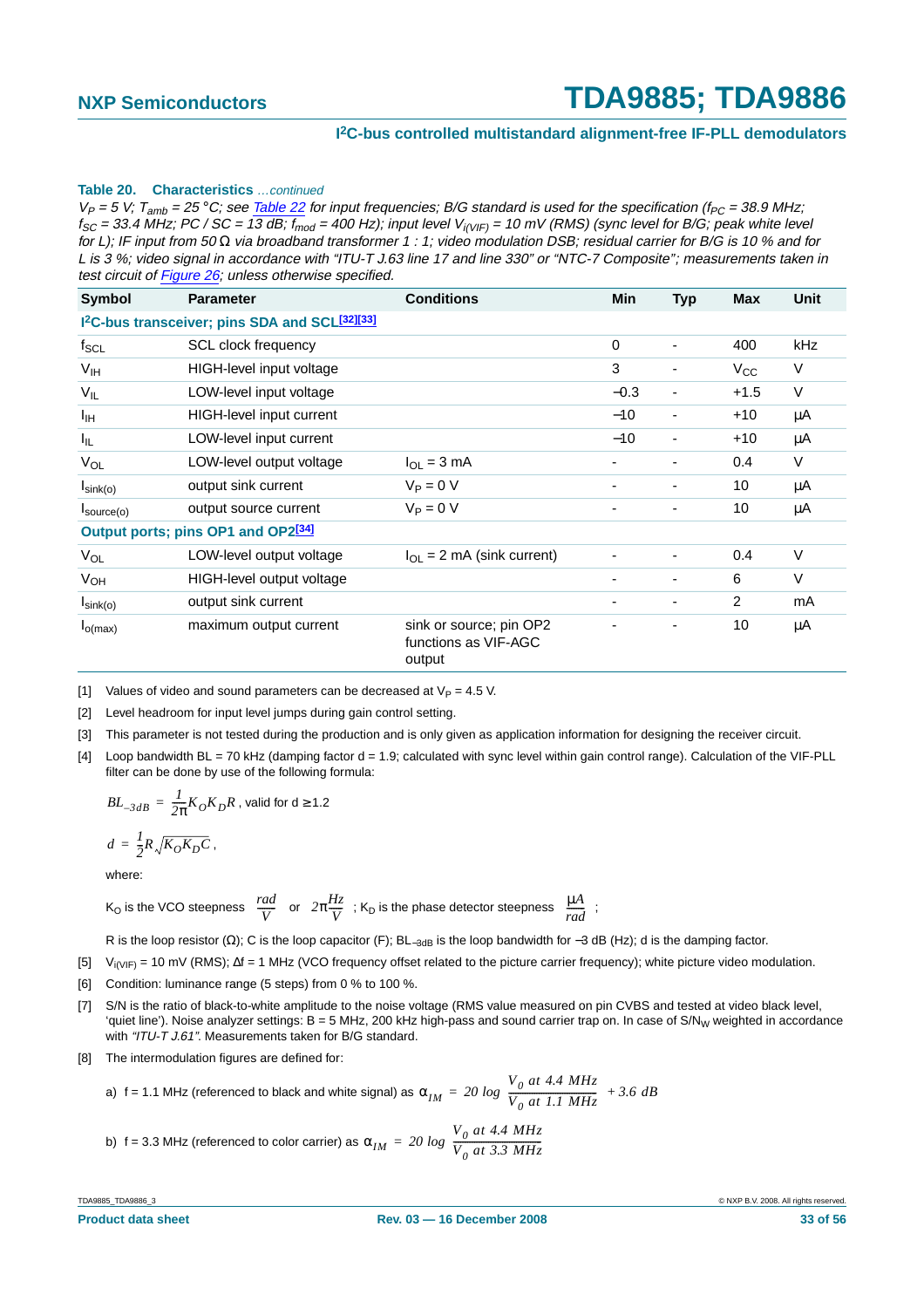#### **I 2C-bus controlled multistandard alignment-free IF-PLL demodulators**

- <span id="page-33-1"></span>[9] Measurements taken with SAW filter M1963M (sound shelf: 20 dB); loop bandwidth BL = 70 kHz. Modulation VSB; sound carrier off;  $f_{video} > 0.5$  MHz.
- <span id="page-33-2"></span>[10] Measurements taken with SAW filter M1963M (sound shelf: 20 dB); loop bandwidth BL = 70 kHz. Sound carrier on;  $f_{\text{video}} = 10$  kHz to 10 MHz.
- <span id="page-33-3"></span>[11] AC load; CL < 20 pF and RL >1kΩ. The sound carrier frequencies (depending on TV standard) are attenuated by the integrated sound carrier traps (see [Figure](#page-40-0) 15 to Figure 20;  $|H(s)|$  is the absolute value of transfer function).
- <span id="page-33-0"></span>[12] The sound carrier trap can be bypassed by switching the I<sup>2</sup>C-bus. In this way the full composite video spectrum appears at pin CVBS. The amplitude is 1.1 V (p-p).
- <span id="page-33-4"></span>[13] If selected by the I<sup>2</sup>C-bus, the VIF-AGC voltage can be monitored at pin OP2, and pin OP1 can be used as input. In this case, both pins cannot be used for the normal port function.
- <span id="page-33-5"></span>[14] The response time is valid for a VIF input level range from 200  $\mu$ V to 70 mV.
- <span id="page-33-6"></span>[15] To match the AFC output signal to different tuning systems a current output is provided. The test circuit is given in [Figure](#page-37-0) 12. The AFC slope (voltage per frequency) can be changed by resistors R1 and R2.
- <span id="page-33-7"></span>[16] The tolerance of the reference frequency determines the accuracy of the VIF AFC, FM demodulator center frequency and maximum FM deviation.
- <span id="page-33-8"></span>[17] The intercarrier output signal at pin SIOMAD can be calculated by the following formula taking into account the internal video signal with

1.1 V (p-p) as a reference: 
$$
V_{o(intc)(rms)} = 1.1 \times \frac{1}{2\sqrt{2}} \times 10^r
$$
 V and  $r = \frac{1}{20} \times (\frac{V_{i(SC)}}{V_{i(PC)}} (dB) + 6 dB \pm 3 dB)$ , where:  $\frac{1}{2\sqrt{2}}$  is the

correction term for RMS value,  $\frac{V_{i(SC)} }{V_{i(SC)}}$  (*dB*) is the sound-to-picture carrier ratio at pins VIF1 and VIF2 in dB, 6 dB is the correction term  $\frac{i(3C)}{V_{i(PC)}}$  (*dB*)

of internal circuitry and  $\pm 3$  dB is the tolerance of video output and intercarrier output V<sub>o(intc)(rms)</sub>.

- <span id="page-33-9"></span>[18] For normal operation (with the I<sup>2</sup>C-bus) no DC load at pin SIOMAD is allowed. The second module address (MAD2) will be activated by the application of a 2.2 kΩ resistor between pin SIOMAD and ground. If this MAD2 is activated, also the power-on set-up state activates a VIF frequency of 58.75 MHz.
- <span id="page-33-10"></span>[19] SIF input level is 10 mV (RMS); VIF input level is 10 mV (RMS) unmodulated.
- <span id="page-33-11"></span>[20] Measured with an FM deviation of 25 kHz and the typical AF output voltage of 500 mV (RMS). The AF output signal can be attenuated by 6 dB to 250 mV (RMS) via the I2C-bus. For handling a frequency deviation of more than 55 kHz, the AF output signal has to be reduced in order to avoid clipping (THD < 1.5 %).
- <span id="page-33-12"></span>[21] The lower limit of the audio bandwidth depends on the value of the capacitor at pin AFD. A value of  $C_{AF} = 470$  nF leads to  $f_{AF(-3dB)} \approx 20$  Hz and C<sub>AF</sub> = 220 nF leads to  $f_{AF(-3dB)} \approx 40$  Hz.
- <span id="page-33-13"></span>[22] For all S/N measurements the VIF modulator in use has to meet the following specifications:
	- a) Incidental phase modulation for black-to-white jump less than 0.5 degrees
	- b) QSS AF performance, measured with the television demodulator AMF2 (audio output, weighted S/N ratio) better than 60 dB (at deviation 27 kHz) for 6 kHz sine wave black-to-white video modulation
	- c) Picture-to-sound carrier ratio PC /  $SC_1 = 13$  dB (transmitter)
- <span id="page-33-14"></span>[23] Calculation of the loop filter parameters can be done approximately using the following formulae:  $f_o = \frac{I}{2\pi}$  $\frac{1}{2\pi} \sqrt{\frac{K_0 K_D}{C_P}}$  $=\frac{1}{2\pi}\sqrt{\frac{O}{C_P}L}$ ;

$$
\vartheta = \frac{1}{2R\sqrt{K_0K_DC_P}}
$$
; BL<sub>-3dB</sub> = f<sub>0</sub>(1.55 -  $\vartheta^2$ ). The formulae are only valid under the following conditions:  $\vartheta \le 1$  and C<sub>S</sub> > 5C<sub>P</sub>, where:

K<sub>O</sub> is the VCO steepness  $\left(\frac{rad}{V}\right)$  or  $\left(2\pi\frac{Hz}{V}\right)$ ; K<sub>D</sub> is the phase detector steepness  $\left(\frac{\mu A}{r^2}\right)$ ; R is the loop resistor; C<sub>S</sub> is the series  $\left(\frac{rad}{V}\right)$ or  $\left(2\pi\frac{Hz}{V}\right)$  $\left(2\pi\frac{Hz}{V}\right)$ ; K<sub>D</sub> is the phase detector steepness  $\left(\frac{\mu A}{rad}\right)$ ;

capacitor; C<sub>P</sub> is the parallel capacitor; f<sub>o</sub> is the natural frequency of the PLL; BL<sub>-3dB</sub> is the loop bandwidth for -3 dB;  $\vartheta$  is the damping factor. For examples, see [Table](#page-34-9) 21.

- <span id="page-33-15"></span>[24] Window width of digital acquisition help  $\leq$  237.5 kHz.
- <span id="page-33-16"></span>[25] The PC / SC ratio is calculated as the addition of TV transmitter PC / SC<sub>1</sub> ratio and SAW filter PC / SC<sub>1</sub> ratio. This PC / SC ratio is necessary to achieve the S/N<sub>W</sub> values as noted. A different PC / SC ratio will change these values.
- <span id="page-33-17"></span>[26] Measurements taken with SAW filter G1984 (Siemens) for vision and sound IF (sound shelf: 14 dB). Picture-to-sound carrier ratio of transmitter PC / SC = 13 dB. Input level on pins VIF1 and VIF2 of  $V_{i(S|F)} = 10$  mV (RMS) sync level, 27 kHz FM deviation for sound carrier,  $f_{AF}$  = 400 Hz. Measurements in accordance with "ITU-R BS.468-4". De-emphasis is 50 µs.
- <span id="page-33-18"></span>[27] The QSS signal output on pin SIOMAD is analyzed by a test demodulator TDA9820. The S/N ratio of this device is more than 60 dB, related to a deviation of ±27 kHz, in accordance with "ITU-R BS.468-4".

TDA9885\_TDA9886\_3 © NXP B.V. 2008. All rights reserved.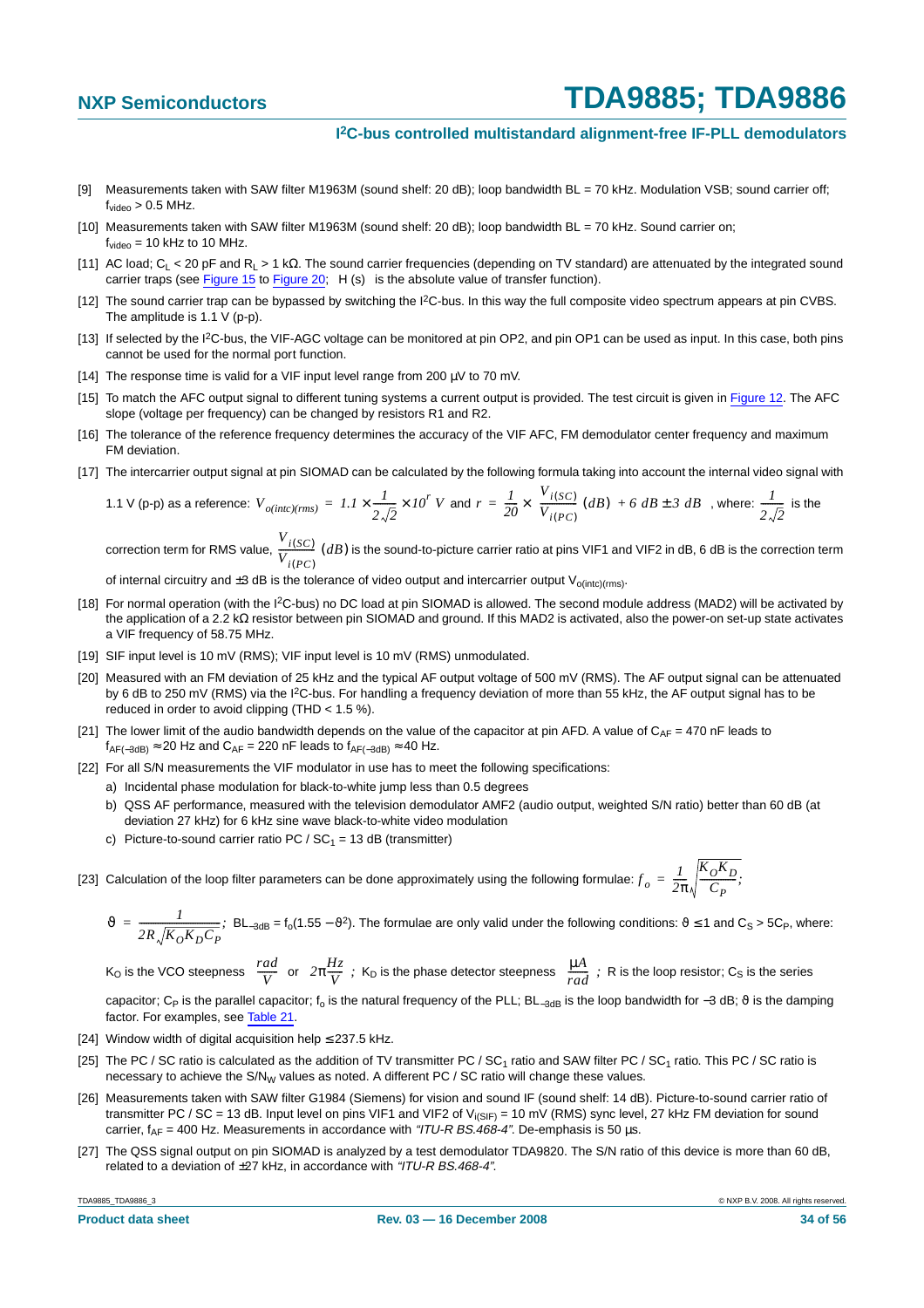#### **I 2C-bus controlled multistandard alignment-free IF-PLL demodulators**

- <span id="page-34-2"></span>[28] Measurements taken with SAW filter K3953 for vision IF (suppressed sound carrier) and K9453 for sound IF (suppressed picture carrier). Input level  $V_{i(SIF)} = 10$  mV (RMS), 27 kHz (54 % FM deviation).
- <span id="page-34-3"></span>[29] Measurements taken with SAW filter K9453 (Siemens) for AM sound IF (suppressed picture carrier).
- <span id="page-34-4"></span>[30] The value of C<sub>x</sub> determines the accuracy of the resonance frequency of the crystal. It depends on the type of crystal used.
- <span id="page-34-5"></span>[31] Pin REF is able to operate as a 1-pin crystal oscillator input as well as an external reference signal input, e.g. from the tuning system.
- <span id="page-34-6"></span>[32] The SDA and SCL lines will not be pulled down if  $V_{CC}$  is switched off.
- <span id="page-34-7"></span>[33] The AC characteristics are in accordance with the I<sup>2</sup>C-bus specification for fast mode (maximum clock frequency is 400 kHz). Information about the I<sup>2</sup>C-bus can be found in the brochure "The I<sup>2</sup>C-bus and how to use it" (order number 9398 393 40011).
- <span id="page-34-8"></span>[34] Port P1 and port P2 are open-collector outputs.

#### <span id="page-34-9"></span>**Table 21. Examples to the FM-PLL filter**

| $BL_{-3dB}$ (kHz) | $C_S(nF)$ | $C_P$ (pF) | R ( $k\Omega$ ) |     |
|-------------------|-----------|------------|-----------------|-----|
| 100               | 10        | 390        | 5.6             | U.5 |
| 160               | 10        | 150        | $\mathsf{v}$ .  | U.5 |

#### <span id="page-34-1"></span>**Table 22. Input frequencies and carrier ratios**

| Symbol               | <b>Parameter</b>                                 | <b>B/G</b> standard |                     |                          | M/N standard L standard L-accent standard | Unit |
|----------------------|--------------------------------------------------|---------------------|---------------------|--------------------------|-------------------------------------------|------|
| $f_{PC}$             | picture carrier frequency                        | 38.9                | 45.75 or 58.75 38.9 |                          | 33.9                                      | MHz  |
| $f_{SC1}$            | sound carrier frequency 1                        | 33.4                | 41.25 or 54.25 32.4 |                          | 40.4                                      | MHz  |
| $f_{SC2}$            | sound carrier frequency 2                        | 33.158              | $\overline{a}$      | $\overline{\phantom{a}}$ | $\overline{\phantom{0}}$                  | MHz  |
| PC / SC <sub>1</sub> | picture to first sound carrier ratio             | 13                  |                     | 10                       | 10                                        | dB   |
|                      | $PC / SC2$ picture to second sound carrier ratio | -20                 | -                   |                          | ۰                                         | dB   |

<span id="page-34-0"></span>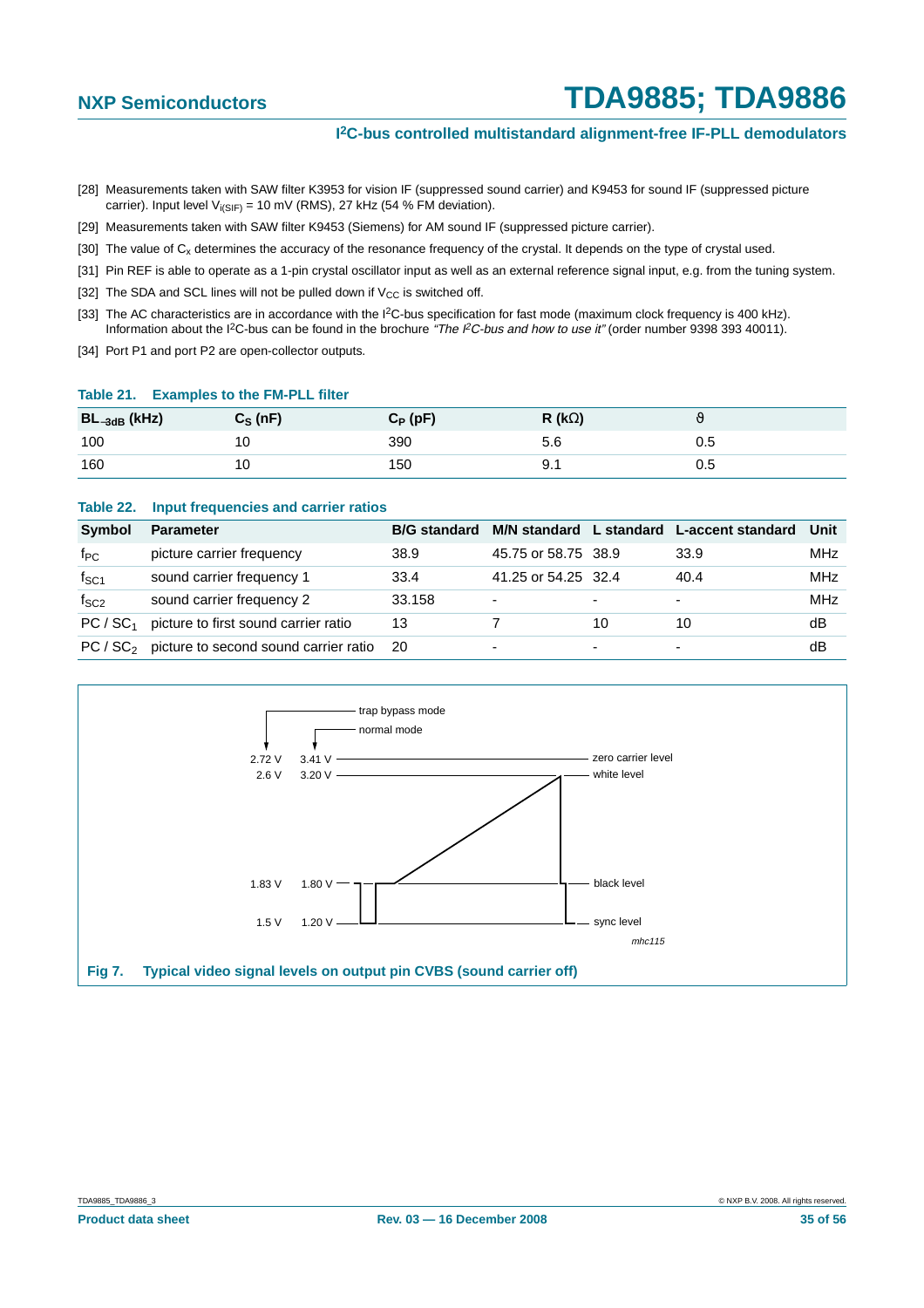

<span id="page-35-1"></span><span id="page-35-0"></span>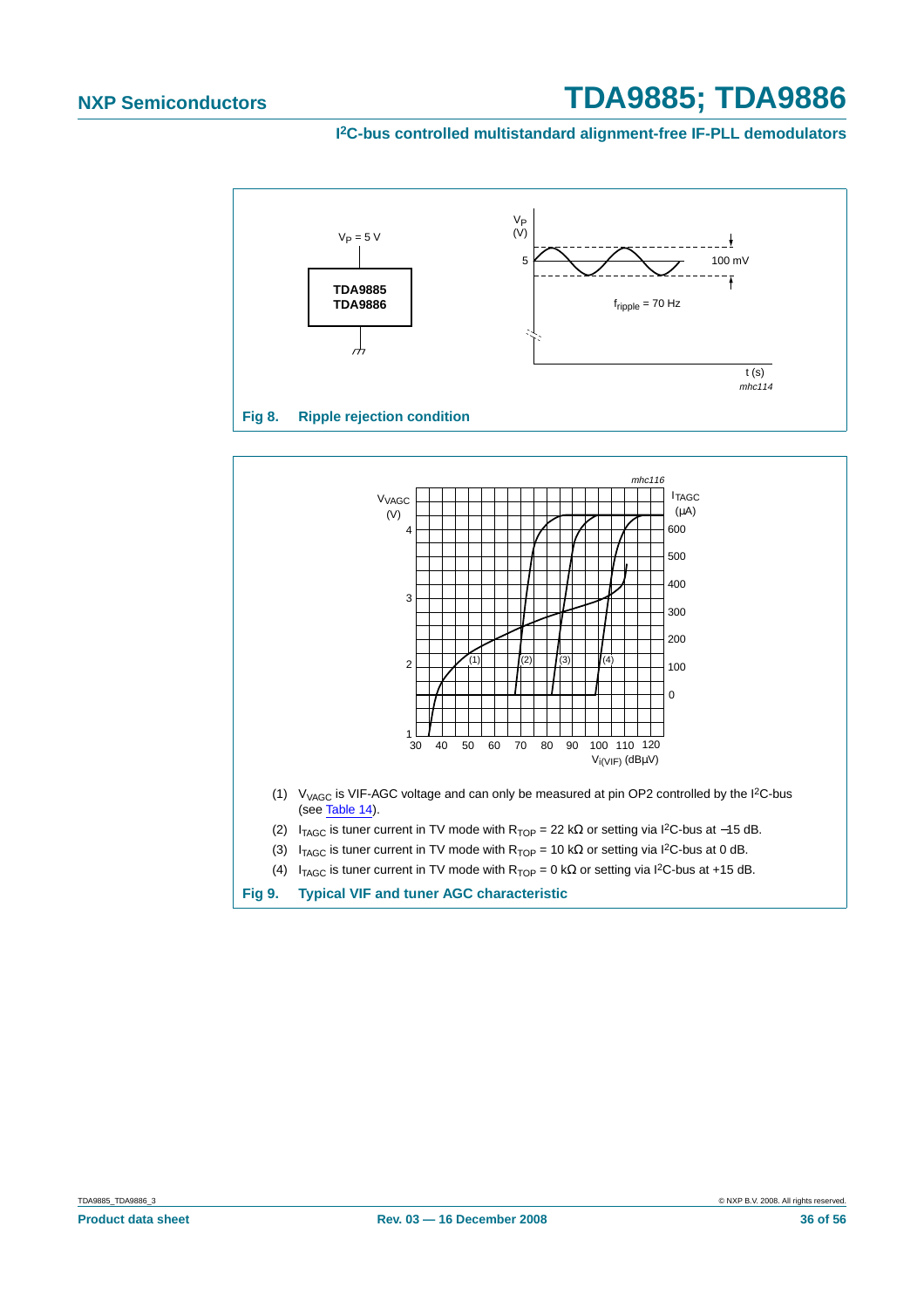

<span id="page-36-0"></span>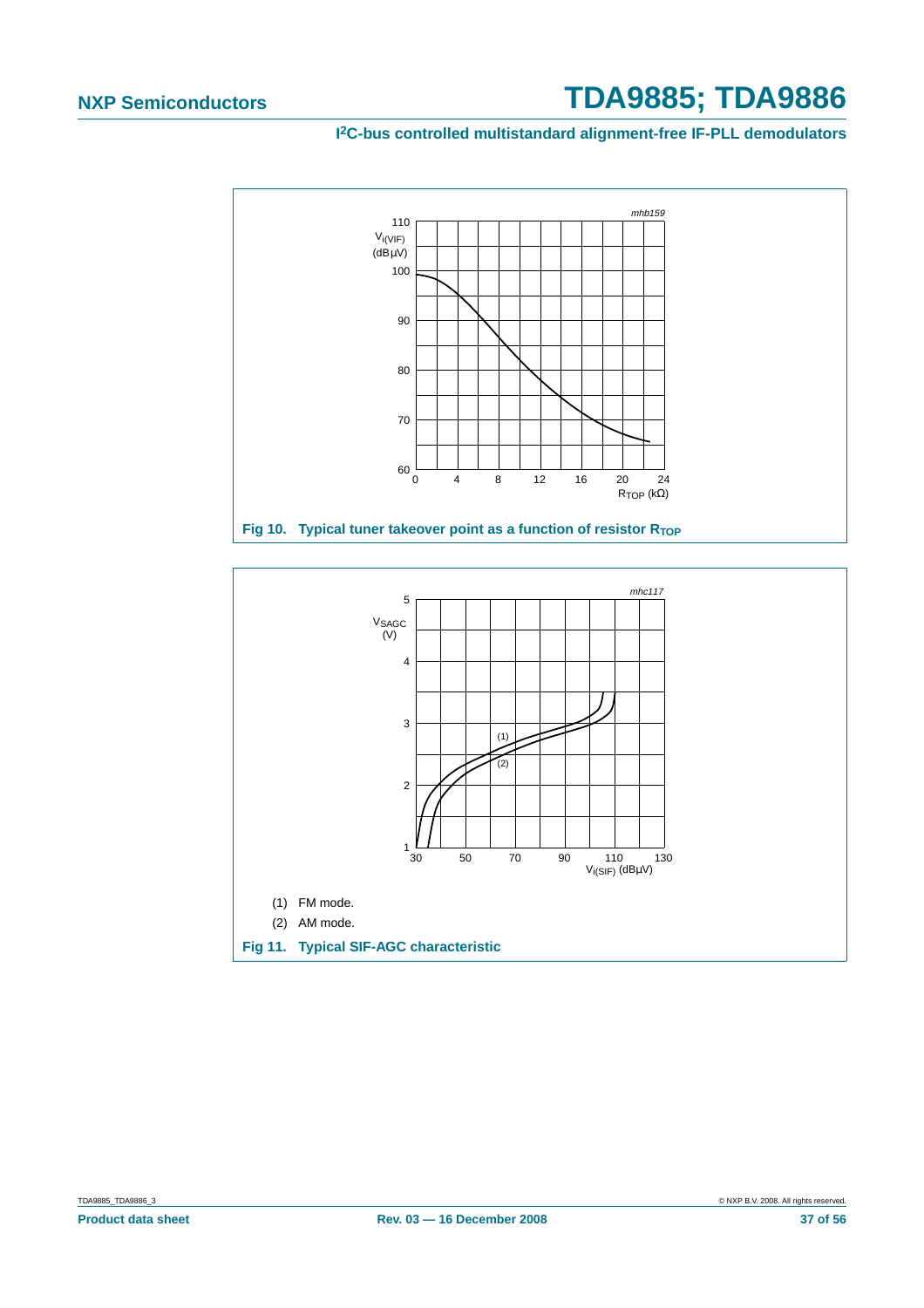

<span id="page-37-2"></span><span id="page-37-1"></span><span id="page-37-0"></span>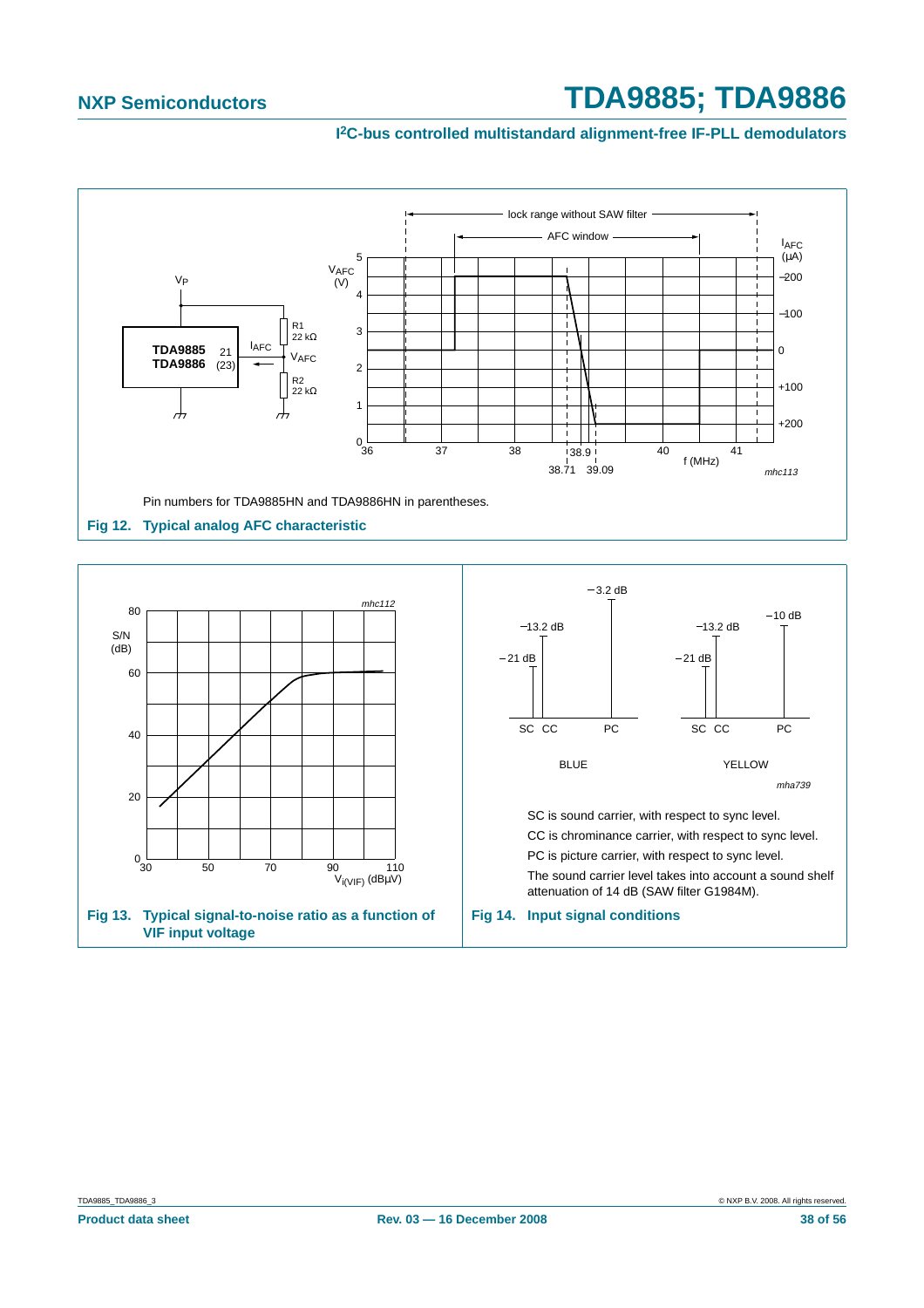

<span id="page-38-1"></span><span id="page-38-0"></span>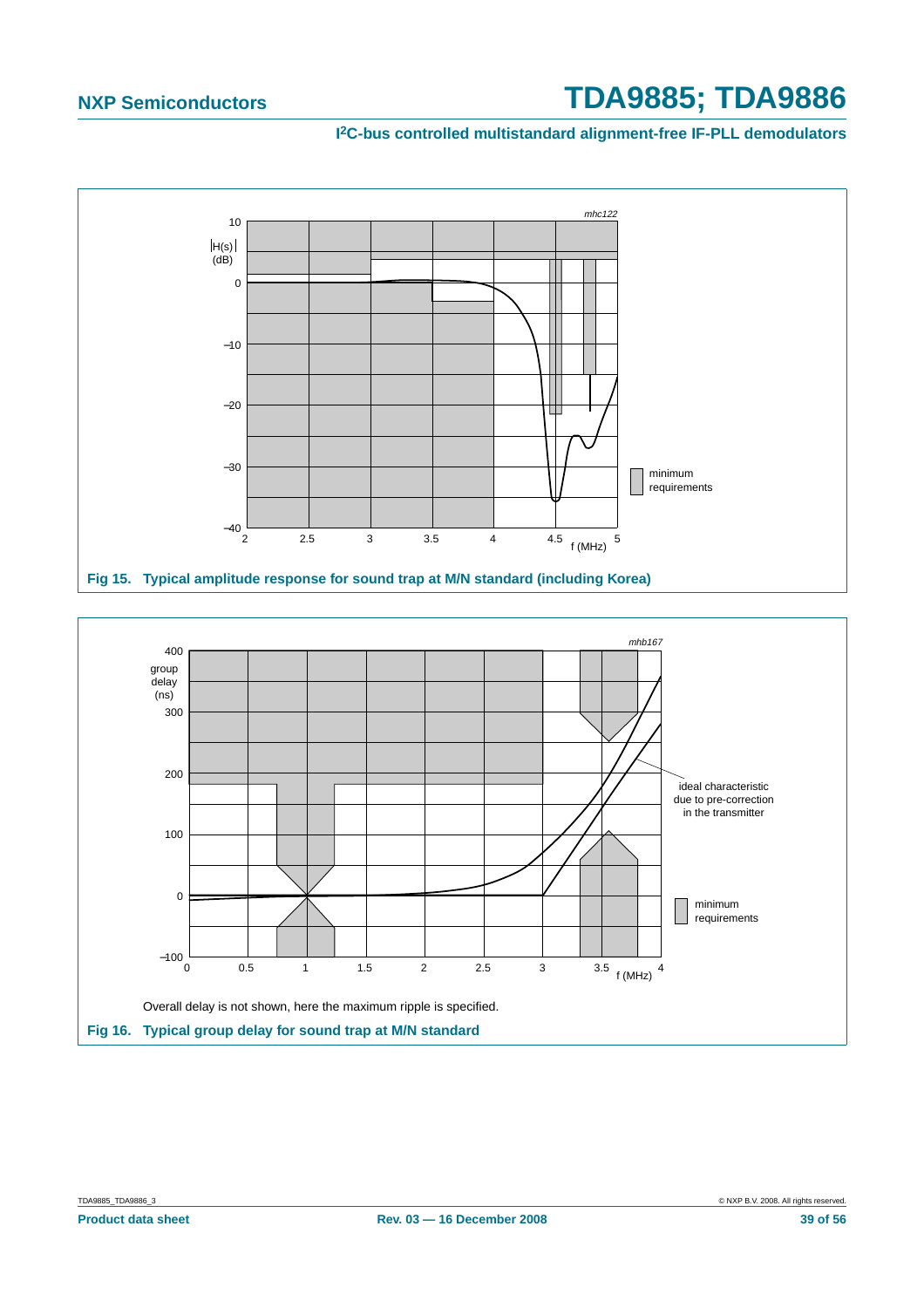

<span id="page-39-0"></span>

<span id="page-39-1"></span>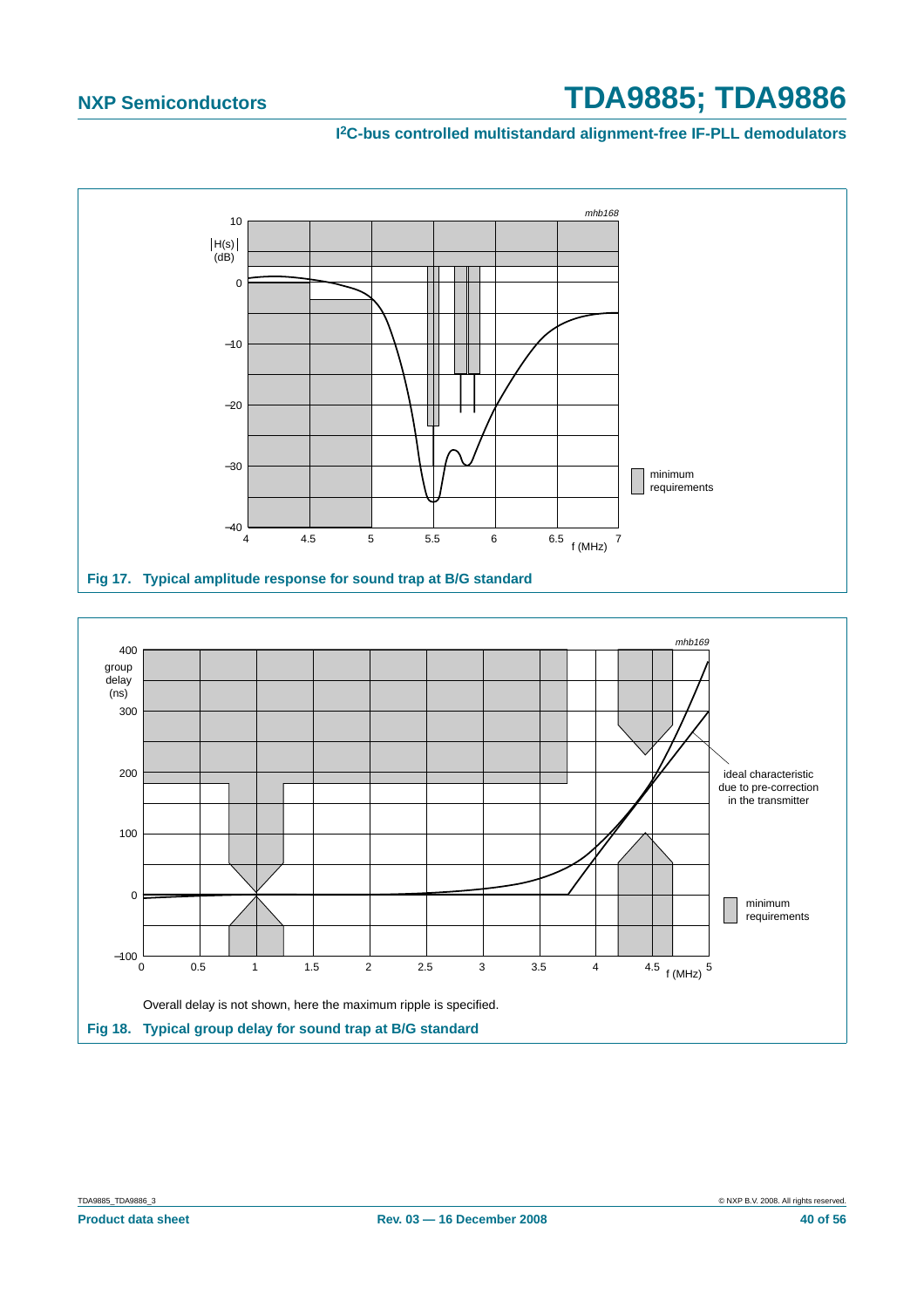

<span id="page-40-1"></span>

<span id="page-40-0"></span>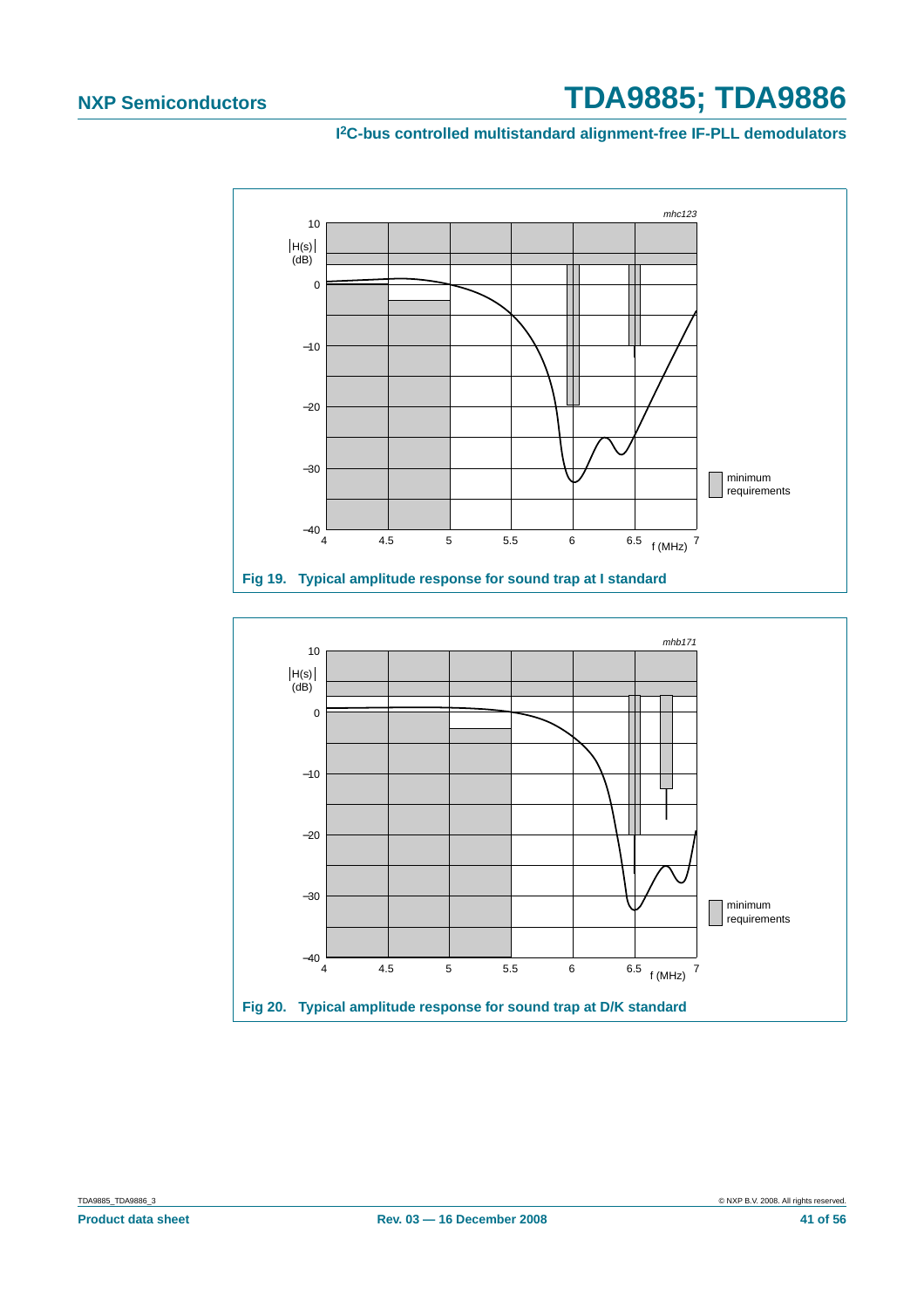#### **I 2C-bus controlled multistandard alignment-free IF-PLL demodulators**



Conditions: PC / SC ratio measured at pins VIF1 and VIF2; via transformer; 27 kHz FM deviation; 50 us de-emphasis.

- (1) Signal.
- (2) Noise at H-picture ("ITU-R BS.468-4" weighted quasi peak).
- (3) Noise at black picture ("ITU-R BS.468-4" weighted quasi peak).

<span id="page-41-0"></span>**Fig 21. Audio signal-to-noise ratio as a function of picture-to-sound carrier ratio in intercarrier mode**



<span id="page-41-1"></span>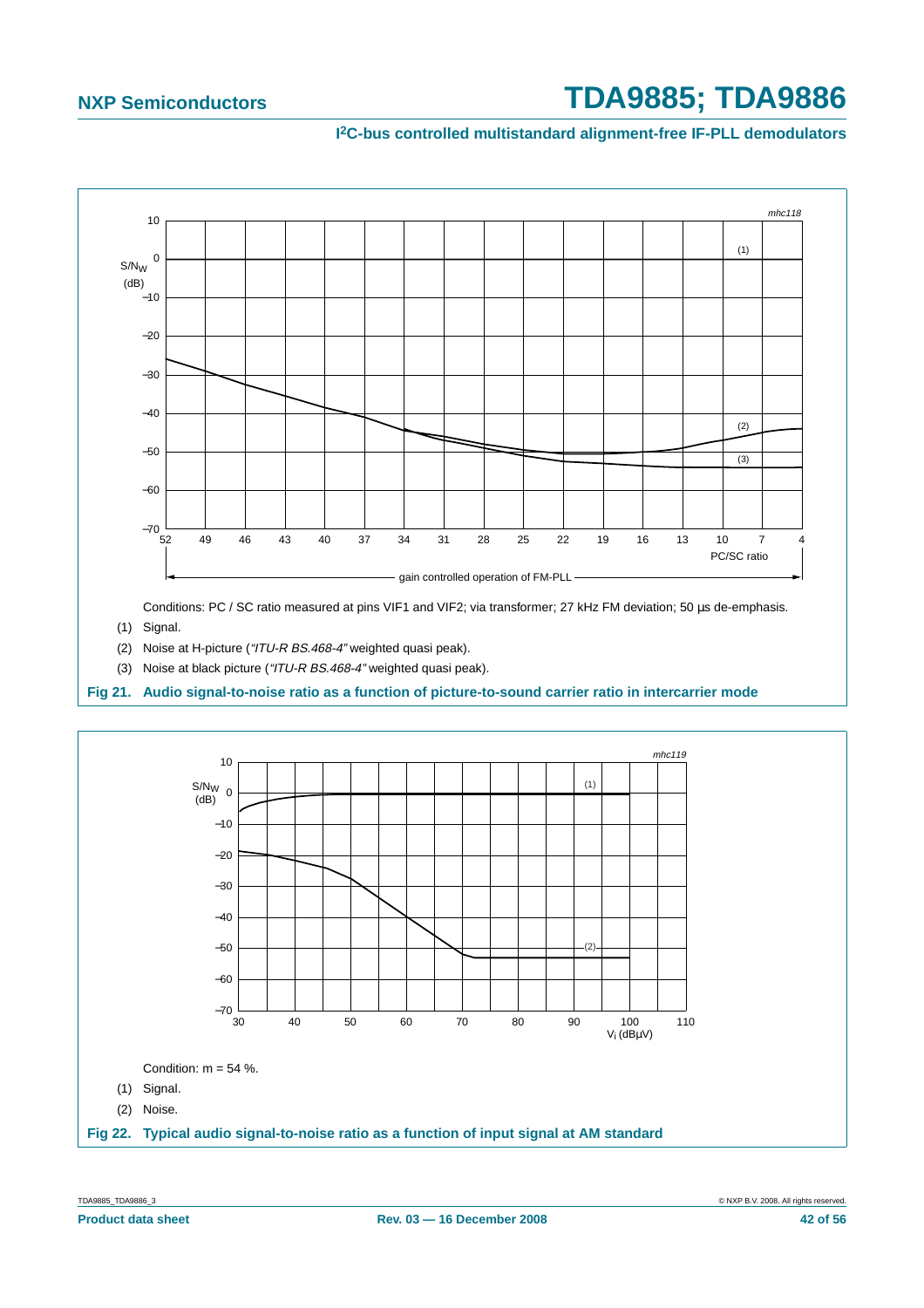<span id="page-42-0"></span>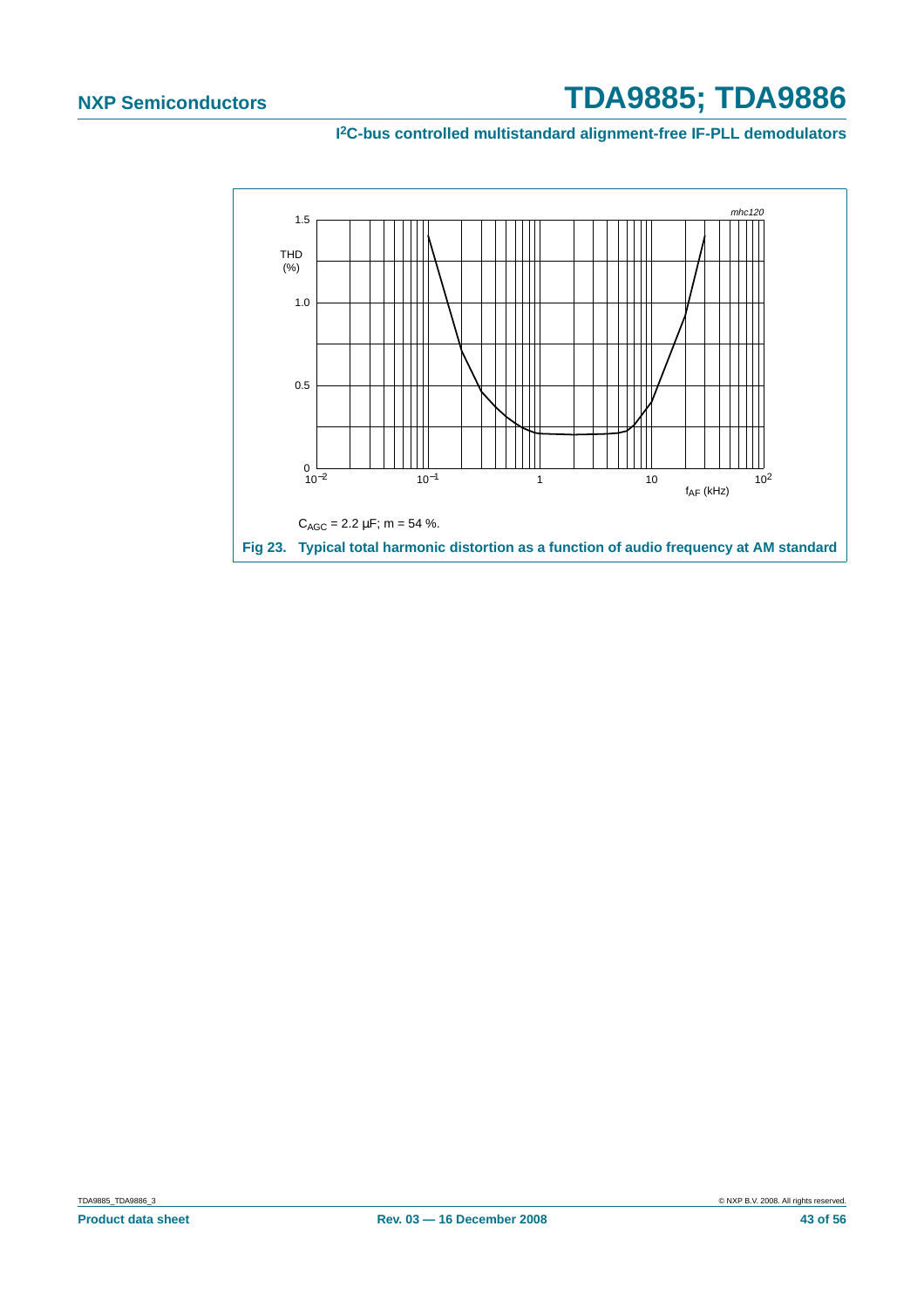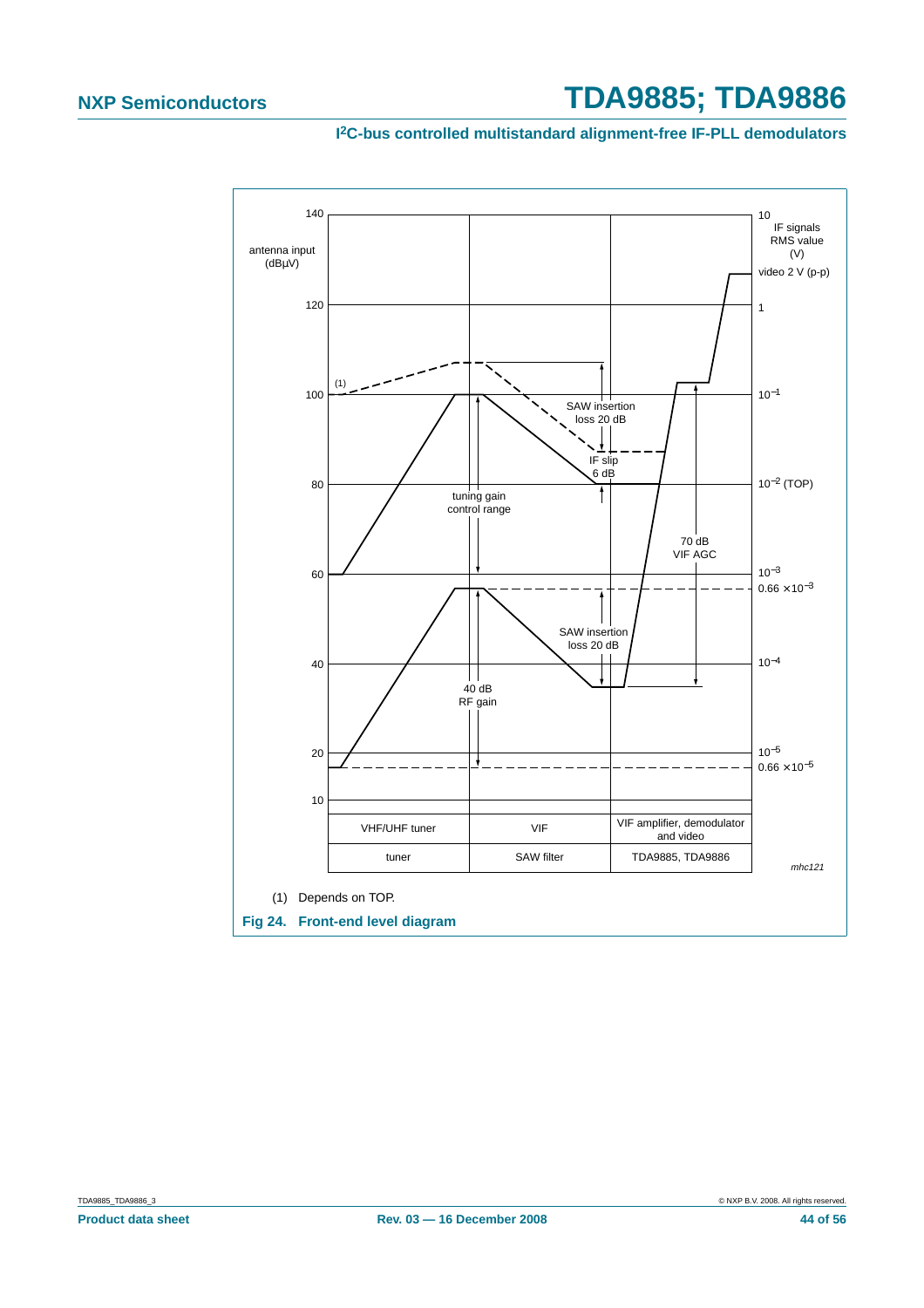<span id="page-44-1"></span>**Product data sheet** TDA9885\_TDA9886\_3 TDA9885\_TDA9886\_3



(4) Optional measures to improve ESD performance within a TV-set application.

# $\overline{3}.$ **13. Application information Application information**

<span id="page-44-0"></span>**TDA9885; TDA9886** ber 1 DA9885;  $\equiv$ **DA9886** 

*<u><b>I*</u>C-bus controlled multistandard alignment-free IF-PLL demodulators **2C-bus controlled multistandard alignment-free IF-PLL demodulators**

(5) Application dependent. (6) For test signal input only. **Fig 25. Application diagram**

**NXP NXP Semiconductors Semiconductors**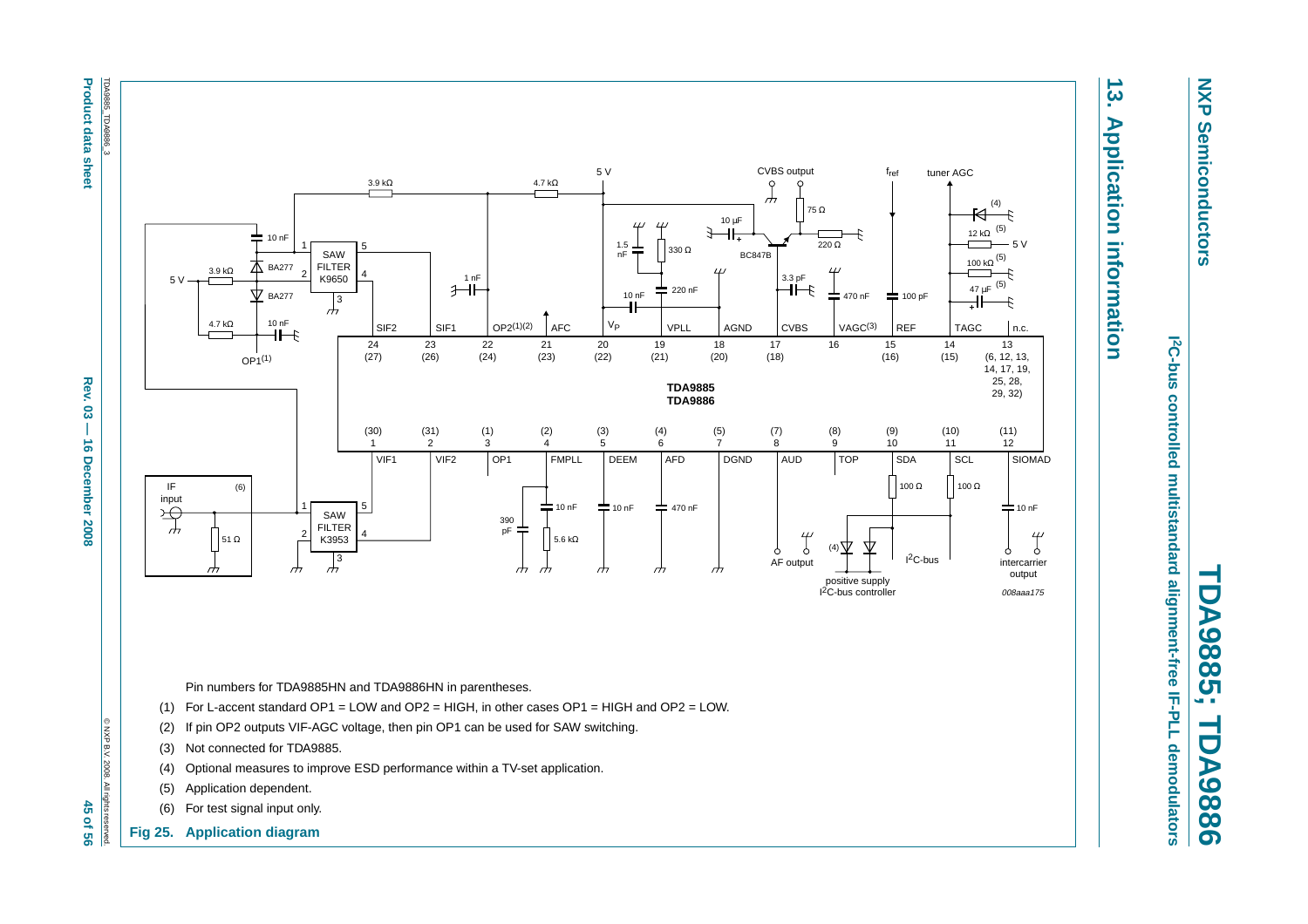**Product data sheet** 

<span id="page-45-1"></span>**Product data sheet Appel 20**  $\rightarrow$  **16 December 2008 46 of 56**  $\rightarrow$  **46**  $\rightarrow$  **56 of 56** Rev.  $03 -$ 16 December 2008

<span id="page-45-0"></span>46 of 56



**NXP Semiconductors Semiconductors** 

**NXP** 

**14. Test information**

**Test information** 

14.

*<u><b>I*</u>C-bus controlled multistandard alignment-free IF-PLL demodulators **2C-bus controlled multistandard alignment-free IF-PLL demodulators**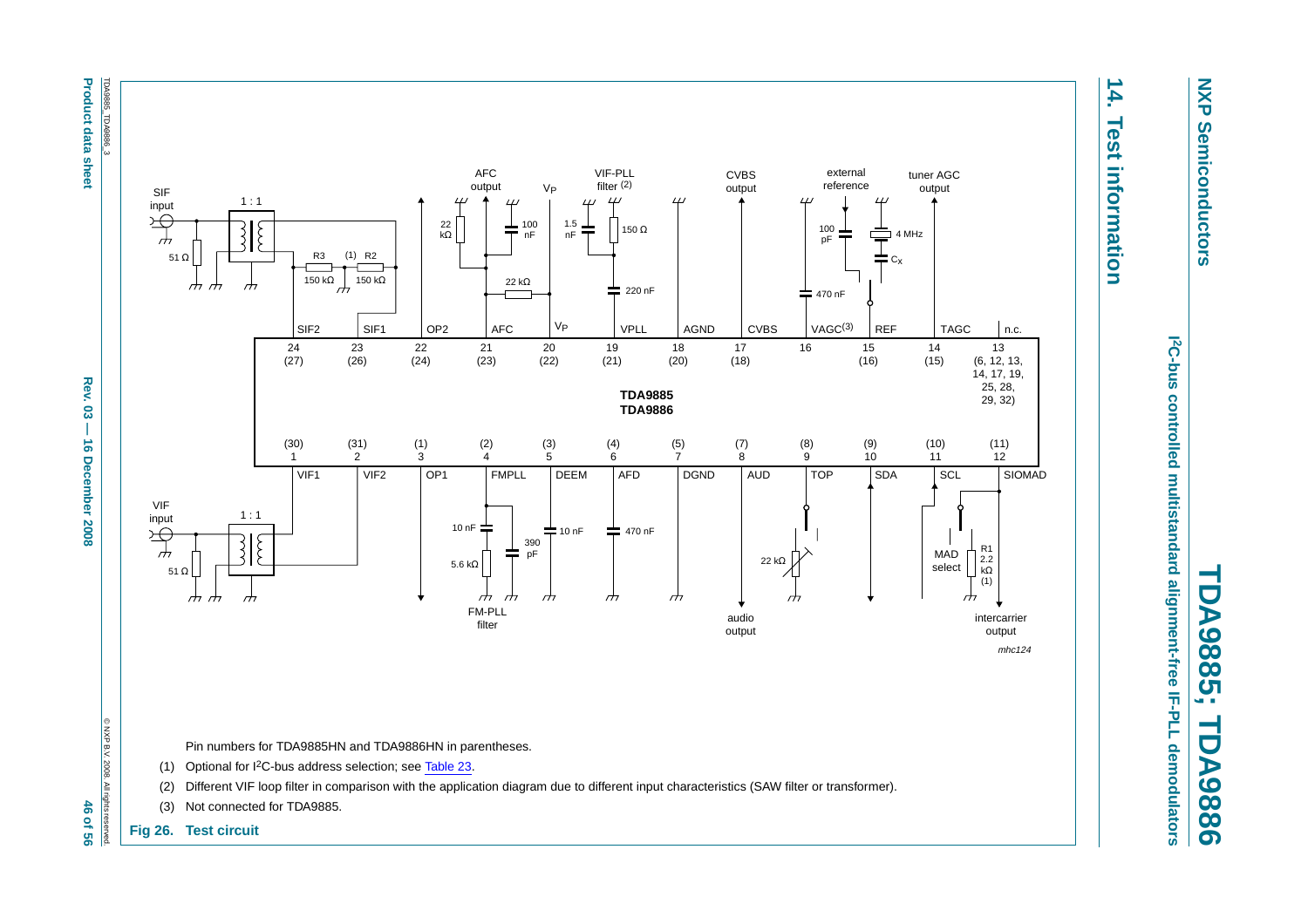#### <span id="page-46-0"></span>**I 2C-bus controlled multistandard alignment-free IF-PLL demodulators**

#### **Table 23. I2C-bus address selection**

| $S = R/W$ selection bit.                   |             |                    |  |  |
|--------------------------------------------|-------------|--------------------|--|--|
| <b>Option</b>                              | R1 not used | $R1 = 2.2 k\Omega$ |  |  |
| R <sub>2</sub> and R <sub>3</sub> not used | 1000 011S   | 1000 010S          |  |  |
| $R2 = R3 = 150 k\Omega$                    | 1001 011S   | 1001 010S          |  |  |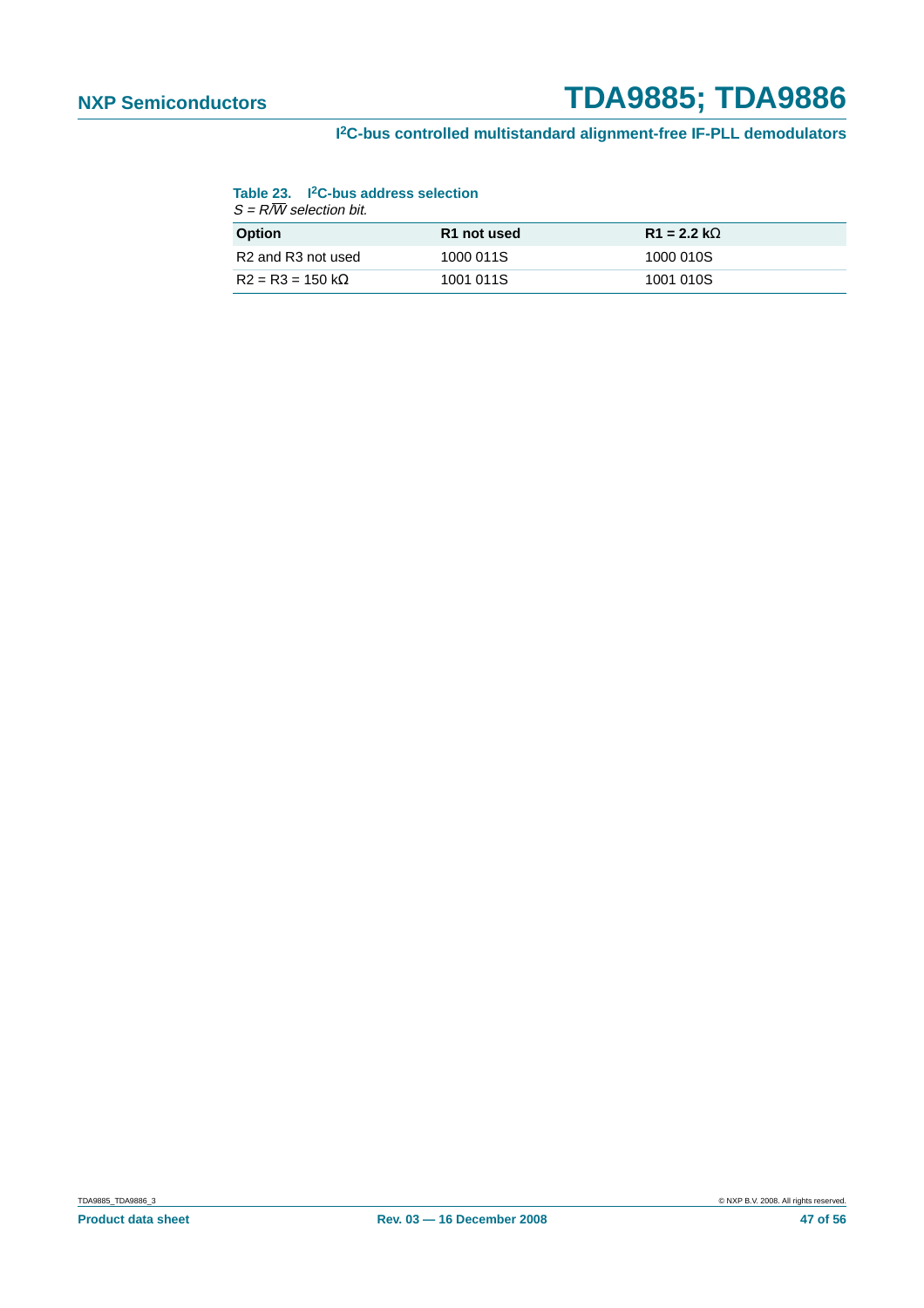**I 2C-bus controlled multistandard alignment-free IF-PLL demodulators**

## <span id="page-47-0"></span>**15. Package outline**



#### **Fig 27. Package outline SOT137-1 (SO24)**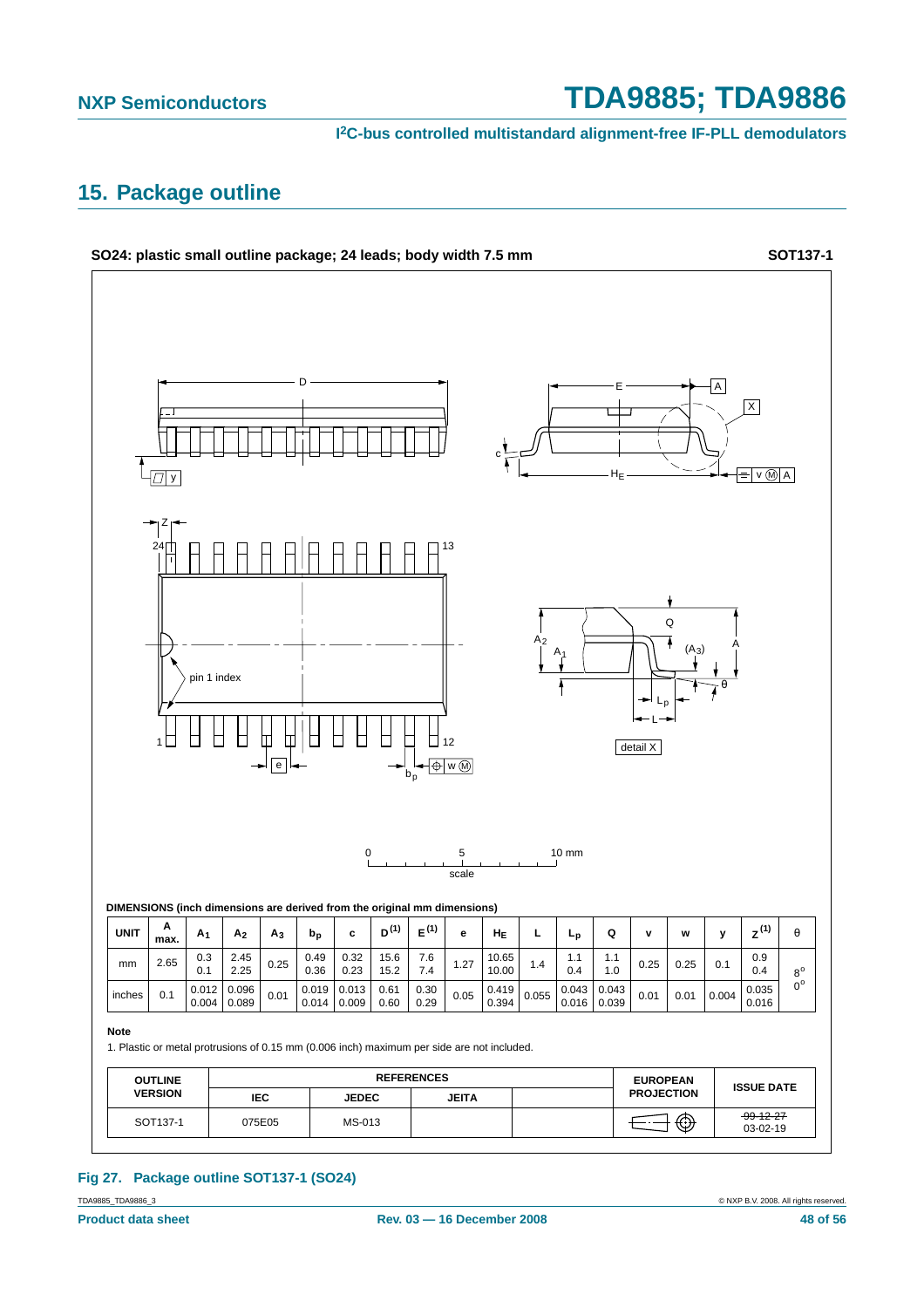**I 2C-bus controlled multistandard alignment-free IF-PLL demodulators**



#### **Fig 28. Package outline SOT340-1 (SSOP24)**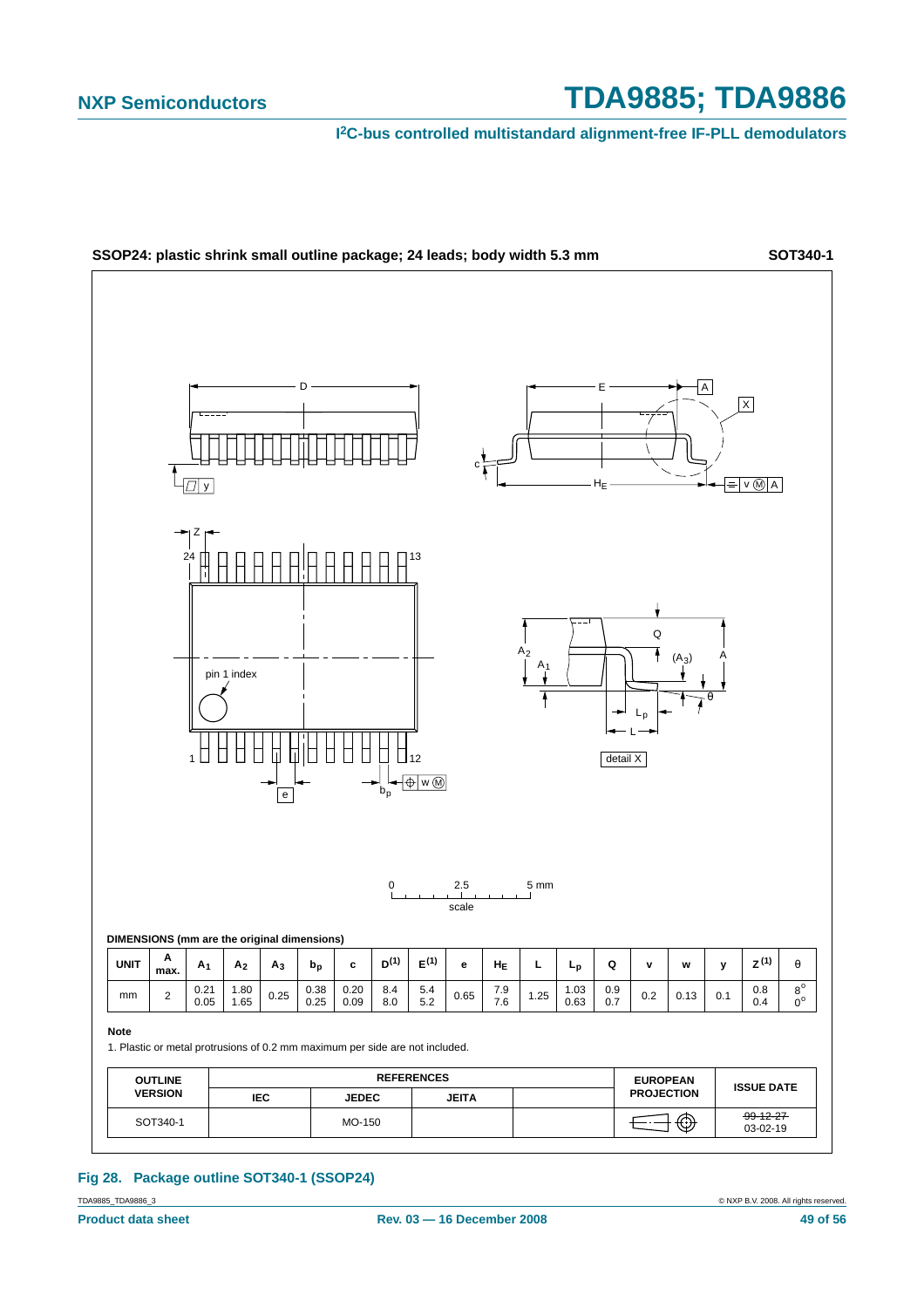**I 2C-bus controlled multistandard alignment-free IF-PLL demodulators**



**HVQFN32: plastic thermal enhanced very thin quad flat package; no leads; 32 terminals; body 5 x 5 x 0.85 mm**

**SOT617-3**

**Fig 29. Package outline SOT617-3 (HVQFN32)**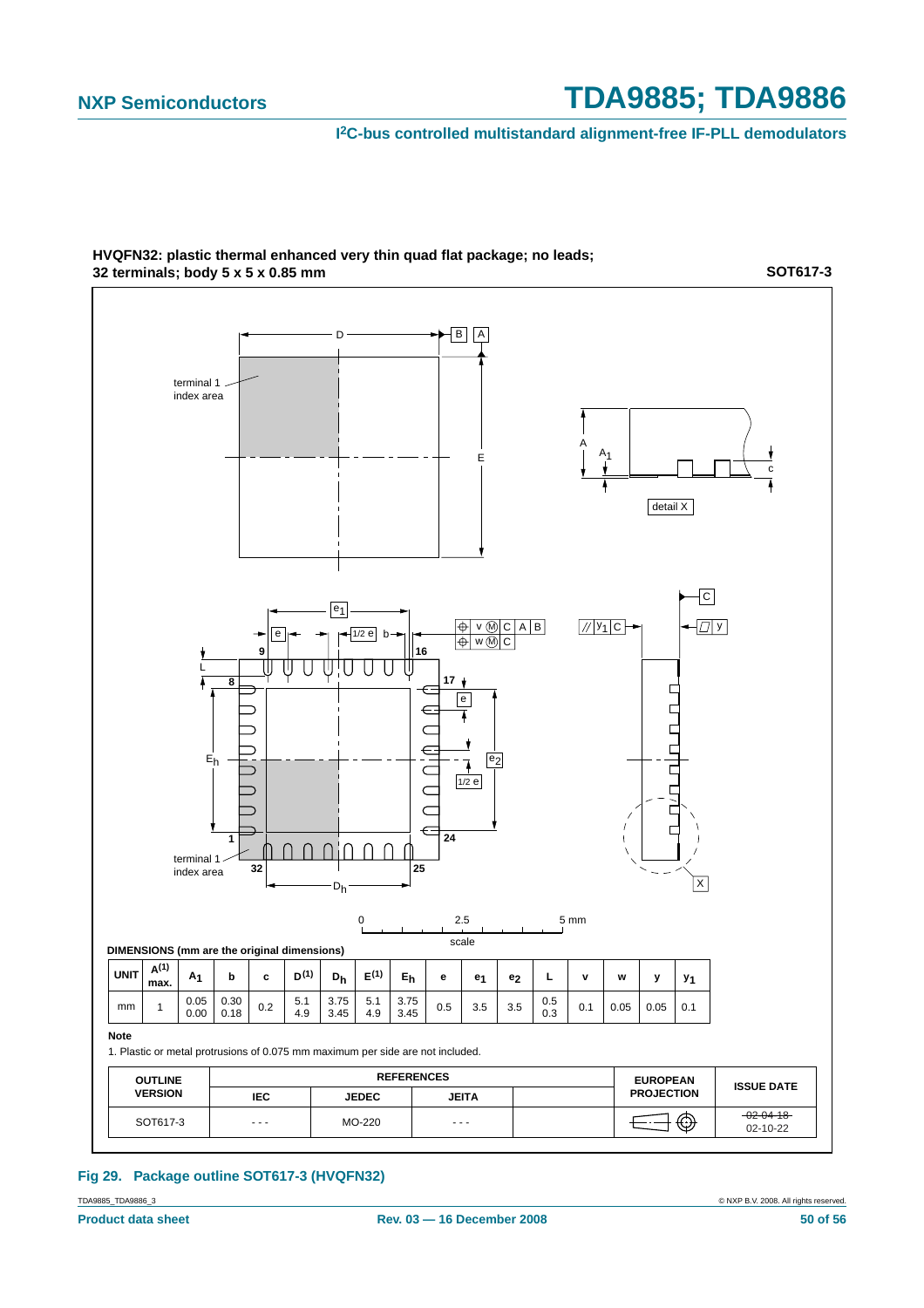### <span id="page-50-0"></span>**16. Soldering of SMD packages**

This text provides a very brief insight into a complex technology. A more in-depth account of soldering ICs can be found in Application Note AN10365 "Surface mount reflow soldering description".

#### <span id="page-50-1"></span>**16.1 Introduction to soldering**

Soldering is one of the most common methods through which packages are attached to Printed Circuit Boards (PCBs), to form electrical circuits. The soldered joint provides both the mechanical and the electrical connection. There is no single soldering method that is ideal for all IC packages. Wave soldering is often preferred when through-hole and Surface Mount Devices (SMDs) are mixed on one printed wiring board; however, it is not suitable for fine pitch SMDs. Reflow soldering is ideal for the small pitches and high densities that come with increased miniaturization.

#### <span id="page-50-2"></span>**16.2 Wave and reflow soldering**

Wave soldering is a joining technology in which the joints are made by solder coming from a standing wave of liquid solder. The wave soldering process is suitable for the following:

- **•** Through-hole components
- **•** Leaded or leadless SMDs, which are glued to the surface of the printed circuit board

Not all SMDs can be wave soldered. Packages with solder balls, and some leadless packages which have solder lands underneath the body, cannot be wave soldered. Also, leaded SMDs with leads having a pitch smaller than ~0.6 mm cannot be wave soldered, due to an increased probability of bridging.

The reflow soldering process involves applying solder paste to a board, followed by component placement and exposure to a temperature profile. Leaded packages, packages with solder balls, and leadless packages are all reflow solderable.

Key characteristics in both wave and reflow soldering are:

- **•** Board specifications, including the board finish, solder masks and vias
- **•** Package footprints, including solder thieves and orientation
- **•** The moisture sensitivity level of the packages
- **•** Package placement
- **•** Inspection and repair
- **•** Lead-free soldering versus SnPb soldering

#### <span id="page-50-3"></span>**16.3 Wave soldering**

Key characteristics in wave soldering are:

- **•** Process issues, such as application of adhesive and flux, clinching of leads, board transport, the solder wave parameters, and the time during which components are exposed to the wave
- **•** Solder bath specifications, including temperature and impurities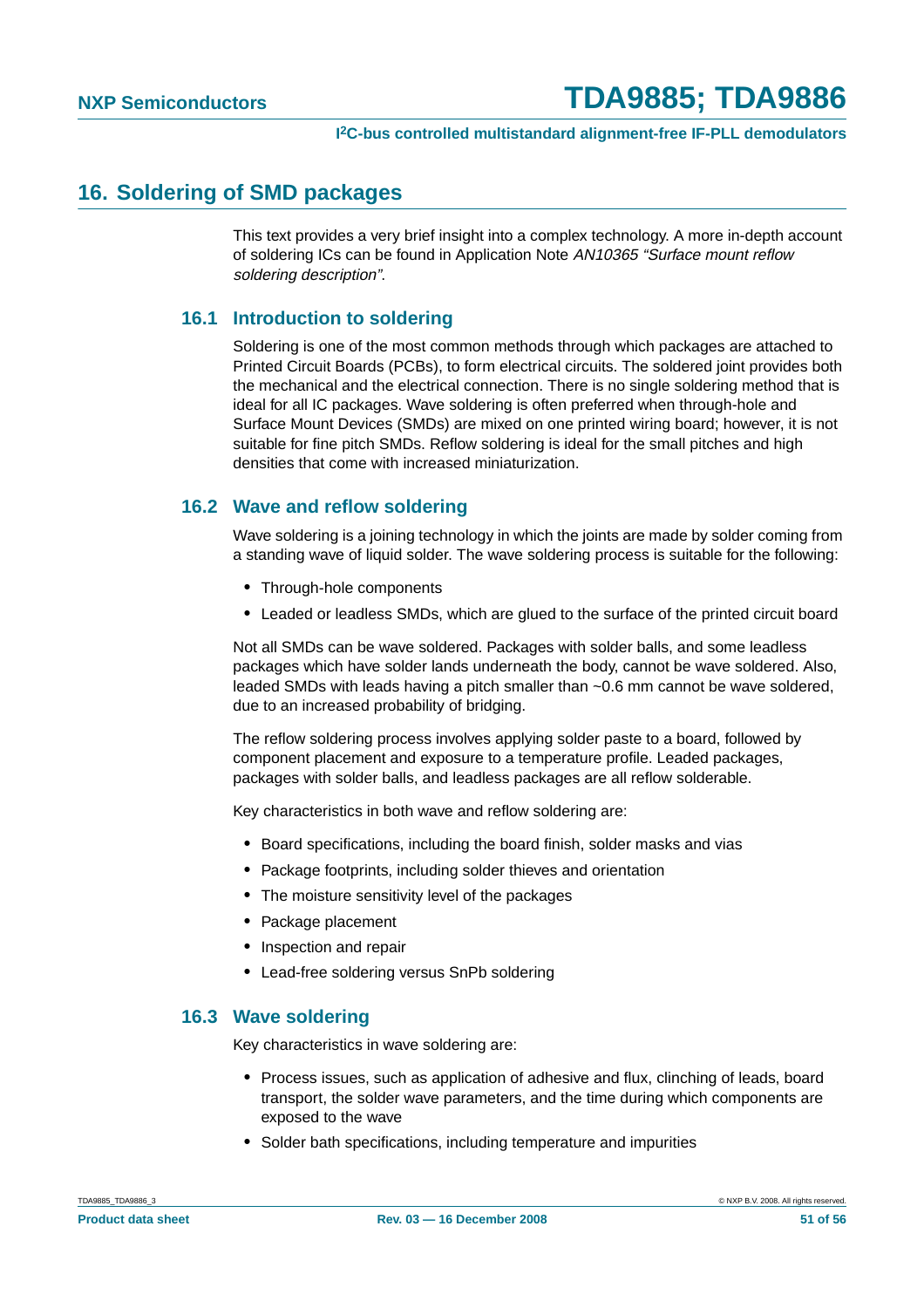#### <span id="page-51-0"></span>**16.4 Reflow soldering**

Key characteristics in reflow soldering are:

- **•** Lead-free versus SnPb soldering; note that a lead-free reflow process usually leads to higher minimum peak temperatures (see Figure 30) than a SnPb process, thus reducing the process window
- **•** Solder paste printing issues including smearing, release, and adjusting the process window for a mix of large and small components on one board
- **•** Reflow temperature profile; this profile includes preheat, reflow (in which the board is heated to the peak temperature) and cooling down. It is imperative that the peak temperature is high enough for the solder to make reliable solder joints (a solder paste characteristic). In addition, the peak temperature must be low enough that the packages and/or boards are not damaged. The peak temperature of the package depends on package thickness and volume and is classified in accordance with Table 24 and 25

#### **Table 24. SnPb eutectic process (from J-STD-020C)**

| Package thickness (mm) | Package reflow temperature $(^\circ \text{C})$ |            |  |
|------------------------|------------------------------------------------|------------|--|
|                        | Volume (mm <sup>3</sup> )                      |            |  |
|                        | $ <$ 350                                       | $\geq 350$ |  |
| < 2.5                  | 235                                            | 220        |  |
| > 2.5                  | 220                                            | 220        |  |

#### **Table 25. Lead-free process (from J-STD-020C)**

| Package thickness (mm) | Package reflow temperature $(^\circ \text{C})$ |             |        |  |
|------------------------|------------------------------------------------|-------------|--------|--|
|                        | Volume (mm <sup>3</sup> )                      |             |        |  |
|                        | $ <$ 350                                       | 350 to 2000 | > 2000 |  |
| < 1.6                  | 260                                            | 260         | 260    |  |
| 1.6 to 2.5             | 260                                            | 250         | 245    |  |
| > 2.5                  | 250                                            | 245         | 245    |  |

Moisture sensitivity precautions, as indicated on the packing, must be respected at all times.

Studies have shown that small packages reach higher temperatures during reflow soldering, see Figure 30.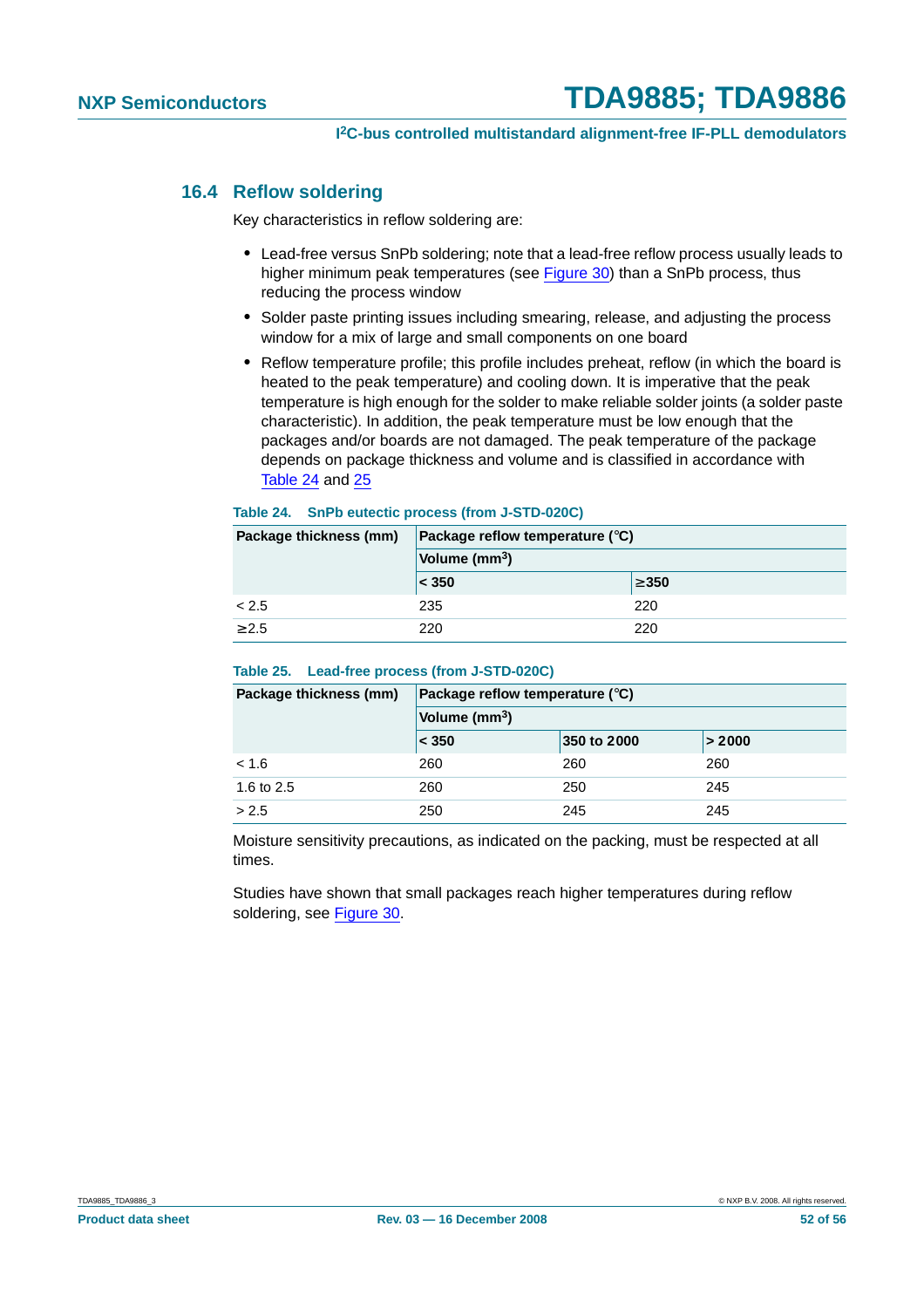**I 2C-bus controlled multistandard alignment-free IF-PLL demodulators**



For further information on temperature profiles, refer to Application Note AN10365 "Surface mount reflow soldering description".

## <span id="page-52-0"></span>**17. Abbreviations**

| Table 26.    | <b>Abbreviations</b>                    |
|--------------|-----------------------------------------|
| Acronym      | <b>Description</b>                      |
| AF           | Audio Frequency                         |
| <b>AFC</b>   | Automatic Frequency Control             |
| <b>AGC</b>   | Automatic Gain Control                  |
| <b>DSB</b>   | Double SideBand                         |
| <b>FPLL</b>  | Frequency Phase-Locked Loop             |
| IF           | Intermediate Frequency                  |
| <b>MAD</b>   | Module ADdress                          |
| <b>NTSC</b>  | National Television Standards Committee |
| PAL          | Phase Alternating Line                  |
| <b>PC</b>    | Personal Computer                       |
| <b>PC</b>    | <b>Picture Carrier</b>                  |
| PLL          | Phase-Locked Loop                       |
| QSS          | Quasi Split Sound                       |
| SAD          | <b>SubADdress</b>                       |
| <b>SAW</b>   | Surface Acoustic Wave                   |
| <b>SC</b>    | Sound Carrier                           |
| <b>SECAM</b> | SEquentiel Couleur Avec Memoire         |
| <b>SIF</b>   | Sound Intermediate Frequency            |
| <b>STB</b>   | Set-Top Box                             |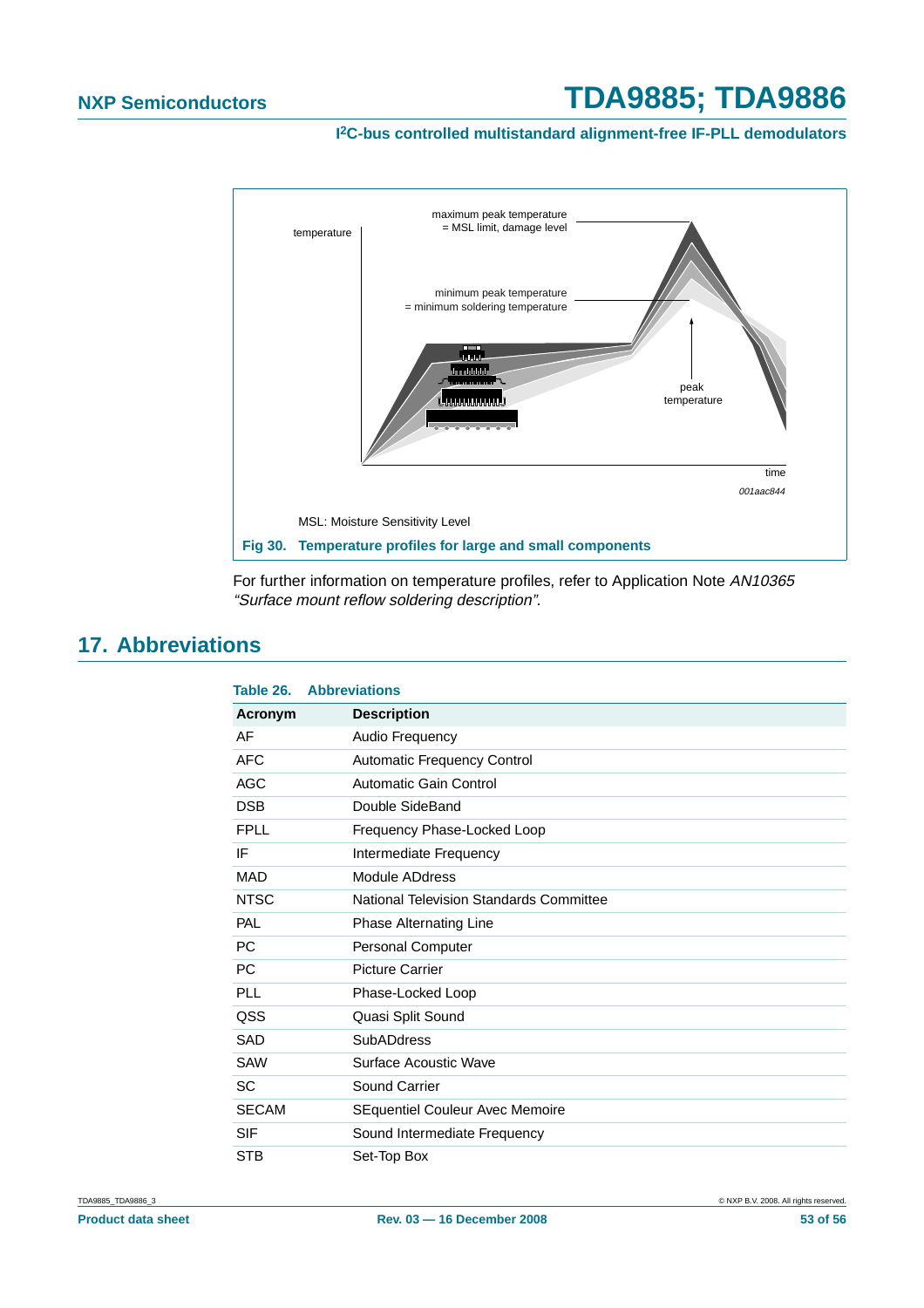#### **I 2C-bus controlled multistandard alignment-free IF-PLL demodulators**

|             | <b>Table 26. Abbreviations</b> continued |
|-------------|------------------------------------------|
| Acronym     | <b>Description</b>                       |
| <b>TOP</b>  | TakeOver Point                           |
| VCO         | <b>Voltage-Controlled Oscillator</b>     |
| VIF         | Vision Intermediate Frequency            |
| <b>VITS</b> | Vertical Interval Test Signal            |
| VTR         | Video Tape Recorder                      |

## <span id="page-53-0"></span>**18. Revision history**

#### **Table 27. Revision history**

| Document ID                              | Release date                                                                                                                                                                                                                       | Data sheet status     | <b>Change notice</b> | <b>Supersedes</b> |
|------------------------------------------|------------------------------------------------------------------------------------------------------------------------------------------------------------------------------------------------------------------------------------|-----------------------|----------------------|-------------------|
| TDA9885 TDA9886 3                        | 20081216                                                                                                                                                                                                                           | Product data sheet    | -                    | TDA9885_TDA9886_2 |
| Modifications:                           | The format of this data sheet has been redesigned to comply with the new identity<br>guidelines of NXP Semiconductors.<br>Legal texts have been adapted to the new company name where appropriate.<br>Section 5: added V5 versions |                       |                      |                   |
|                                          |                                                                                                                                                                                                                                    |                       |                      |                   |
|                                          |                                                                                                                                                                                                                                    |                       |                      |                   |
| Figure 25; update on application diagram |                                                                                                                                                                                                                                    |                       |                      |                   |
| TDA9885 TDA9886 2                        | 20031002                                                                                                                                                                                                                           | Product specification |                      | TDA9885 TDA9886 1 |
| TDA9885 TDA9886 1                        | 20020305                                                                                                                                                                                                                           | Product specification | ۰                    | -                 |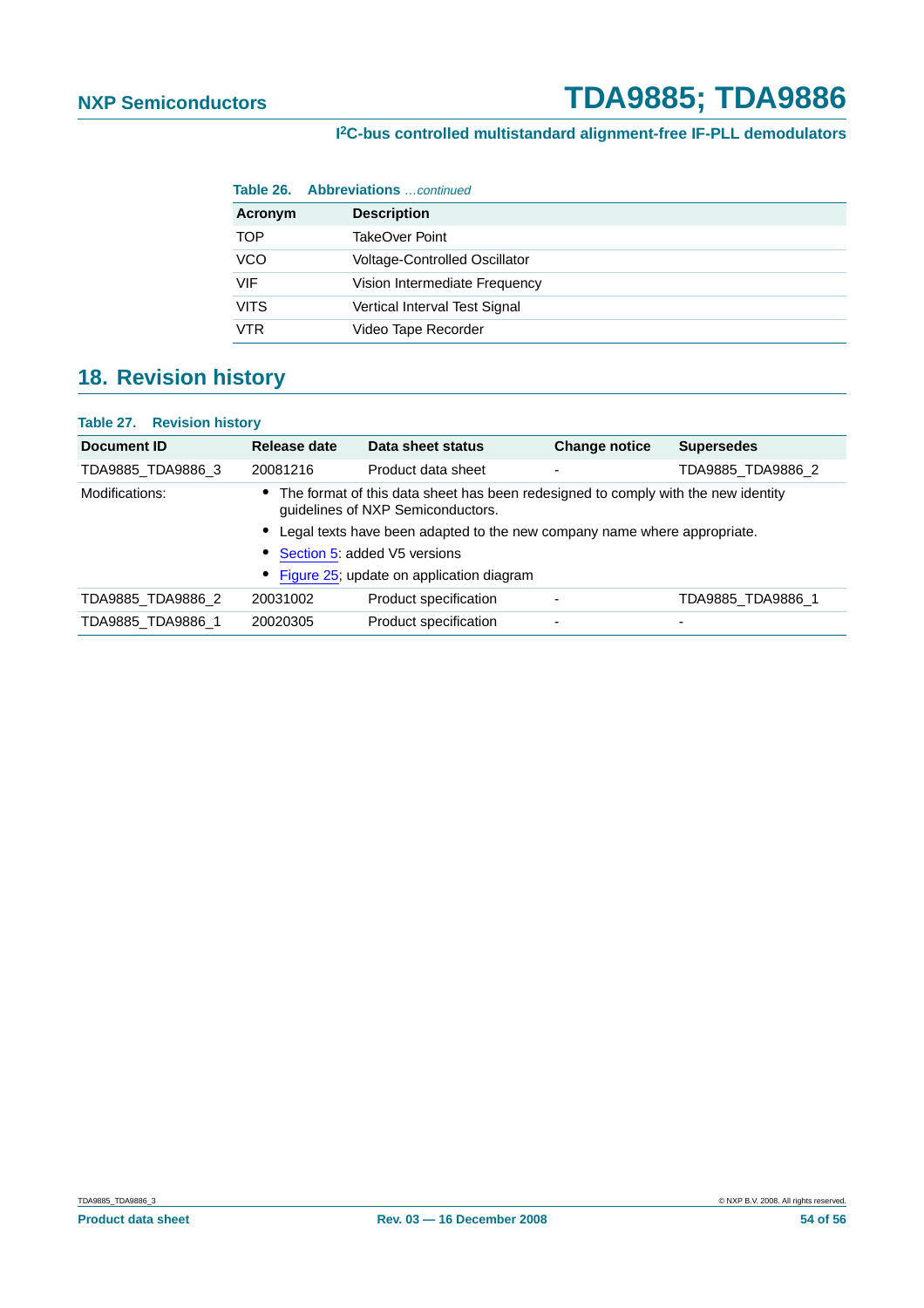## <span id="page-54-0"></span>**19. Legal information**

#### <span id="page-54-1"></span>**19.1 Data sheet status**

| Document status <sup>[1][2]</sup> | Product status <sup>[3]</sup> | <b>Definition</b>                                                                     |
|-----------------------------------|-------------------------------|---------------------------------------------------------------------------------------|
| Objective [short] data sheet      | Development                   | This document contains data from the objective specification for product development. |
| Preliminary [short] data sheet    | Qualification                 | This document contains data from the preliminary specification.                       |
| Product [short] data sheet        | Production                    | This document contains the product specification.                                     |

[1] Please consult the most recently issued document before initiating or completing a design.

[2] The term 'short data sheet' is explained in section "Definitions".

The product status of device(s) described in this document may have changed since this document was published and may differ in case of multiple devices. The latest product status information is available on the Internet at URL <http://www.nxp.com>.

#### <span id="page-54-2"></span>**19.2 Definitions**

**Draft —** The document is a draft version only. The content is still under internal review and subject to formal approval, which may result in modifications or additions. NXP Semiconductors does not give any representations or warranties as to the accuracy or completeness of information included herein and shall have no liability for the consequences of use of such information.

**Short data sheet —** A short data sheet is an extract from a full data sheet with the same product type number(s) and title. A short data sheet is intended for quick reference only and should not be relied upon to contain detailed and full information. For detailed and full information see the relevant full data sheet, which is available on request via the local NXP Semiconductors sales office. In case of any inconsistency or conflict with the short data sheet, the full data sheet shall prevail.

#### <span id="page-54-3"></span>**19.3 Disclaimers**

**General —** Information in this document is believed to be accurate and reliable. However, NXP Semiconductors does not give any representations or warranties, expressed or implied, as to the accuracy or completeness of such information and shall have no liability for the consequences of use of such information.

**Right to make changes —** NXP Semiconductors reserves the right to make changes to information published in this document, including without limitation specifications and product descriptions, at any time and without notice. This document supersedes and replaces all information supplied prior to the publication hereof.

**Suitability for use - NXP** Semiconductors products are not designed, authorized or warranted to be suitable for use in medical, military, aircraft, space or life support equipment, nor in applications where failure or malfunction of an NXP Semiconductors product can reasonably be expected to result in personal injury, death or severe property or environmental

damage. NXP Semiconductors accepts no liability for inclusion and/or use of NXP Semiconductors products in such equipment or applications and therefore such inclusion and/or use is at the customer's own risk.

**Applications —** Applications that are described herein for any of these products are for illustrative purposes only. NXP Semiconductors makes no representation or warranty that such applications will be suitable for the specified use without further testing or modification.

**Limiting values —** Stress above one or more limiting values (as defined in the Absolute Maximum Ratings System of IEC 60134) may cause permanent damage to the device. Limiting values are stress ratings only and operation of the device at these or any other conditions above those given in the Characteristics sections of this document is not implied. Exposure to limiting values for extended periods may affect device reliability.

**Terms and conditions of sale —** NXP Semiconductors products are sold subject to the general terms and conditions of commercial sale, as published at <http://www.nxp.com/profile/terms>, including those pertaining to warranty, intellectual property rights infringement and limitation of liability, unless explicitly otherwise agreed to in writing by NXP Semiconductors. In case of any inconsistency or conflict between information in this document and such terms and conditions, the latter will prevail.

**No offer to sell or license —** Nothing in this document may be interpreted or construed as an offer to sell products that is open for acceptance or the grant, conveyance or implication of any license under any copyrights, patents or other industrial or intellectual property rights.

**Quick reference data —** The Quick reference data is an extract of the product data given in the Limiting values and Characteristics sections of this document, and as such is not complete, exhaustive or legally binding.

#### <span id="page-54-4"></span>**19.4 Trademarks**

Notice: All referenced brands, product names, service names and trademarks are the property of their respective owners.

**I 2C-bus —** logo is a trademark of NXP B.V.

### <span id="page-54-5"></span>**20. Contact information**

For more information, please visit: **http://www.nxp.com**

For sales office addresses, please send an email to: **salesaddresses@nxp.com**